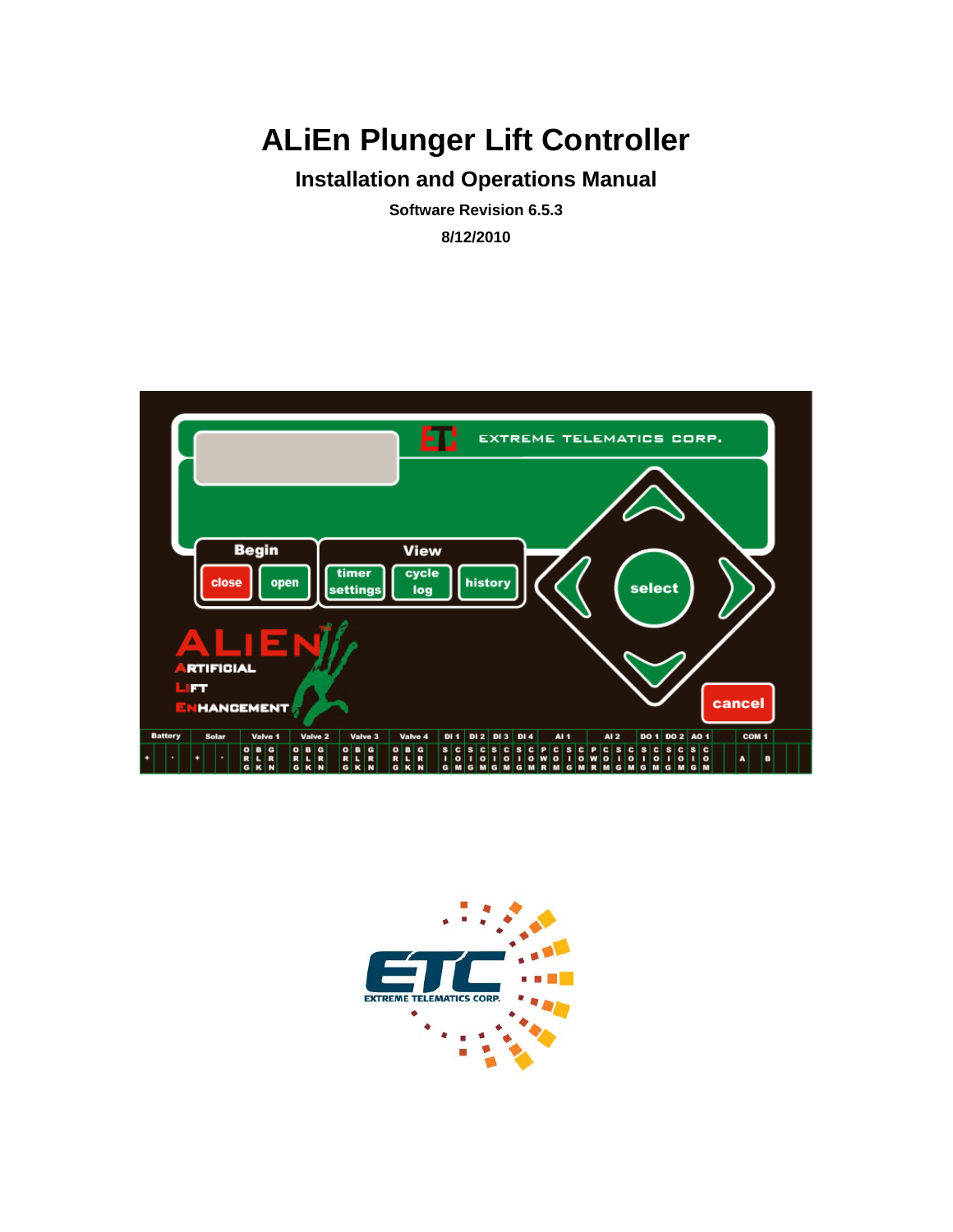#### **NOTICE OF CONFIDENTIALITY AND NONDISCLOSURE**

This document contains information that is protected as an unpublished work by Extreme Telematics Corporation under applicable copyright laws. Recipient is to retain this document in confidence and is not permitted to copy, reproduce, or to incorporate the contents hereof into any other media other than as permitted in a written agreement with Extreme Telematics Corporation. The below statutory copyright notice shall not imply or be deemed publication of this product.

Modbus is a trademark of Modicon, Inc.

#### **Copyright © 2010 Extreme Telematics Corporation. All Rights Reserved.**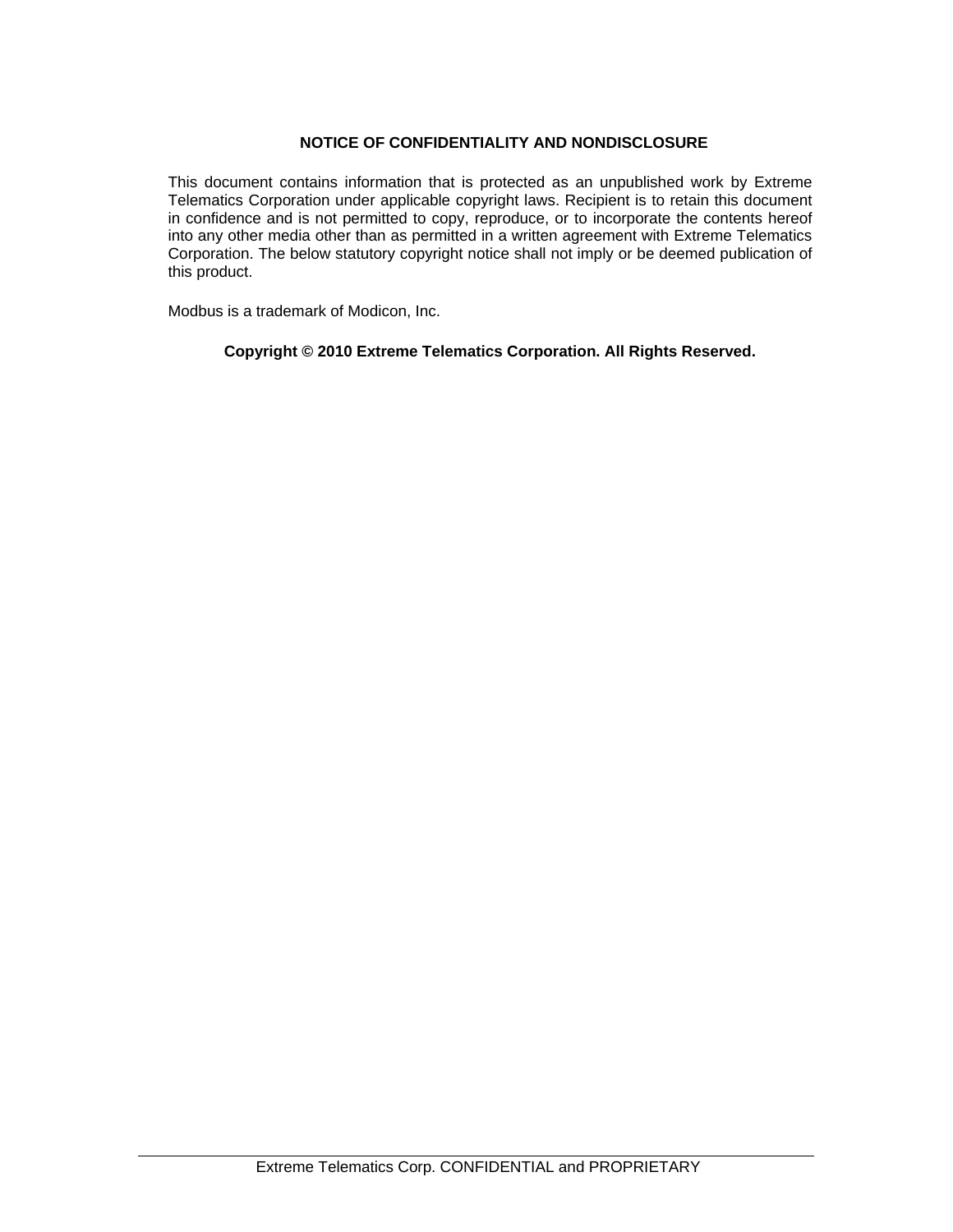### **Revision History**

| Revision | Date       | Author                  | Changes                                                    |
|----------|------------|-------------------------|------------------------------------------------------------|
| 6.x.x    | 21/04/2008 | Mark Scantlebury        | <b>Initial Version</b>                                     |
| 6.5.0    | 15/01/2009 | Mike Hughesman          | Additions for Close Time Optimization                      |
| 6.5.3    | 01/12/2010 | <b>Mark Scantlebury</b> | Corrections to Timer Optimization and screen<br>additions. |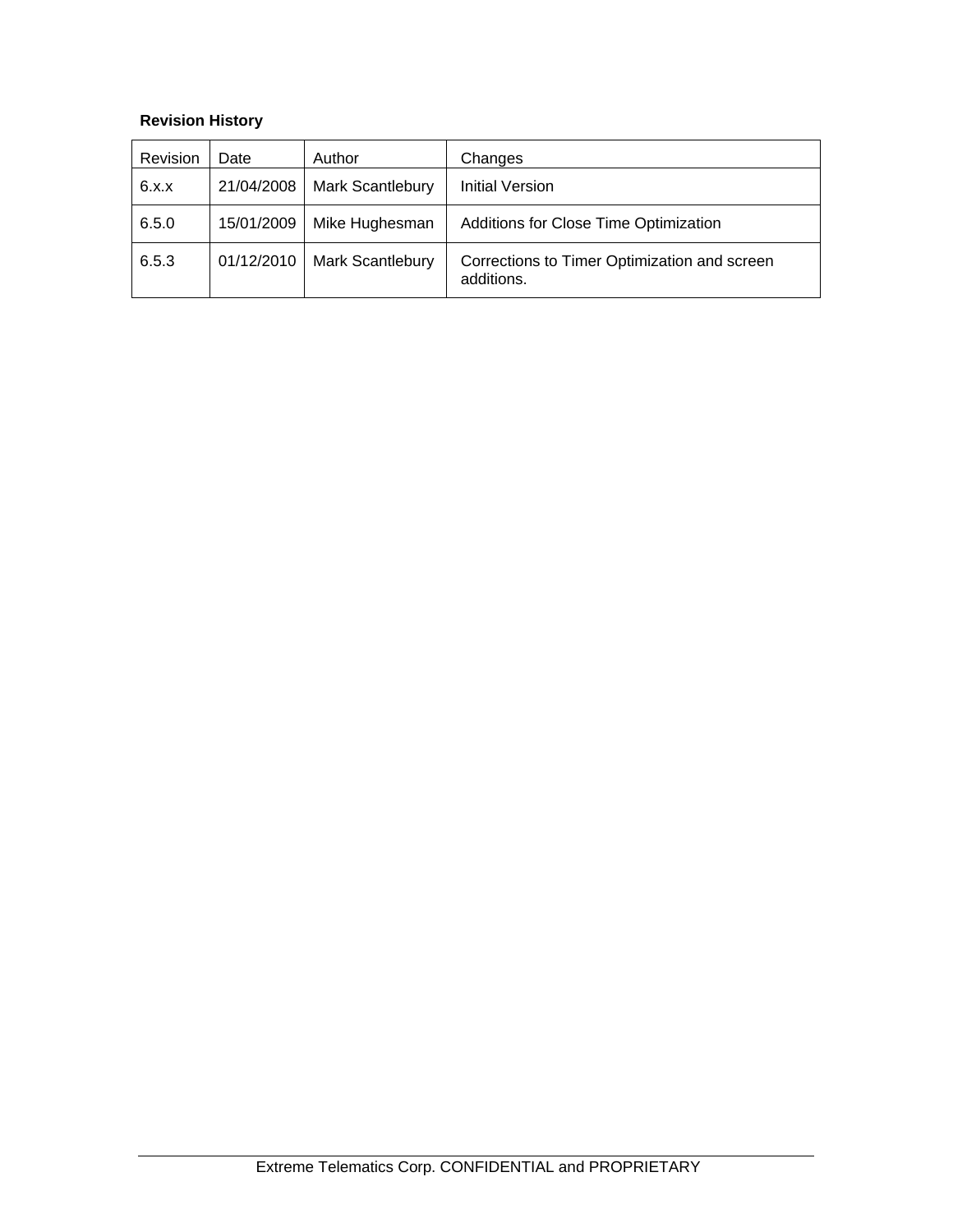| <b>ADC</b>   | <b>Analog-to-Digital Converter</b>              |
|--------------|-------------------------------------------------|
| <b>AI</b>    | <b>Analog Input</b>                             |
| <b>ALiEn</b> | <b>Artificial Lift Enhancement</b>              |
| <b>CVC</b>   | <b>Configurable Valve Controller</b>            |
| <b>DAC</b>   | <b>Digital-to-Analog Converter</b>              |
| <b>DI</b>    | <b>Digital Input</b>                            |
| <b>DO</b>    | <b>Digital Output</b>                           |
| <b>ESD</b>   | <b>Emergency Shut Down</b>                      |
| N/C          | <b>Normally Closed</b>                          |
| N/O          | <b>Normally Open</b>                            |
| <b>PSI</b>   | <b>Pounds per Square Inch</b>                   |
| R            | <b>Read Permission</b>                          |
| <b>RTU</b>   | <b>Remote Terminal Unit</b>                     |
| R/W          | <b>Read/Write Permission</b>                    |
| <b>SCADA</b> | <b>Supervisory Control And Data Acquisition</b> |
| $\mathbf v$  | <b>Volts</b>                                    |
| <b>VFD</b>   | <b>Vacuum Fluorescent Display</b>               |
| VI           | <b>Virtual Input</b>                            |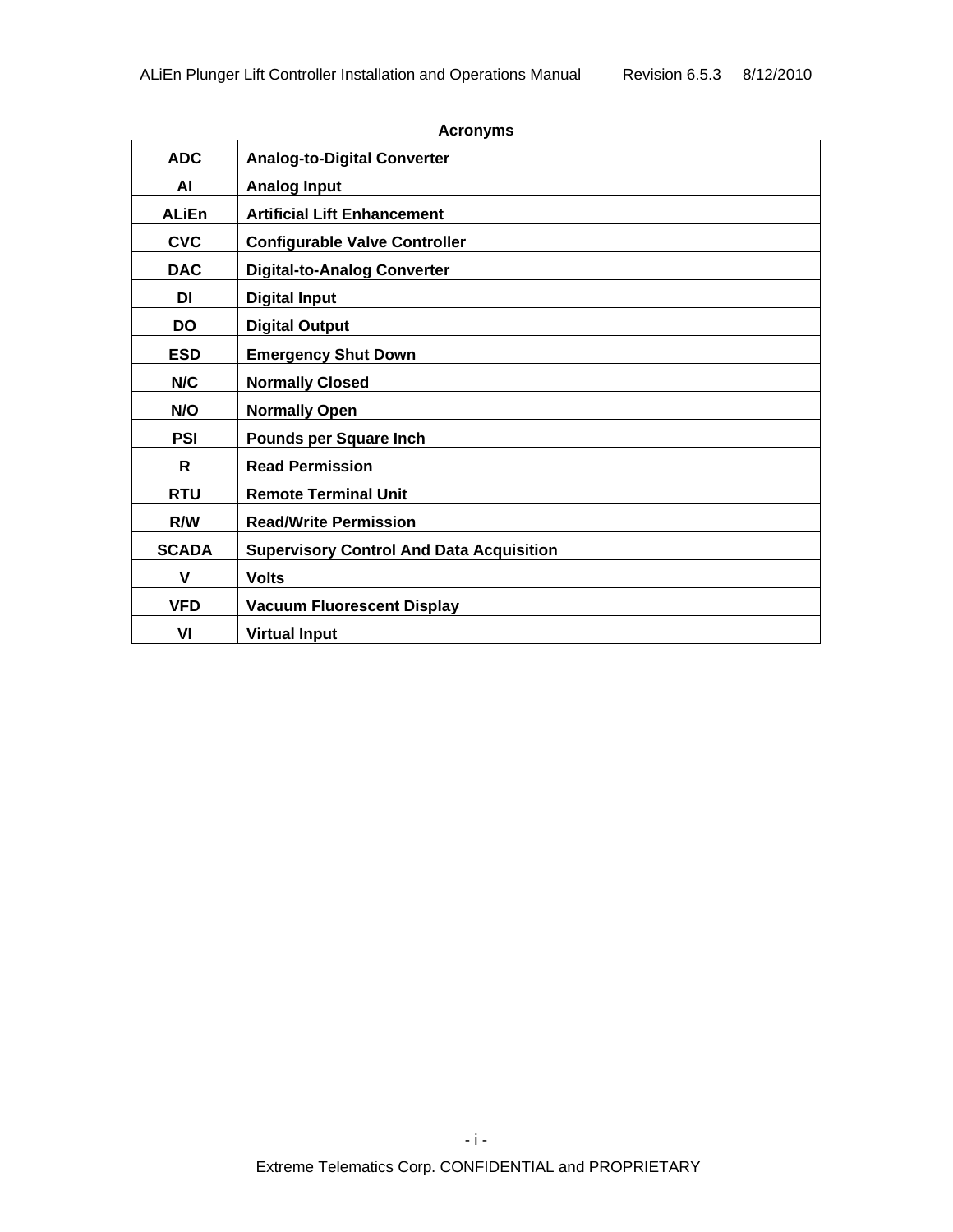#### **Table of Contents**

| $\mathbf{1}$   |     |       |         |  |
|----------------|-----|-------|---------|--|
|                | 1.1 |       |         |  |
|                | 1.2 |       |         |  |
|                | 1.3 |       |         |  |
| $\overline{2}$ |     |       |         |  |
|                | 2.1 |       |         |  |
|                | 2.2 |       |         |  |
| 3              |     |       |         |  |
|                | 3.1 |       |         |  |
|                |     | 3.1.1 |         |  |
|                |     | 3.1.2 |         |  |
|                |     | 3.1.3 |         |  |
|                |     | 3.2   |         |  |
|                |     | 3.2.1 |         |  |
|                |     |       | 3.2.1.1 |  |
|                |     |       | 3.2.1.2 |  |
|                |     |       | 3.2.1.3 |  |
|                |     | 3.2.2 |         |  |
|                |     |       | 3.2.2.1 |  |
|                |     |       | 3.2.2.2 |  |
|                |     |       | 3.2.2.3 |  |
|                |     |       | 3.2.2.4 |  |
|                |     |       | 3.2.2.5 |  |
|                |     | 3.3   |         |  |
|                |     | 3.3.1 |         |  |
|                |     | 3.3.2 |         |  |
|                |     | 3.3.3 |         |  |
|                |     | 3.3.4 |         |  |
|                |     | 3.4   |         |  |
|                |     | 3.4.1 |         |  |
|                |     | 3.4.2 |         |  |
|                |     | 3.4.3 |         |  |
|                |     | 3.4.4 |         |  |
|                |     | 3.4.5 |         |  |
|                |     | 3.4.6 |         |  |
|                |     | 3.4.7 |         |  |

Extreme Telematics Corp. CONFIDENTIAL and PROPRIETARY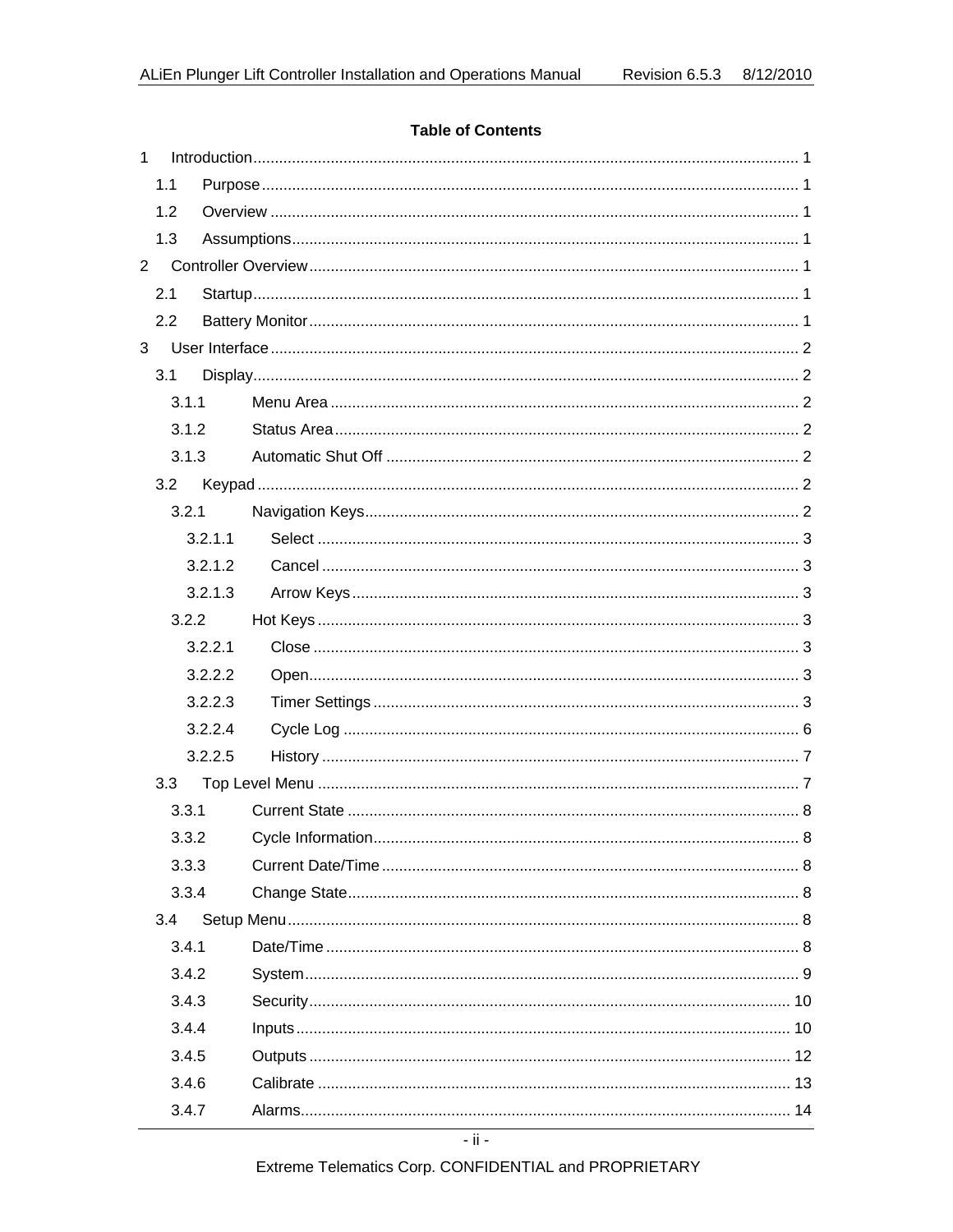| 3.4.8     |             |  |
|-----------|-------------|--|
| 3.4.9     |             |  |
| 4         |             |  |
| 4.1       |             |  |
| 4.1.1     |             |  |
| 4.1.2     |             |  |
| 4.1.2.1   |             |  |
| 4.1.2.2   |             |  |
| 4.1.3     |             |  |
| 4.1.4     |             |  |
| 4.1.4.1   |             |  |
| 4.1.4.1.1 |             |  |
| 41412     |             |  |
|           |             |  |
|           | 4.1.4.1.2.2 |  |
|           | 4.1.4.1.2.3 |  |
| 4.1.4.2   |             |  |
| 4.1.4.3   |             |  |
| 4.1.4.4   |             |  |
| 4.1.4.4.1 |             |  |
| 4.1.4.4.2 |             |  |
| 4.1.4.4.3 |             |  |
| 4.1.4.4.4 |             |  |
| 4.1.5     |             |  |
| 4.1.5.1   |             |  |
|           |             |  |
| 4.1.5.1.2 |             |  |
| 4.1.5.1.3 |             |  |
| 4.1.5.1.4 |             |  |
|           | 4.1.5.1.4.1 |  |
|           | 4.1.5.1.4.2 |  |
| 4.1.5.1.5 |             |  |
| 4.1.5.2   |             |  |
| 4.1.5.2.1 |             |  |
| 4.1.5.2.2 |             |  |
| 4.1.5.2.3 |             |  |
| 4.1.5.2.4 |             |  |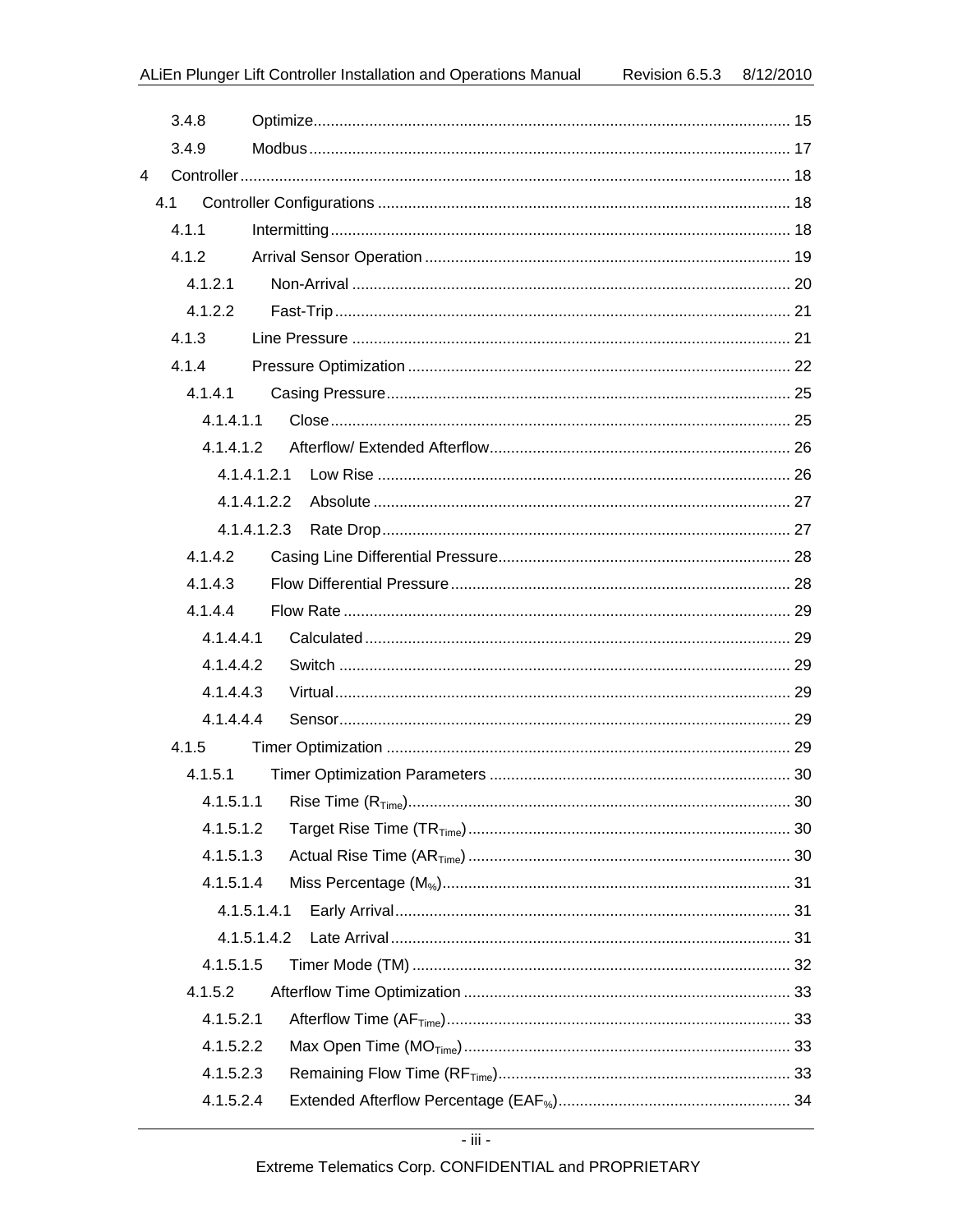| 4.1.5.2.5 |  |
|-----------|--|
|           |  |
| 4.1.5.3.1 |  |
| 4.1.5.3.2 |  |
| 4.1.5.3.3 |  |
| 4.1.5.3.4 |  |
| 4.1.5.3.5 |  |
|           |  |
|           |  |
|           |  |
|           |  |
|           |  |
|           |  |
|           |  |
|           |  |
|           |  |
|           |  |
|           |  |
|           |  |
|           |  |
|           |  |
|           |  |
|           |  |
|           |  |
|           |  |
|           |  |
|           |  |
|           |  |
|           |  |
|           |  |
|           |  |
|           |  |
|           |  |
|           |  |

#### **Index of Tables**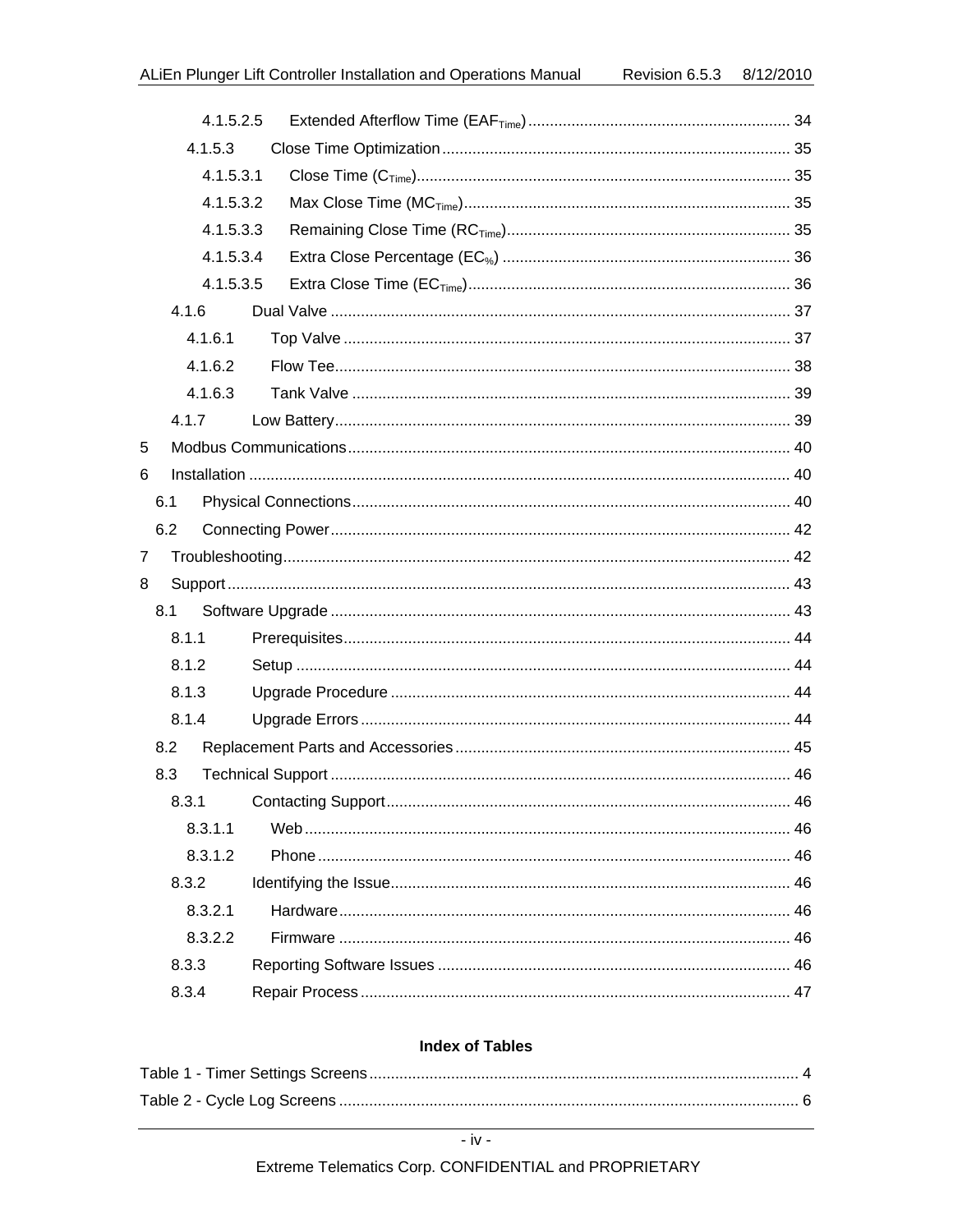### **Table of Figures**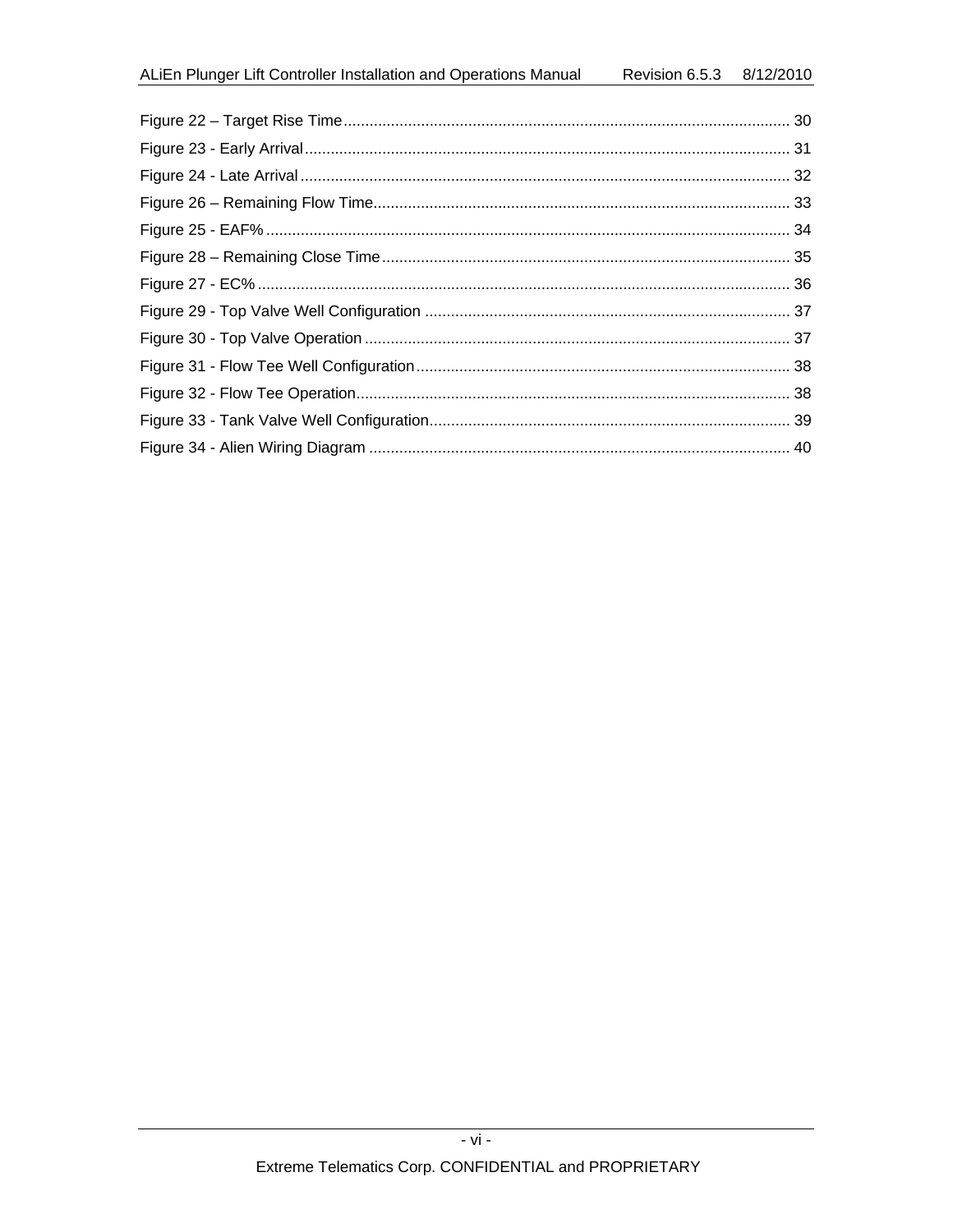# **1 Introduction**

### **1.1 Purpose**

This manual is intended to provide all of the information required to setup and operate the Alien Plunger Lift Controller. As well, it covers basic troubleshooting techniques and support information.

### **1.2 Overview**

The Alien Plunger Lift Controller is a versatile gas well controller that can be used in a number of different configurations. It can function as a simple intermitter or with a plunger and can optimize a well based on pressures or plunger arrival times. In addition, the controller can be accessed remotely using the provided Modbus compatible RS485 communications port.

### **1.3 Assumptions**

The following assumptions have been made when writing this manual:

- The reader has some knowledge of the operation of a gas well.
- A controller is available as a reference while reading this manual.

# **2 Controller Overview**

### **2.1 Startup**

On power up, the controller is initialized by performing the following operations:

- Set the outputs to a known state
- Close all valves
- Load all previously saved values
- Turn on the display
- Set the display to show the current controller state as the latest device status information.

The controller automatically enters the Close state when powering up.

### **2.2 Battery Monitor**

The controller samples the battery every 10 minutes, monitoring the voltage in order to prevent unpredictable valve operation. The battery voltage is reported as one of the following:

- *Normal*: The controller behaves normally. If 6 successive battery samples are below 5.5 Volts, the controller closes all valves and enters the *Low* state. A low battery alarm condition is recorded, which is reported in the history.
- *Low*: If 6 successive samples are above 6.0 Volts, the controller enters the *Normal* state. When entering the *Normal* state, the controller will restart to the *Close* state for a duration specified by the *Close Time* parameter.

During power on or reset, and before any valves are opened, the battery voltage is sampled. The *Normal* or *Low* state is entered based upon this sample.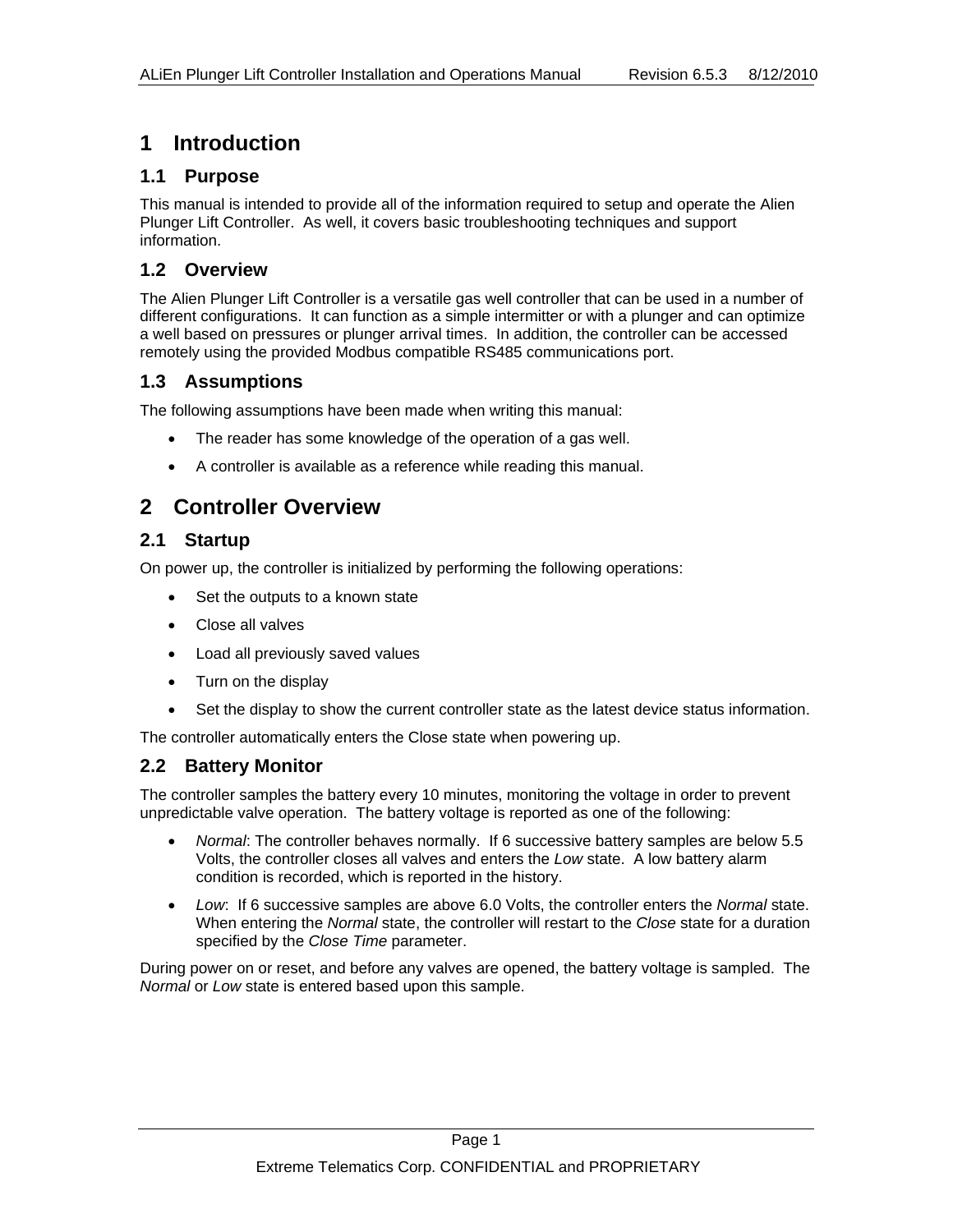# **3 User Interface**

### **3.1 Display**

A Vacuum Fluorescent Display (VFD) is provided which consists of 2 lines x 16 characters. Each character is a 5x7 dot matrix with a full underline bar. The display is partitioned into 2 areas with an unused column between them for spacing.



**Figure 1 - Screen Layout** 

### 3.1.1 Menu Area

The content of the *Menu Area* (2 x 10 characters) shows the current state of the controller on startup. This area will change based on user keypad interaction. The current state information as well as the setup menu is available in this area.

### 3.1.2 Status Area

The *Status Area* (2 x 5 characters) constantly rotates through all enabled inputs and outputs. By default, this includes the battery voltage as well as the state of Valve A. As other options are enabled on the controller, additional information becomes available in this same area. For example, Valve B will be displayed if it has been enabled. If pressure devices such as line pressure and casing pressure are enabled, their current value will also be displayed.

### 3.1.3 Automatic Shut Off

The controller is constantly monitoring the input from the operator. If no keys have been pressed in the last 5 minutes, the controller will turn off the display in order to conserve battery power.

# **3.2 Keypad**

An integrated keypad is included which allows the user to change settings, navigate through statistics, and control the well. The following sections discuss the various keys that are available.

### 3.2.1 Navigation Keys

The navigation keys are used to move through the menus in the controller and input new settings.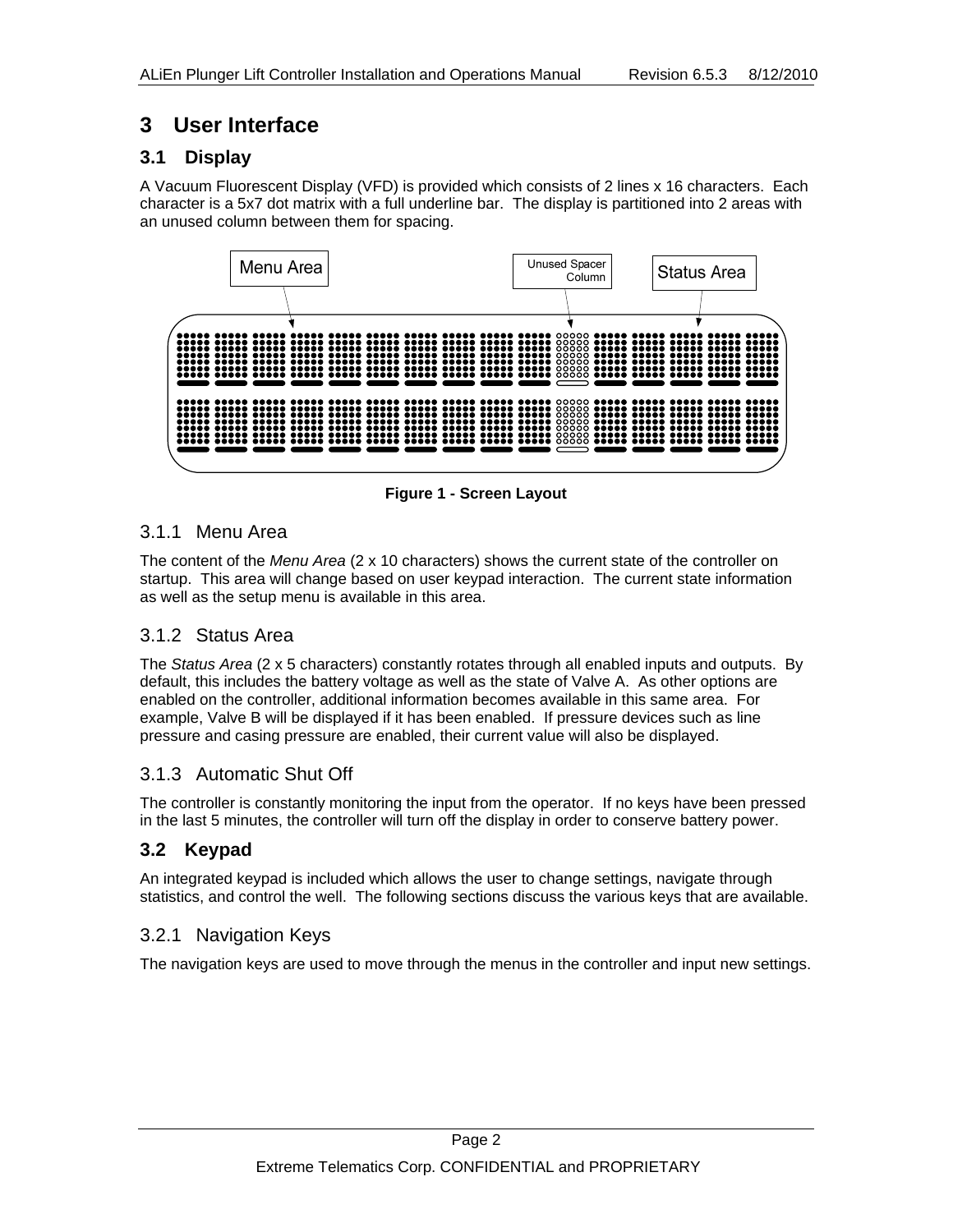

**Figure 2 - Navigation Keys** 

#### **3.2.1.1 Select**

Select is used to enter a sub-menu, select a field to be edited, or save changes made while editing a field.

#### **3.2.1.2 Cancel**

Cancel is used to backup through the menu levels or cancel an edit.

#### **3.2.1.3 Arrow Keys**

The arrow keys allow the user to move up/down and left/right. If the display is on a line that has a sub menu associated with it, pressing "Right" will enter the sub menu. Conversely, pressing the "Left" arrow will go back one level of menu depth. If a field can be edited the "Right" arrow will put the controller into edit mode. Moving left and right while in edit mode will switch between different fields on the screen. If the user moves past the end of the screen to the left, the edit is cancelled. Move past the end of the screen to the right and the edited value is saved.

### 3.2.2 Hot Keys

The hot keys are provided to take the user to special menus or provide instant action.



**Figure 3 - Hot Keys** 

#### **3.2.2.1 Close**

Pressing *Close* will send the controller to the close state, closing all valves.

#### **3.2.2.2 Open**

Pressing *Open* will send the controller to the open portion of the cycle. The action that is taken depends on the number of valves configured, how they are set to operate, and if there are any special checks required, such as casing and/or line pressure. The normal mode of operation is to go to Rise, which opens Valve A and waits for a plunger arrival to occur.

#### **3.2.2.3 Timer Settings**

The *Timer Settings* hot key navigates to a special menu that contains all of the times that are used by the controller as well as the set points for pressure devices. The timers control how long the controller leaves the well open, waits for an arrival, or closes the well in. These settings give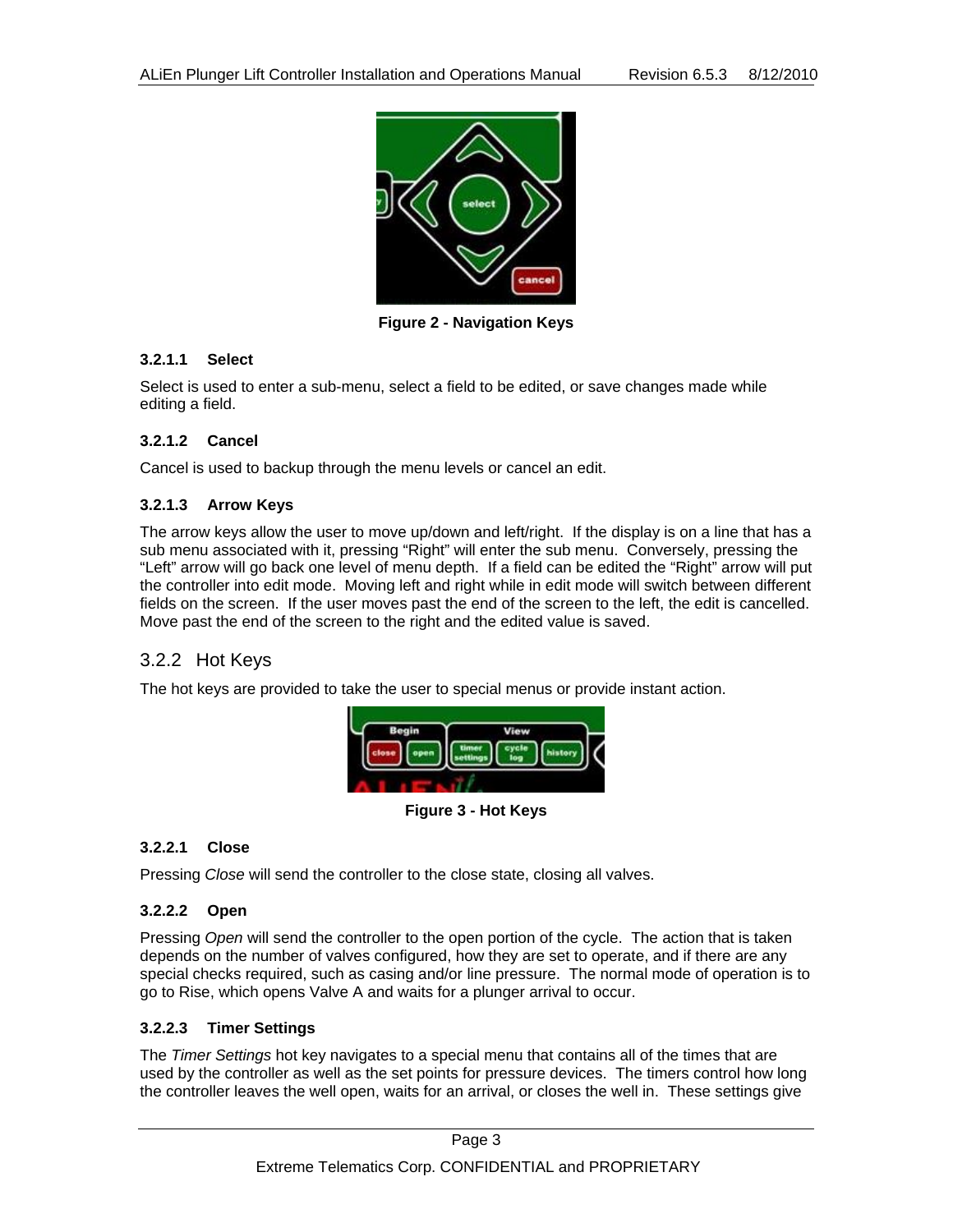the installer/operator control over how the well behaves. The following is a list of the timers and settings that are available in this menu:

**Table 1 - Timer Settings Screens** 

| <b>Screen</b>             | <b>Description</b>                                                                                                                                                                                                                                                                                                                                                                                                                                                              | <b>Default</b><br>Value |
|---------------------------|---------------------------------------------------------------------------------------------------------------------------------------------------------------------------------------------------------------------------------------------------------------------------------------------------------------------------------------------------------------------------------------------------------------------------------------------------------------------------------|-------------------------|
| Close Time                | This determines the normal duration of the Close portion<br>of the cycle.                                                                                                                                                                                                                                                                                                                                                                                                       | 0h45m00s                |
| Non-Arrival<br>Close Time | This determines the duration of the Close portion of the<br>cycle following a non-arrival.                                                                                                                                                                                                                                                                                                                                                                                      | 1h00m00s                |
|                           | Not used if the Arrival Sensor is disabled.                                                                                                                                                                                                                                                                                                                                                                                                                                     |                         |
| Extra Close               | This timer shows the current amount of Extra Close.                                                                                                                                                                                                                                                                                                                                                                                                                             | 0h00m00s                |
| Time                      | In Close Timer Based Optimization this timer will adjust<br>automatically to help bring the plunger to surface at the<br>time specified by the Target Rise Time.                                                                                                                                                                                                                                                                                                                |                         |
| Max Close<br>Time         | The maximum amount of close time for any one cycle.<br>This is used for Close Time Optimization.                                                                                                                                                                                                                                                                                                                                                                                | 8h00m00s                |
| <b>Rise Time</b>          | This time is used to indicate that the plunger is not likely<br>to arrive at the surface unless special action is taken. If<br>this time expires before the plunger arrives, the<br>controller will bypass the Afterflow portion of the cycle<br>and close the valves for the Extended Close Time, or<br>possibly shutdown the well. The intent is to allow extra<br>pressure to build in order to lift the plunger on the next<br>cycle. The Rise Time may not be set to zero. | 1h00m00s                |
|                           | If the Arrival Sensor is disabled, this defines the time<br>spent in the Rise portion of the cycle. That is, the<br>controller will advance to Afterflow when this time<br>expires.                                                                                                                                                                                                                                                                                             |                         |
| <b>Tank Delay</b><br>Time | When Valve B is configured as a Tank Valve, the flow is<br>switched from Valve A to Valve B during the Rise<br>portion of the cycle if the Plunger does not arrive within<br>this time. It must be less than the Rise Time.                                                                                                                                                                                                                                                     | 0h45m00s                |
|                           | Not used if set to zero or if Valve B is disabled.                                                                                                                                                                                                                                                                                                                                                                                                                              |                         |
| AutoCatcher<br>Delay Time | This parameter sets the amount of time to hold the<br>plunger at surface after Valve A has been closed.                                                                                                                                                                                                                                                                                                                                                                         | 0h00m10s                |
|                           | This parameter is not used if the Autocatcher is<br>disabled.                                                                                                                                                                                                                                                                                                                                                                                                                   |                         |
| <b>Fast Trip Time</b>     | This time is used to indicate that the Plunger did not<br>likely fall to the bottom of the well. The well will be shut-<br>in if a number of consecutive fast trips have occurred.                                                                                                                                                                                                                                                                                              | 0h02m30s                |
|                           | Not used if the Arrival Sensor is disabled.                                                                                                                                                                                                                                                                                                                                                                                                                                     |                         |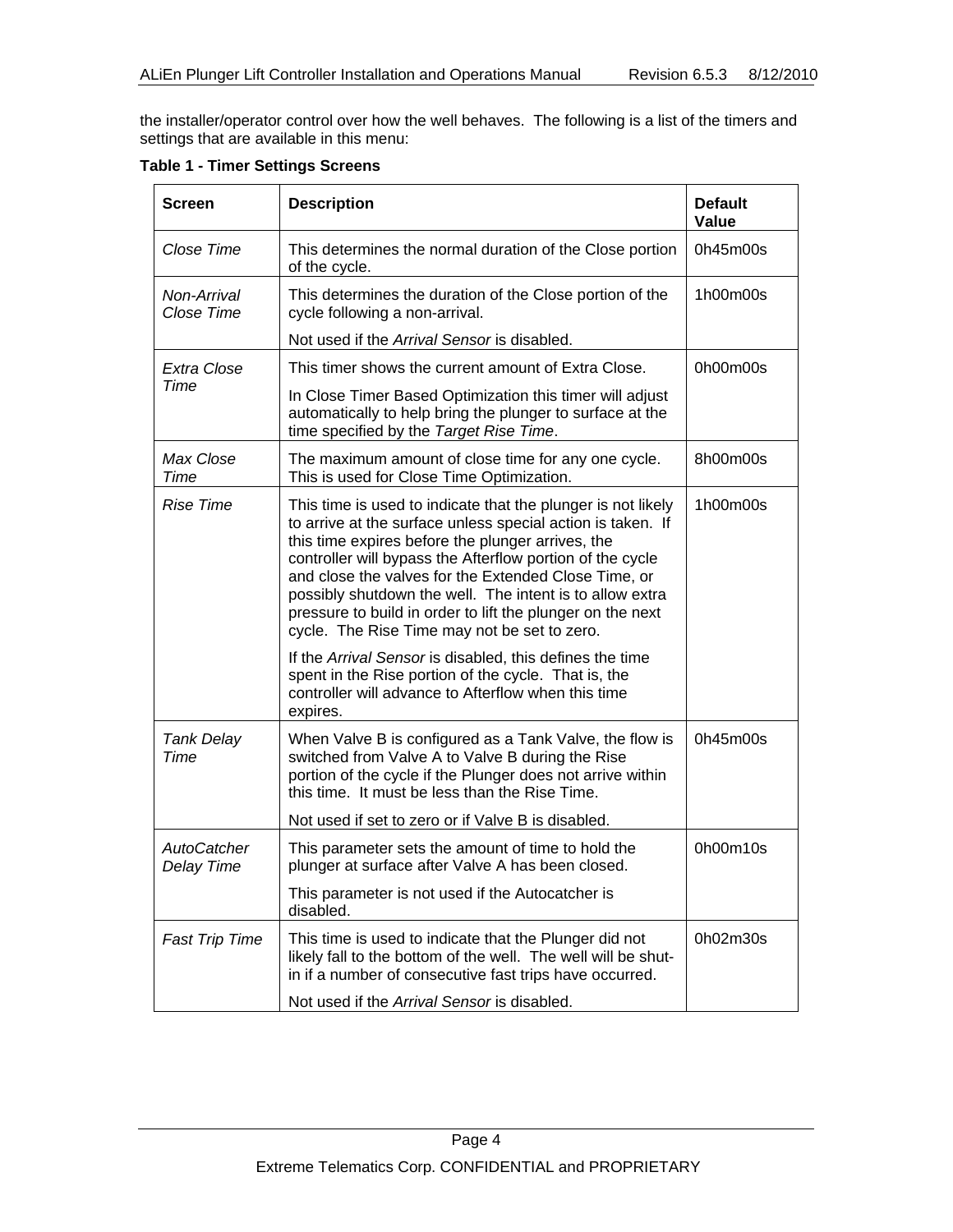| <b>Screen</b>                     | <b>Description</b>                                                                                                                                                                                                                                                                                                                                     | <b>Default</b><br>Value |
|-----------------------------------|--------------------------------------------------------------------------------------------------------------------------------------------------------------------------------------------------------------------------------------------------------------------------------------------------------------------------------------------------------|-------------------------|
| <b>Target Rise</b><br>Time        | This is the time that the plunger is expected to arrive<br>after the well has been opened. It is only used when<br>running Timer Based Optimization. The controller will<br>increase or decrease the Extended Afterflow or Extra<br>Close Time in order to try and cause the plunger to<br>arrive at this time.                                        | 0h03m00s                |
|                                   | Not used if the Arrival Sensor or Timer Based<br>Optimization is disabled.                                                                                                                                                                                                                                                                             |                         |
| <b>Afterflow Delay</b><br>Time    | When Valve B is enabled, this defines the amount of<br>time the controller will wait following a plunger arrival<br>before opening Valve A. This is done to ensure that the<br>plunger has moved fully into the Lubricator following a<br>plunger arrival sensor signal. It is also used to ensure<br>that any liquids are flushed through the system. | 0h00m00s                |
|                                   | Not used if Valve B Is disabled or if set to zero.                                                                                                                                                                                                                                                                                                     |                         |
| <b>Afterflow Time</b>             | The Afterflow portion of the cycle is terminated when<br>this time expires.                                                                                                                                                                                                                                                                            | 1h00m00s                |
|                                   | When "extended-afterflow" <sup>1</sup> devices are enabled, the<br>controller will advance to Extended-Afterflow instead of<br>Close if none of the devices have already tripped.                                                                                                                                                                      |                         |
| Extended<br><b>Afterflow Time</b> | This timer shows the current amount of Extended<br>Afterflow.                                                                                                                                                                                                                                                                                          | 0h00m00s                |
|                                   | In Timer Based Optimization this timer will adjust<br>automatically to help bring the plunger to surface at the<br>time specified by the Target Rise Time.                                                                                                                                                                                             |                         |
|                                   | In Pressure Based Optimization, this timer simply counts<br>down during the Extended Afterflow portion of the cycle.<br>This time is not adjusted and cannot be set in this mode<br>as it is simply derived from the time remaining before<br>the Max Open Time expires.                                                                               |                         |
| Trip Delay<br>Time                | This screen specifies the amount of time to delay before<br>closing the well in when using Rate Drop Casing<br>Pressure Optimization. Please refer to the Optimization<br>screens for more information.                                                                                                                                                | 1h00m01s                |
| Max Open<br>Time                  | This is the maximum time that a valve will remain open<br>in a given cycle. If non-zero, must be greater than the<br>Rise time.                                                                                                                                                                                                                        | 8h00m00s                |
|                                   | Not used if set to zero or if the Arrival Sensor is disabled<br>or extended flow devices are not enabled.                                                                                                                                                                                                                                              |                         |

- Casing Pressure Switch/Sensor

l

<sup>&</sup>lt;sup>1</sup> The "Extended-Afterflow" devices are:

<sup>-</sup> Flow Differential Pressure Switch/Sensor

<sup>-</sup> Flow Switch/Sensor/Virtual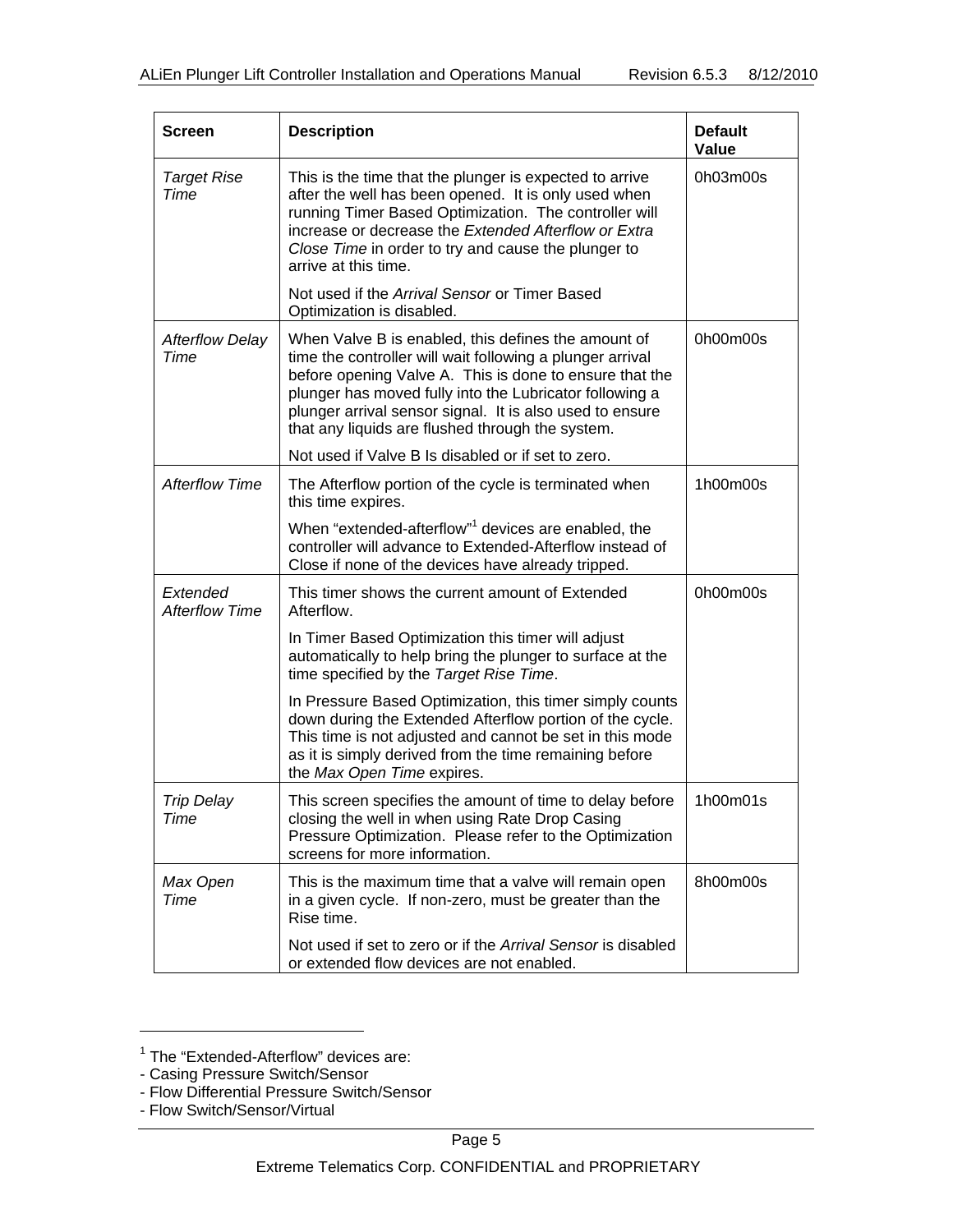| <b>Screen</b>                                                | <b>Description</b>                                                                                                                                                               | <b>Default</b><br>Value |
|--------------------------------------------------------------|----------------------------------------------------------------------------------------------------------------------------------------------------------------------------------|-------------------------|
| Line Pressure<br><b>Trip Point</b>                           | When the Line Pressure Device Type is Sensor, defines<br>the pressure, above which, the well will be shut-in.                                                                    | 90.0 psi                |
| <b>Open Casing</b><br>Pressure Trip<br>Point                 | When the Casing Pressure Device Type is Sensor, and<br>the Line Pressure Device Type is not Sensor, defines<br>the casing pressure, below which, the well will stay shut-<br>in. | 90.0 psi                |
| <b>Open Casing</b><br>Line Differential<br><b>Trip Point</b> | When the Casing and Line Pressure Device Types are<br>both Sensor, defines the pressure difference, below<br>which the well will stay shut-in.                                   | 50.0 psi                |
| <b>Close Casing</b><br><b>Differential Trip</b><br>Point     | When the Casing Pressure Device Type is Sensor,<br>defines the pressure difference, above the minimum<br>Afterflow value, below which the well will stay flowing.                | 30.0 psi                |
|                                                              | This screen is only visible if the Close Casing Pressure<br>Type is set as Low Rise.                                                                                             |                         |
| Close Casing<br>Pressure Trip<br>Point                       | When the Casing Pressure Device Type is Sensor, this<br>defines the pressure above which the well will stay<br>flowing.                                                          | 150.0 psi               |
|                                                              | This screen is only visible if the Casing Pressure Device<br>Type is set as Absolute.                                                                                            |                         |
| Flow<br><b>Differential</b><br>Pressure Trip<br>Point        | When the Flow DP Device Type is Sensor, this defines<br>the pressure which will cause a trip condition to be<br>reset.                                                           | 20.0 "WC                |
| <b>Flow Rate Trip</b><br>Point                               | When the Flow DP and Line Pressure Device Types are<br>both Sensor OR Flow is Sensor/Virtual, this defines the<br>rate above which the well will stay flowing.                   | 18.0 e3m3/d             |

#### **3.2.2.4 Cycle Log**

The cycle log is a history of each cycle that the controller goes through. A log entry is written at the end of a cycle, which is defined as the point when the controller finishes the *Close Time*. Therefore, the controller will write the first cycle log entry after the controller starts and the initial *Close Time* expires. Each log entry is stored in persistent memory so that it is maintained through any power disruptions. A maximum of 20 log entries will be saved. Once this limit is reached, new entries are written over top of the oldest entry.

The following information is saved for each cycle:

|  |  | <b>Table 2 - Cycle Log Screens</b> |
|--|--|------------------------------------|
|--|--|------------------------------------|

| <b>Screen</b>                       | <b>Description</b>                                                                                                           |
|-------------------------------------|------------------------------------------------------------------------------------------------------------------------------|
| Cycle Type and<br><b>Start Time</b> | This screen shows the type of cycle that occurred as well as the date<br>and time that the cycle started.                    |
|                                     | The cycle type will be one of:<br>Normal<br>$\Omega$<br>Fast-trip<br>$\circ$<br>Non-Arrival<br>$\cap$<br>Max Open<br>$\circ$ |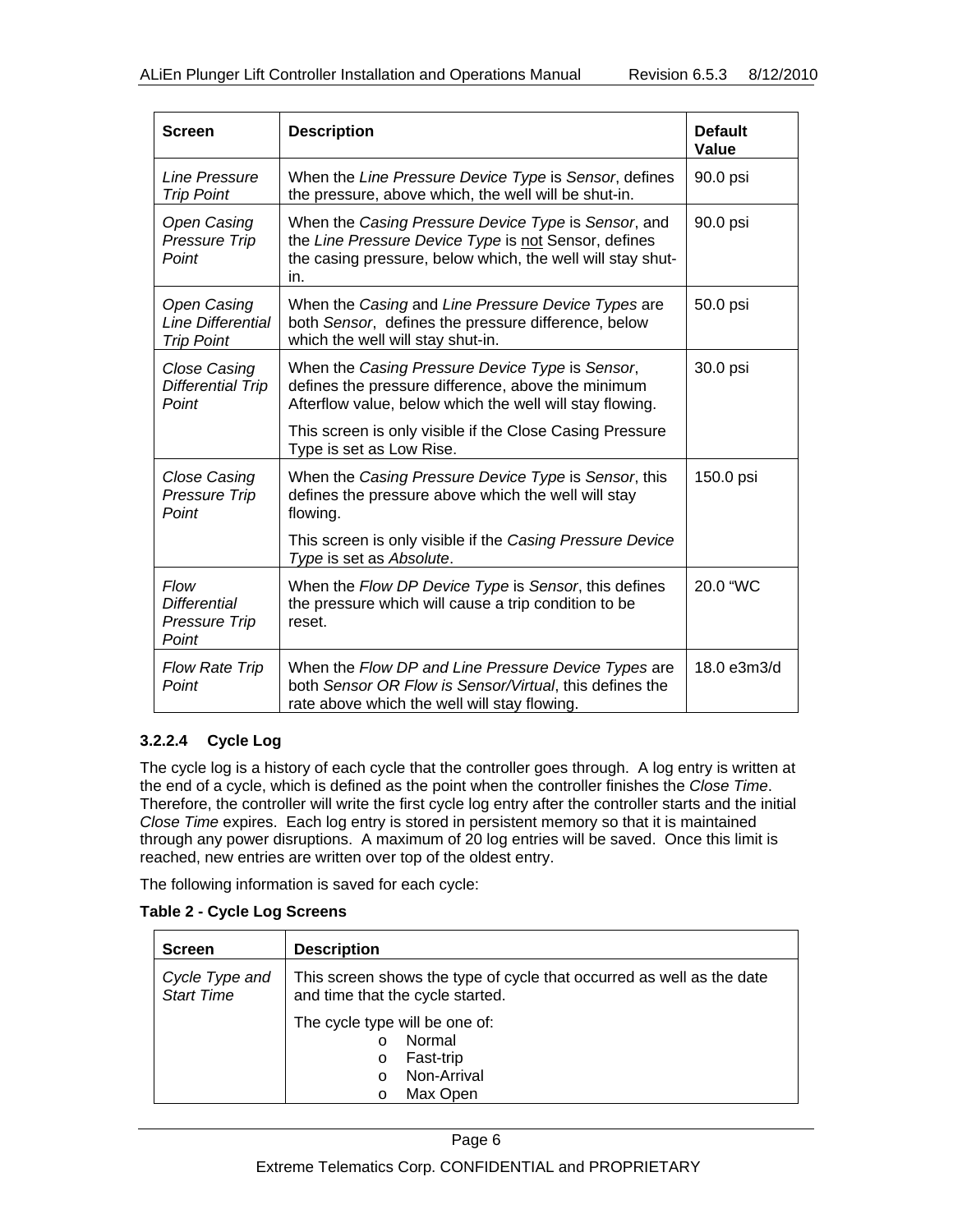|                                                | Line Pressure Shut-In<br>$\cap$<br>Low Battery Shutdown<br>$\circ$<br>Operator Change<br>$\circ$<br>Startup<br>$\Omega$                                                                                                           |
|------------------------------------------------|-----------------------------------------------------------------------------------------------------------------------------------------------------------------------------------------------------------------------------------|
| <b>Rise Duration</b>                           | This value shows the time that it took the plunger to come to surface<br>once the well was opened. This screen is not displayed if the arrival<br>sensor has been disabled.                                                       |
| Afterflow<br>Duration                          | This is the total Afterflow Time for this cycle. It is the total of Afterflow<br>and Extended Afterflow Time.                                                                                                                     |
| <b>Close Duration</b>                          | This is the amount of Close Time for the given cycle. It may be longer<br>than the specified Close Time if the well is held in close by devices such<br>as line pressure or casing pressure.                                      |
| Minimum<br><b>Afterflow Casing</b><br>Pressure | This is the value of casing pressure that caused the well to go from<br>open to close. This screen is only displayed if Pressure Based<br>Optimization is being used and the Casing Pressure device is<br>configured as a sensor. |
| Reset Log?                                     | This clears all of the cycle log data.                                                                                                                                                                                            |

#### **3.2.2.5 History**

The controller maintains production statistics which are written to persistent memory when the current time-of-day passes the *Day Start* parameter. The following information is available in the history menu:

| <b>Screen</b>            | <b>Description</b>                                                                                                                                         |
|--------------------------|------------------------------------------------------------------------------------------------------------------------------------------------------------|
| Date and Total<br>Cycles | Shows the date for the given history record as well as the total number<br>of cycles that occurred during that day.                                        |
| Volume                   | This shows the total volume for the given day. This is represented as<br>$e^3m^3$ .                                                                        |
| Open/Close<br>Time       | Displays the total time that the well has been open and the total time<br>the well has been closed for the day.                                            |
| <b>Cycle Counts</b>      | There are a number of screens that are used to display all of the cycle<br>types for the current day.                                                      |
| Day Start                | This defines the gas day cut off. When the controller passes this time<br>each day, the history for the current day will stop and a new day will<br>start. |
| Reset Log?               | This clears all of the daily log data.                                                                                                                     |

#### **Table 3 - History Screens**

### **3.3 Top Level Menu**

A menu is provided that allows the user to view current controller information as well as to access the more detailed settings of the controller. It is shown in the menu area on the left hand side of the screen.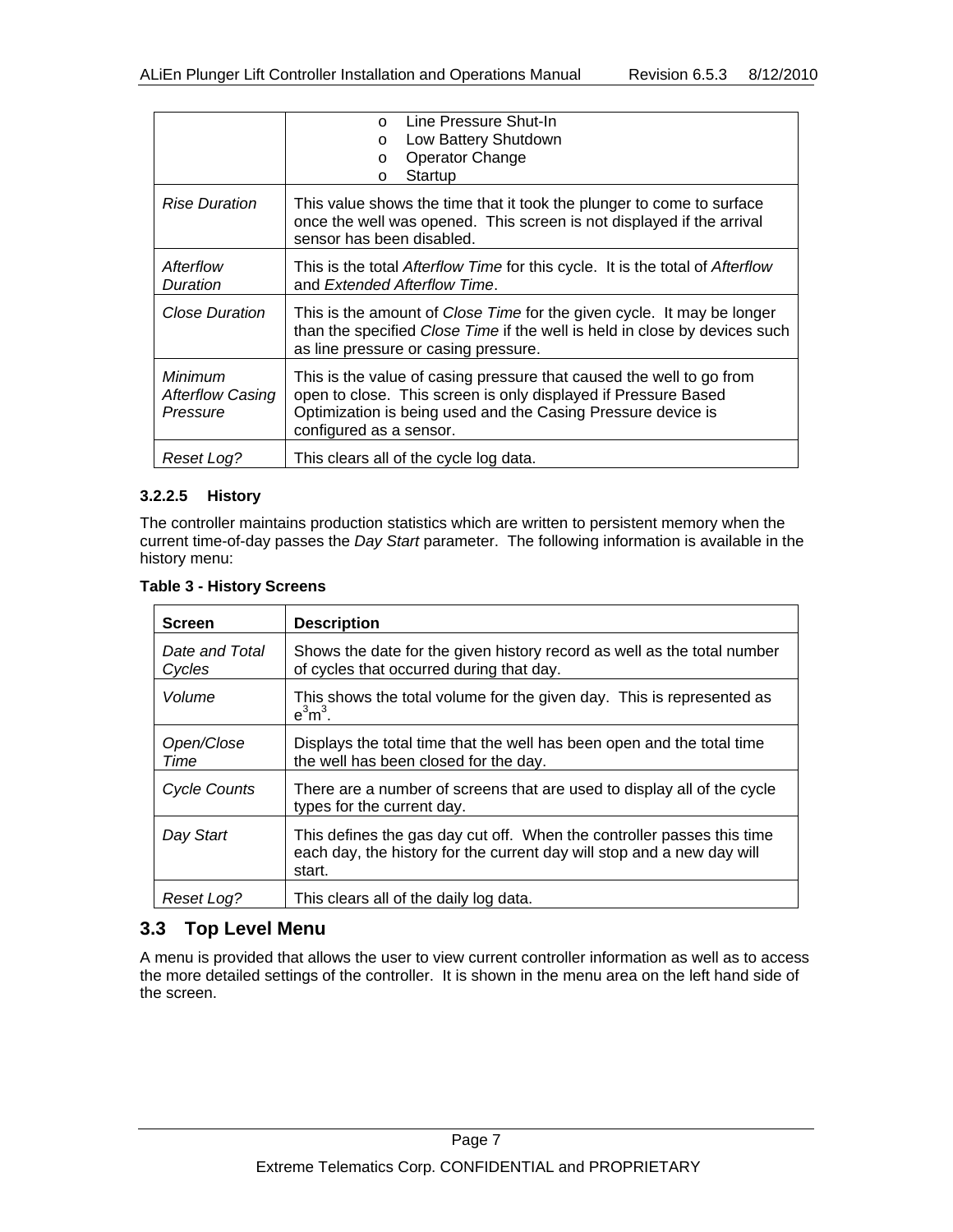

**Figure 4 - Main Menu Structure** 

Scrolling down from the status screen that appears on startup will take you through the top level menu. Information such as the cycle type, start time, and the current date/time are displayed here. At the bottom of these menu items is a screen that reads "Setup". Selecting this item will enter the setup menu.

### 3.3.1 Current State

This screen is shown by default when the controller is powered up. It shows the current part of the cycle that the controller and a timer that indicates when the state will change.

### 3.3.2 Cycle Information

This screen shows the information for the last cycle. This includes the type of cycle (Ok, Fast Trip, Non Arrival, etc…) as well as the time that the cycle started.

### 3.3.3 Current Date/Time

This screen simply shows the current date and time. If this information is incorrect, the user must login and change the date and time in the Date/Time menu. The date and time is reset back to January 1, 2000 when the battery is disconnected.

### 3.3.4 Change State

The controller can be manually forced into the AfterFlow, Rise, or Close states by performing a manual state change. The controller will enter the selected state for a length of time set by the user in these screens.

### **3.4 Setup Menu**

Users must log in here in order to see the menus below. The setup menu can be found in the top level menu by scrolling down. The default login is 000-0000. This can be changed in the security menu.

#### 3.4.1 Date/Time

This menu allows the date and time to be configured. There is also a screen that allows daylight savings time to be enabled. The following is list of all of the available screens: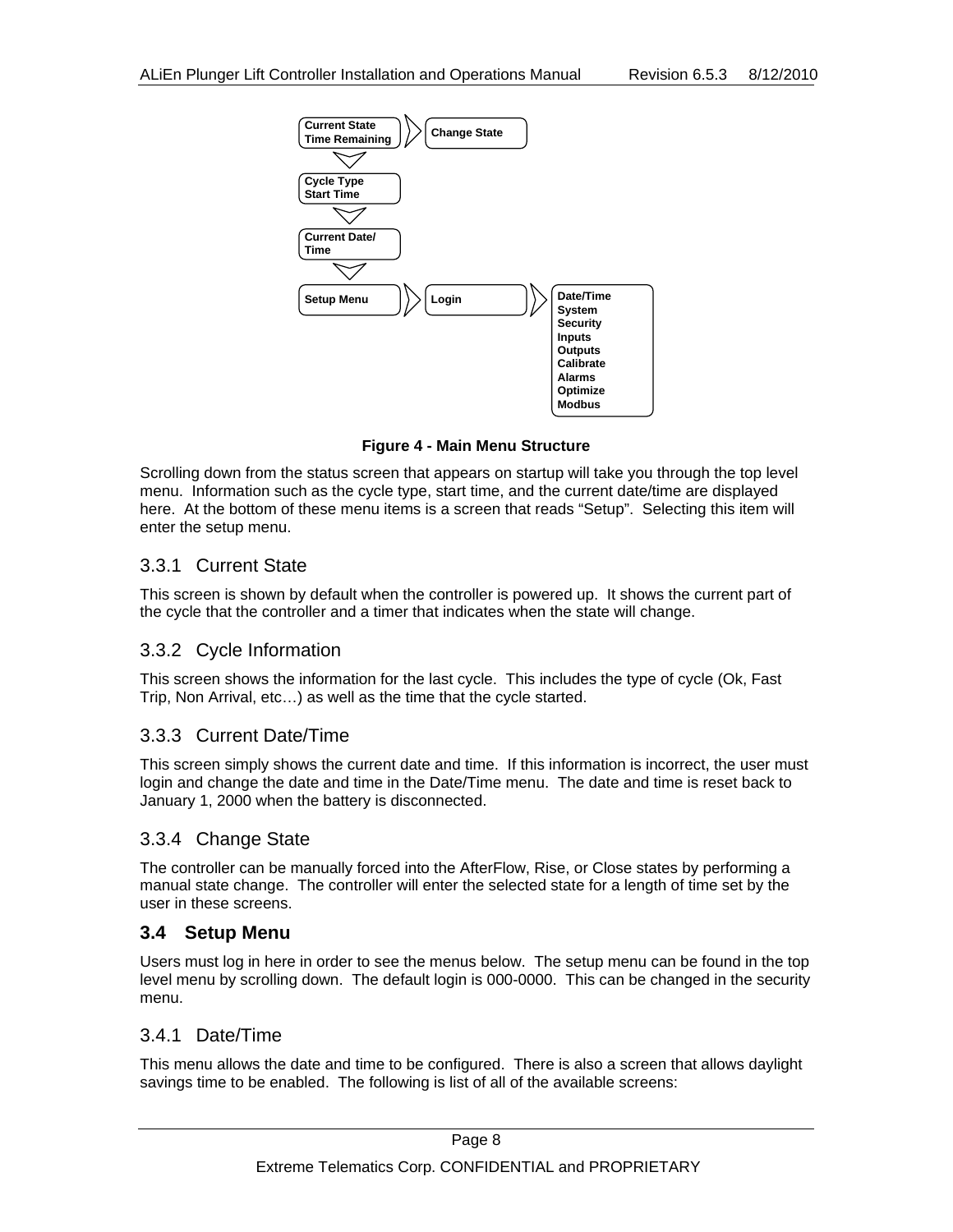| <b>Screen</b>     | <b>Description</b>                                                                                                         | <b>Default</b> |
|-------------------|----------------------------------------------------------------------------------------------------------------------------|----------------|
| Date              | Allows the user to set the current date.                                                                                   | Jan 1, 2000    |
| Day Confirm       | This confirms the current day of the week when the date<br>is set.                                                         | N/A            |
| Time              | Allows the user to set the current time. Please note that<br>this is in 24 hr time (i.e. $1:00$ pm is entered as $13:00$ ) | 00:00          |
| <b>DST</b> Enable | If enabled, the controller will automatically adjust 2 times<br>a year for daylight savings.                               | disabled       |

#### **Table 4 - Date/Time Screens**

### 3.4.2 System

The System menu provides information specific to the given controller. This includes information such as the serial number and firmware version. Features can be enabled, the display brightness can be adjusted, and the controller settings can be reset to factory defaults. If any errors have been reported by the controller, they can be found at the end of this menu. The following is a list of the available screens:

#### **Table 5 - System Screens**

| <b>Screen</b>                      | <b>Description</b>                                                                                                                                                                                                                    | <b>Default</b>                 |
|------------------------------------|---------------------------------------------------------------------------------------------------------------------------------------------------------------------------------------------------------------------------------------|--------------------------------|
| Display<br><b>Brightness</b>       | Sets the screen brightness. Can be used to save power<br>or adapt to different lighting conditions.                                                                                                                                   | 50%                            |
| Display Auto<br>Off                | This sets the amount of time after the last key press that<br>the display will stay on.                                                                                                                                               | 1 <sub>m</sub> 00 <sub>s</sub> |
| Serial Number                      | The serial number of the controller. This is required if<br>features need to be enabled on the controller or it is to<br>be returned for repair.                                                                                      | N/A                            |
| Firmware<br>Version                | This identifies the specific firmware version that is<br>currently running on the controller. This is required if<br>issues are reported to ETC. Please refer to the release<br>notes for this version to see a list of known issues. | N/A                            |
| Valve B Option                     | This feature allows a second valve to be enabled and<br>configured.                                                                                                                                                                   | <b>Disabled</b>                |
| Pressure<br>Optimization<br>Option | This feature allows the controller to optimize on one or<br>more pressure devices. These devices include casing<br>pressure, casing line differential pressure, flow<br>differential pressure, or flow.                               | <b>Disabled</b>                |
| Timer<br>Optimization<br>Option    | This feature allows the controller to optimize the well<br>based on plunger arrival time. The Extended Afterflow<br>or Extra Close Time is manipulated in order to change<br>the next arrival time of the plunger.                    | <b>Disabled</b>                |
| <b>Modbus Option</b>               | This feature allows the controller to communicate with a<br>Modbus master. This feature is typically used as part of<br>a Modbus network that is controlled by a central SCADA<br>host.                                               | <b>Disabled</b>                |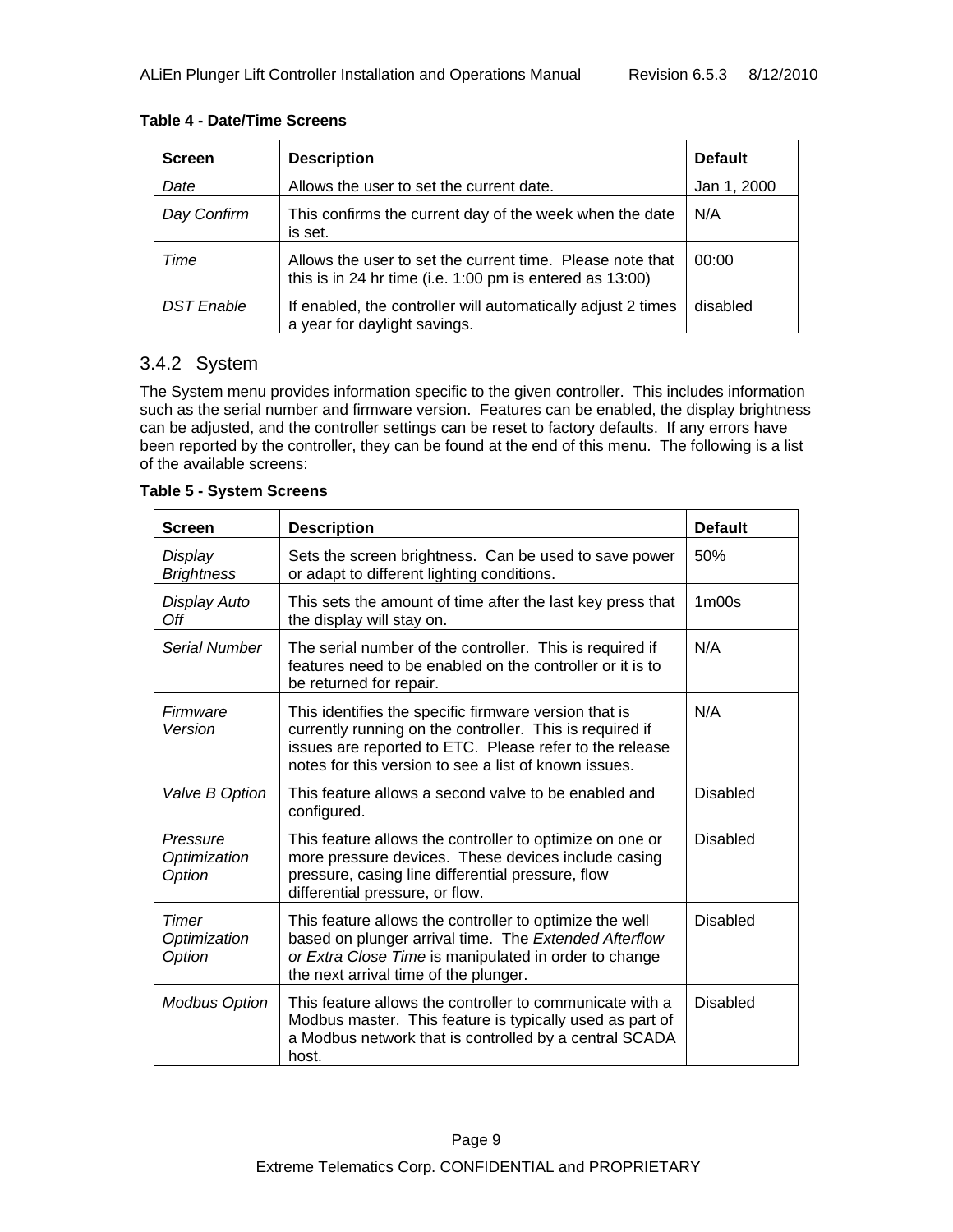| <b>Screen</b>              | <b>Description</b>                                                                                                                                                                                                     | <b>Default</b> |
|----------------------------|------------------------------------------------------------------------------------------------------------------------------------------------------------------------------------------------------------------------|----------------|
| Restore<br><b>Defaults</b> | This will reset all controller settings back to the factory<br>defaults. The user will be prompted to confirm this<br>action before the settings are restored.                                                         | No.            |
| Error Log                  | This screen will only appear if a detectable error has<br>occurred. Some errors will result in the controller<br>restarting. This is the first place that should be checked<br>if the controller is restarting itself. | N/A            |
| <b>Reset Error</b><br>Log  | If there are entries in the error log this screen will<br>appear. It allows you to clear the error log. You will be<br>prompted to confirm this action.                                                                | No.            |

### 3.4.3 Security

The Security menu allows the currently logged in user to logout. Installers are able to view and change both the Operator and Installer login IDs.

| <b>Screen</b>       | <b>Description</b>                                                                                                                                                                                                | <b>Default</b>                  |
|---------------------|-------------------------------------------------------------------------------------------------------------------------------------------------------------------------------------------------------------------|---------------------------------|
| Logout              | This screen forces a log out. The screen will move back<br>to the main status screen when the operator has logged<br>out. The operator will be required to enter a password<br>to regain entry to the Setup menu. | N/A                             |
| Auto Logout<br>Time | The amount of time after the last key press that the user<br>will remain logged in.                                                                                                                               | 10 <sub>m</sub> 00 <sub>s</sub> |
| Operator ID         | This screen allows the Installer to set an Operator ID.<br>This allows another user to have limited access to the<br>Setup menu. This screen is only visible to a logged in<br>Installer.                         | 000-0000                        |
| Installer ID        | This screen allows the Installer to change the current<br>Installer ID. This screen is only visible to a logged in<br>Installer.                                                                                  | 000-0000                        |
|                     | Note: If the Installer and Operator IDs are configured to<br>be the same number, the user will be logged in as the<br>Installer when using this code.                                                             |                                 |

#### **Table 6 - Security Screens**

#### 3.4.4 Inputs

The Inputs menu lists all of the available inputs, such as arrival sensor and line pressure sensor. Other input devices will be available when the Pressure Optimization feature has been enabled. These devices include casing pressure, flow differential pressure, and flow.

#### **Table 7 - Inputs Screens**

| <b>Screen</b>  | <b>Description</b>                                                                                                                               | <b>Default</b> |
|----------------|--------------------------------------------------------------------------------------------------------------------------------------------------|----------------|
| Arrival Sensor | Informs the controller if an Arrival Sensor is connected.<br>If disabled, the Rise cycle will run to completion and<br>then switch to Afterflow. | Enabled        |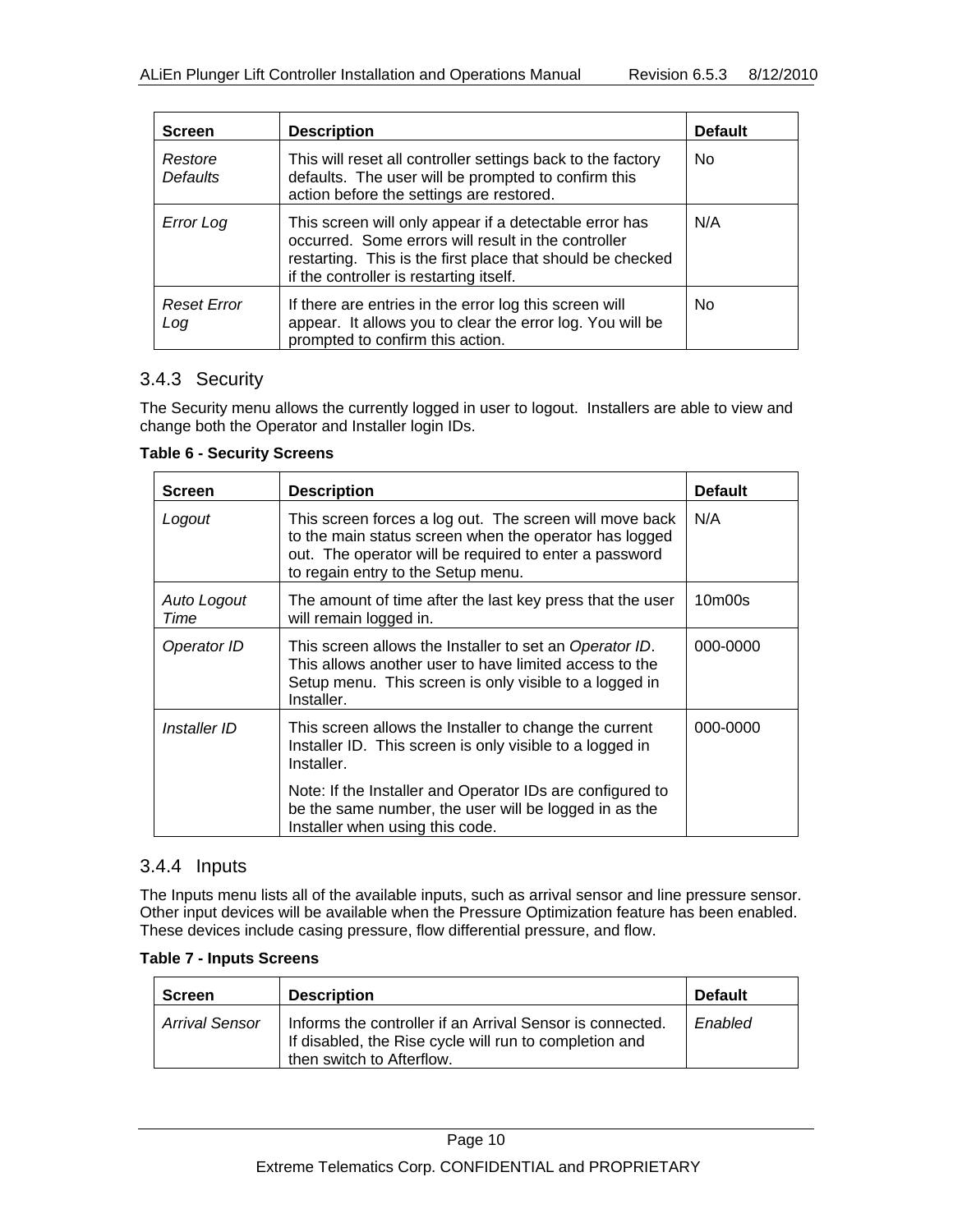| <b>Screen</b>                                                     | <b>Description</b>                                                                                                                                                 | <b>Default</b>                                     |
|-------------------------------------------------------------------|--------------------------------------------------------------------------------------------------------------------------------------------------------------------|----------------------------------------------------|
| <b>Arrival Switch</b><br>Polarity                                 | Allows the type of arrival sensor to be configured. The<br>controller can detect an arrival on a close or open of a<br>switch.                                     | Normally<br>Open<br>(Detects on a<br>switch close) |
| Line Pressure                                                     | Enables the use of a Line Pressure Switch or Sensor.                                                                                                               | Disabled                                           |
| Device Type                                                       | Disabled = Device not installed or unused.<br>Switch = Discrete Input Switch installed and enabled.<br>Sensor = A Line Pressure Analog Sensor is installed.        |                                                    |
| Line Pressure<br>Range                                            | When the Line Pressure Device Type is sensor, defines<br>the range of the sensor.                                                                                  | 500.0 psi                                          |
| Line Pressure<br><b>Switch Polarity</b>                           | Configures the type of Line Pressure switch to use. The<br>controller can detect a Line Pressure trip on a close or<br>open of a switch.                           | Normally<br>Open<br>(Detects on a<br>switch close) |
| Casing                                                            | Enables the use of a Casing Pressure Switch or Sensor.                                                                                                             | <b>Disabled</b>                                    |
| Pressure<br>Device Type                                           | Disabled = Device not installed or unused.<br>Switch = Discrete Input Switch installed and enabled.<br>Sensor = A Casing Pressure Analog Sensor is installed.      |                                                    |
| Casing<br>Pressure<br>Range                                       | When the Casing Pressure Device Type is Sensor,<br>defines the range of sensor.                                                                                    | 500.0 psi                                          |
| Casing<br>Pressure<br>Switch Polarity                             | Configures the type of Casing Pressure switch to use.<br>The controller can detect a Casing Pressure trip on a<br>close or open of a switch.                       | Normally<br>Open<br>(Detects on a<br>switch close) |
| <b>Flow</b><br><b>Differential</b>                                | Enables the use of a Flow Differential Pressure Switch<br>or Sensor.                                                                                               | <b>Disabled</b>                                    |
| Pressure<br>Device Type                                           | Disabled = Device not installed or unused.<br>Switch = Discrete Input Switch installed and enabled.<br>Sensor = A Pressure Analog Sensor is installed.             |                                                    |
| Flow<br><b>Differential</b><br>Pressure<br>Range                  | When the Flow Differential Pressure Device Type is<br>Sensor, defines the range of sensor.                                                                         | 150.0 "WC                                          |
| Flow<br><b>Differential</b><br>Pressure<br><b>Switch Polarity</b> | Configures the type of Flow Differential Pressure switch<br>to use. The controller can detect a Flow Differential<br>Pressure trip on a close or open of a switch. | Normally<br>Open<br>(Detects on a<br>switch close) |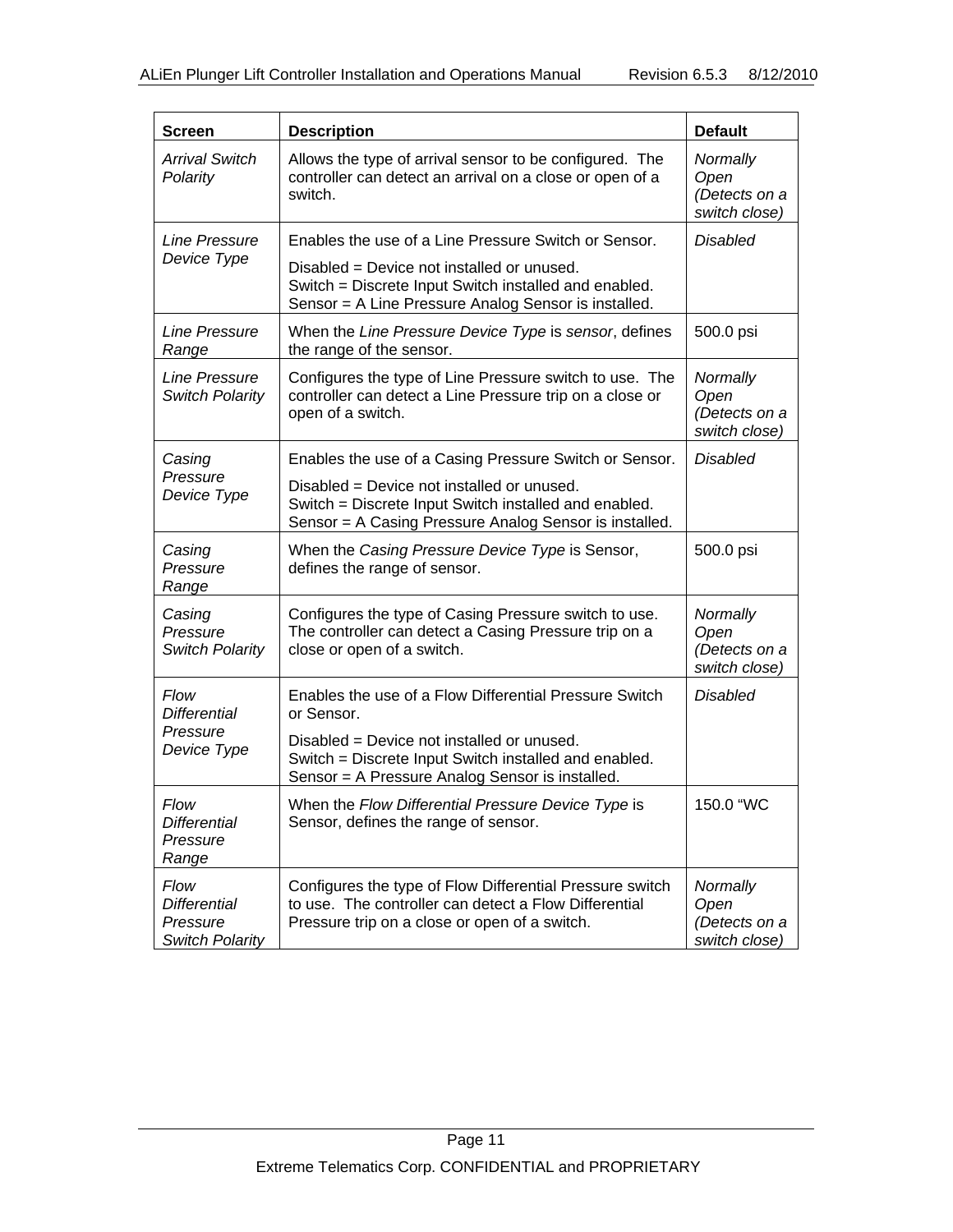| <b>Screen</b>                              | <b>Description</b>                                                                                                                                                                                                                                                                                                                                                                                                                         | <b>Default</b>                                     |
|--------------------------------------------|--------------------------------------------------------------------------------------------------------------------------------------------------------------------------------------------------------------------------------------------------------------------------------------------------------------------------------------------------------------------------------------------------------------------------------------------|----------------------------------------------------|
| <b>Flow Rate</b><br>Device Type            | Enables the use of a Flow Switch, Sensor, or Virtual.<br>Disabled = Device not installed or unused.<br>Switch = Discrete Input Switch installed and enabled.<br>Sensor = A Pressure Analog Sensor is installed.<br>This screen is disabled if the Flow Differential Pressure<br>Device Type and the Line Pressure Device Type are<br>both configured as Sensor. This configuration causes<br>the Flow Rate to be calculated automatically. | <b>Disabled</b>                                    |
| <b>Flow Rate</b><br>Range                  | When the Flow Rate Device Type is Sensor, defines the<br>range of sensor.                                                                                                                                                                                                                                                                                                                                                                  | 10.0 e3m3/d                                        |
| <b>Flow Rate</b><br><b>Switch Polarity</b> | Configures the type of Flow Rate switch to use. The<br>controller can detect a Flow Rate trip on a close or open<br>of a switch.                                                                                                                                                                                                                                                                                                           | Normally<br>Open<br>(Detects on a<br>switch close) |
| Pressure<br>Sensor Scan<br><b>Time</b>     | Defines the rate at which all pressure sensors are read.                                                                                                                                                                                                                                                                                                                                                                                   | 00m01s                                             |
| Pressure<br>Switch Scan<br>Time            | Defines the rate at which all pressure switches are read.                                                                                                                                                                                                                                                                                                                                                                                  | 00m01s                                             |
| Meter Run Size                             | When the Flow Differential Pressure Device Type and<br>the Line Pressure Device Type are both Sensor, defines<br>the meter run diameter used for flow rate calculations.                                                                                                                                                                                                                                                                   | 2 inches                                           |
| Orifice Size                               | When Flow Differential Pressure Device Type and the<br>Line Pressure Device Type are both Sensor, defines the<br>orifice diameter used for flow rate calculations.                                                                                                                                                                                                                                                                         | 1.000 inches                                       |
| Gas<br>Temperature                         | When the Flow Differential Pressure Device Type and<br>the Line Pressure Device Type are both Sensor, defines<br>the gas temperature used for flow rate calculations.                                                                                                                                                                                                                                                                      | 60 °F                                              |
| Gas Specific<br>Gravity                    | When Flow Differential Pressure Device Type and the<br>Line Pressure Device Type are both Sensor, defines the<br>specific gravity (relative to air) used for flow rate<br>calculations.                                                                                                                                                                                                                                                    | 0.60                                               |

### 3.4.5 Outputs

The Outputs menu allows the installer to configure the behaviour of the Auto Catcher valve and the Digital Outputs (DOs). The Auto Catcher may be enabled or disabled. The DOs can be used to provide power for a 3 Wire Arrival Sensor, mimic a valve operation, operate an Auto Catcher, or signal an alarm condition.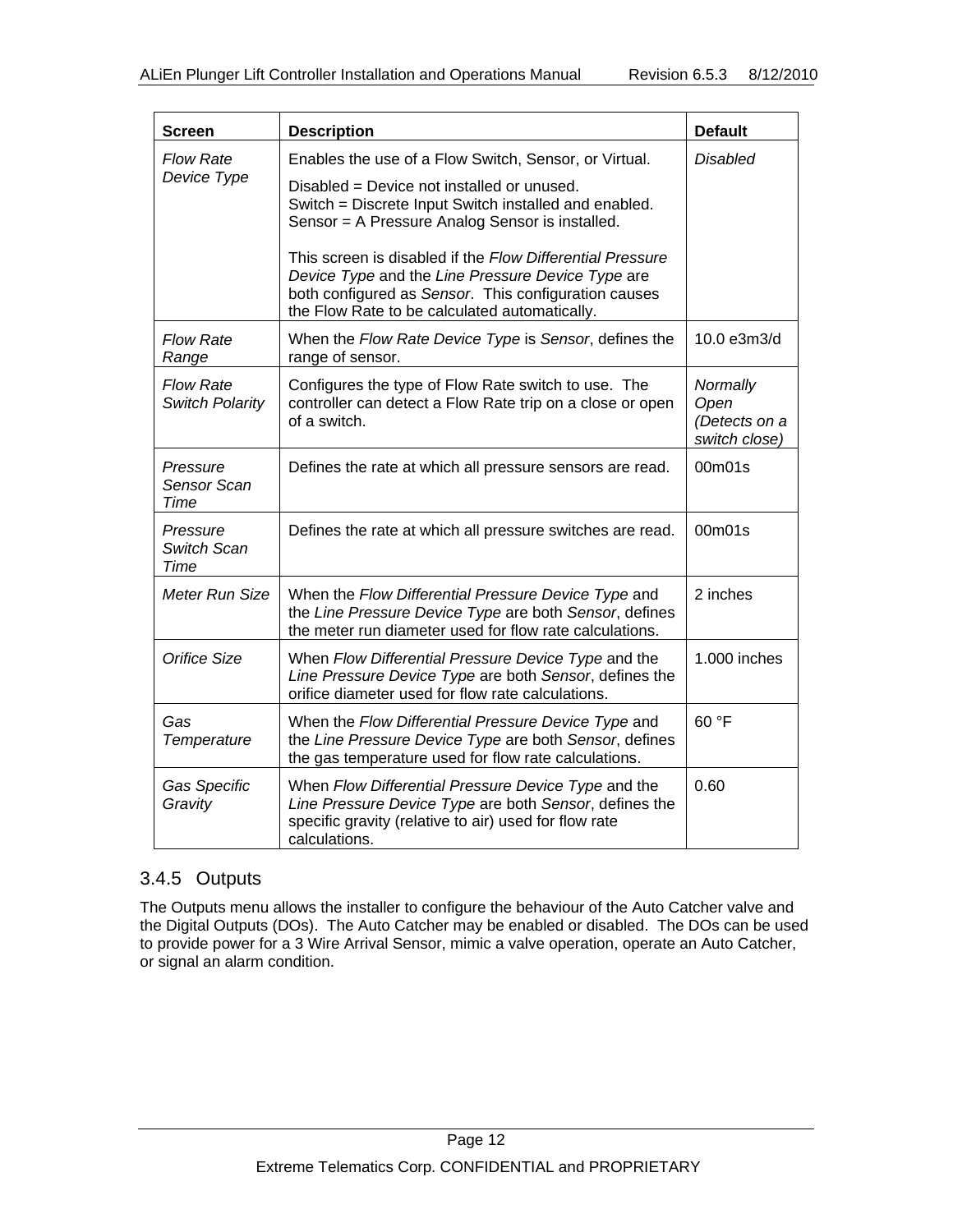| <b>Screen</b>                           | <b>Description</b>                                                                                                                                                                                            | <b>Default</b>  |
|-----------------------------------------|---------------------------------------------------------------------------------------------------------------------------------------------------------------------------------------------------------------|-----------------|
| Valve B Type                            | Defines Valve B operation:                                                                                                                                                                                    | <b>Disabled</b> |
|                                         | Disabled: Valve B not present or unused. The controller<br>will only assert control on Valve A.                                                                                                               |                 |
|                                         | Line: Valve B is connected to the Sales Line. It can be<br>opened or closed during the Afterflow portion of the<br>cycle based on the Afterflow Valve Configuration.                                          |                 |
|                                         | Tank: Valve B is connected to a Tank.                                                                                                                                                                         |                 |
|                                         | The Valve B feature must be enabled to have access to<br>this parameter.                                                                                                                                      |                 |
| <b>Afterflow Valve</b><br>Configuration | This parameter allows the user to configure which<br>valves should be open during the Afterflow portion of the<br>cycle when operating in dual valve mode.                                                    | A/B             |
|                                         | Valve B is open during Afterflow to keep the Plunger<br>Catcher activated. It can be left closed during the<br>Afterflow portion of the cycle for configurations where a<br>Plunger Catcher is not installed. |                 |
|                                         | The Valve B feature must be enabled to have access to<br>this parameter.                                                                                                                                      |                 |
| <b>Auto Catcher</b>                     | Turn the Auto Catcher valve on or off. The Auto<br>Catcher is connected to Valve 4.                                                                                                                           | <b>Disabled</b> |
| <b>Digital Output 1</b>                 | Setup the digital output to do one of the following<br>operations:                                                                                                                                            | 3 Wire          |
|                                         | Provide power for a 3 wire arrival sensor                                                                                                                                                                     |                 |
|                                         | Pulse on an alarm condition                                                                                                                                                                                   |                 |
|                                         | Mimic Valve 1                                                                                                                                                                                                 |                 |
|                                         | Mimic Valve 2                                                                                                                                                                                                 |                 |
|                                         | Mimic Auto Catcher (Valve 4)                                                                                                                                                                                  |                 |
| <b>Digital Output 2</b>                 | Same as above, but for DO2.                                                                                                                                                                                   | <b>Disabled</b> |
| <b>Analog Output</b><br>1               | Setup the analog output to do one of the following<br>operations:                                                                                                                                             | <b>Disabled</b> |
|                                         | Provide power for a 3 wire arrival sensor                                                                                                                                                                     |                 |
|                                         | Pulse on an alarm condition                                                                                                                                                                                   |                 |
|                                         | Mimic Valve 1                                                                                                                                                                                                 |                 |
|                                         | Mimic Valve 2                                                                                                                                                                                                 |                 |
|                                         | Mimic Auto Catcher (Valve 4)                                                                                                                                                                                  |                 |

#### **Table 8 - Outputs Screens**

### 3.4.6 Calibrate

The Calibrate menu is used to calibrate analog inputs. A low and high calibration value is set while affecting the connected transducer. This is typically achieved using a hand pump or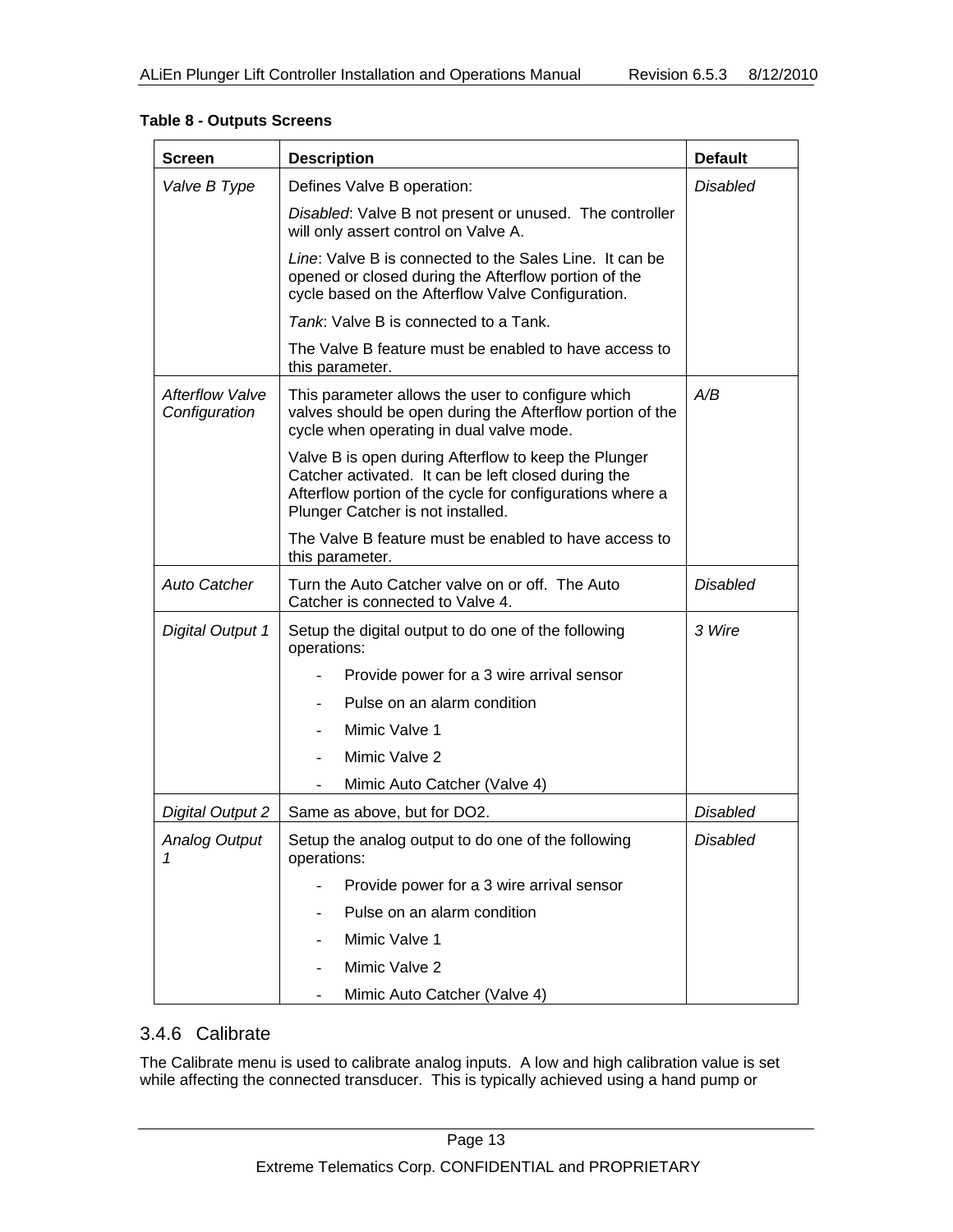available gauge. The controller will adjust the scaling for analog input values based on the calibration.

|  | Table 9 - Calibrate Screens |  |
|--|-----------------------------|--|
|--|-----------------------------|--|

| <b>Screen</b>                          | <b>Description</b>                                                                                                                                                                                                                                         | <b>Default</b> |
|----------------------------------------|------------------------------------------------------------------------------------------------------------------------------------------------------------------------------------------------------------------------------------------------------------|----------------|
| Line Pressure<br>Low Calibration       | Use this screen to set a low calibration point. Select the<br>value and change it to the current reading on the<br>pressure gauge. Once both high and low points are<br>calibrated, the scaling of the input will be modified to<br>match the calibration. | N/A            |
| Line Pressure<br>High<br>Calibration   | Use this screen to set a low calibration point. Select the<br>value and change it to the current reading on the<br>pressure gauge. Once both high and low points are<br>calibrated, the scaling of the input will be modified to<br>match the calibration. | N/A            |
| Casing<br>Pressure Low<br>Calibration  | Use this screen to set a low calibration point. Select the<br>value and change it to the current reading on the<br>pressure gauge. Once both high and low points are<br>calibrated, the scaling of the input will be modified to<br>match the calibration. | N/A            |
| Casing<br>Pressure High<br>Calibration | Use this screen to set a low calibration point. Select the<br>value and change it to the current reading on the<br>pressure gauge. Once both high and low points are<br>calibrated, the scaling of the input will be modified to<br>match the calibration. | N/A            |

### 3.4.7 Alarms

The alarms menu allows parameters such as the number of Fast Trips or Non-Arrivals that can occur before the controller shuts the well in. There are also settings that determine if the well is shut in or opened when an alarm condition occurs.

| <b>Screen</b>                 | <b>Description</b>                                                                                                                                                                                               | <b>Default</b> |
|-------------------------------|------------------------------------------------------------------------------------------------------------------------------------------------------------------------------------------------------------------|----------------|
| Non-Arrival<br>Count          | The controller will shutdown the well after "Non-Arrival<br>Count" consecutive plunger non-arrivals. Not used if set<br>to zero. Not used if the Arrival Sensor is disabled.                                     | Disabled       |
| <b>Fast Trip Count</b>        | The controller will shutdown the well after "Fast Trip"<br>Count" consecutive fast trips. Not used if set to zero.<br>Not used if the Fast Trip Time is set to 0. Not used if the<br>Arrival Sensor is disabled. | 2              |
| Low Battery<br>Fail Mode      | This screen allows the user to configure the behaviour<br>of the controller for this type of failure. The user can<br>decide to have the controller fail Closed or Open.                                         | Closed         |
| <b>Fast Trip Fail</b><br>Mode | This screen allows the user to configure the behaviour<br>of the controller for this type of failure. The user can<br>decide to have the controller fail Closed or Open.                                         | Closed         |
| Non Arrival Fail<br>Mode      | This screen allows the user to configure the behaviour<br>of the controller for this type of failure. The user can<br>decide to have the controller fail Closed or Open.                                         | Closed         |

#### **Table 10 - Alarms Screens**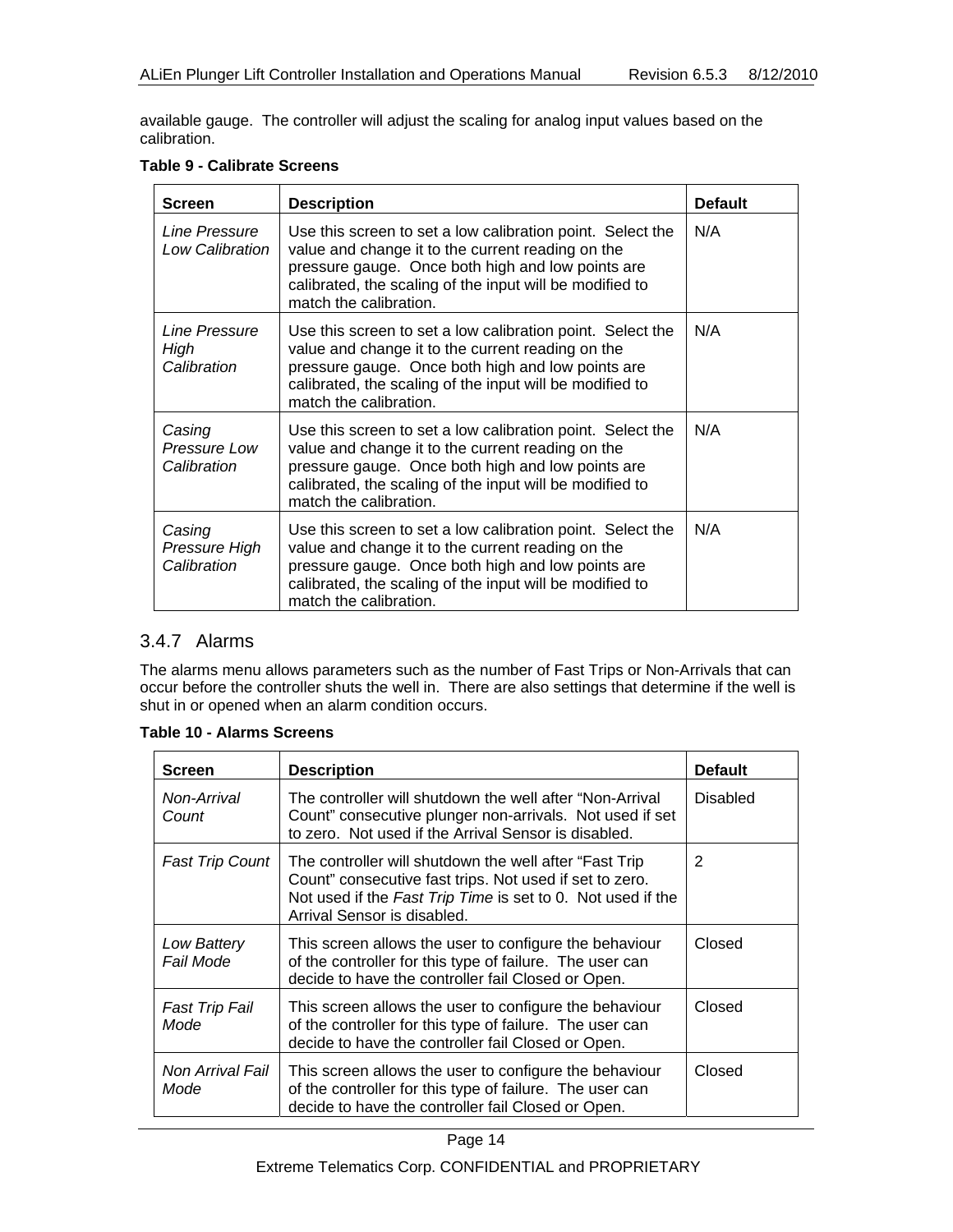### 3.4.8 Optimize

The optimize menu allows the optimization mode such as Timer or Pressure to be selected. The available optimization schemes depend on the features that have been enabled for a particular controller. Depending on the optimization scheme chosen, a number of additional screens become available.

| <b>Screen</b>                                                        | <b>Description</b>                                                                                                                                                                                                                                                                                                     | <b>Default</b>  |
|----------------------------------------------------------------------|------------------------------------------------------------------------------------------------------------------------------------------------------------------------------------------------------------------------------------------------------------------------------------------------------------------------|-----------------|
| Optimization<br>Type                                                 | This screen is used to select the type of optimization.<br>The selections that are available depend on the<br>optimization modes that have been unlocked. Possible<br>choices include AfterFlow Timer Optimization, Close<br>Timer Optimization, Pressure Optimization, and<br>Disabled.                               | <b>Disabled</b> |
| Timer<br>Optimization<br>Mode                                        | The Timer Optimization Mode determines how<br>aggressively the controller adjusts the Extended<br>Afterflow or Extra Close Time. Mode A is the least<br>aggressive and Mode C is the most aggressive.                                                                                                                  | Mode A (1%)     |
| <b>Line Pressure</b><br><b>Trip Point</b>                            | When the Line Pressure Device Type is Sensor,<br>defines the pressure, above which, the well will be shut-<br>in.                                                                                                                                                                                                      | 90.0 psi        |
| <b>Line Pressure</b><br><b>Reset Point</b>                           | When the Line Pressure Device Type is Sensor, defines<br>the pressure, below which, a Line Pressure trip<br>condition will be cleared.                                                                                                                                                                                 | 85.0 psi        |
| <b>Line Pressure</b><br>Stable Time                                  | When the Line Pressure Device Type is enabled,<br>defines the time required for the line pressure to<br>stabilize above the Line Pressure Trip Point, or below<br>the Line Pressure Reset Point, in order to declare a trip<br>or reset condition.                                                                     | 0h01m00s        |
| <b>Open Casing</b><br>Pressure Trip<br>Point                         | When the Casing Pressure Device Type is Sensor, and<br>the Line Pressure Device Type is not Sensor, defines<br>the casing pressure, below which, the well will stay shut-<br>in.                                                                                                                                       | 90.0 psi        |
| <b>Open Casing</b><br><b>Pressure Reset</b><br>Point                 | When the Casing Pressure Device Type is Sensor, and<br>the Line Pressure Device Type is not Sensor, defines<br>the pressure, above which, the well will be opened.                                                                                                                                                     | 95.0 psi        |
| <b>Open Casing</b><br>Pressure<br>Stable Time                        | When the Casing Pressure Device Type is enabled, and<br>the Line Pressure Device Type is not Sensor, defines<br>the time required for the line pressure to stabilize above<br>the Open Casing Pressure Reset Point, or below the<br>Open Casing Pressure Trip Point, in order to declare a<br>trip or reset condition. | 0h01m00s        |
| Open<br>Casing/Line<br><b>Differential</b><br>Pressure Trip<br>Point | When the Casing and Line Pressure Device Types are<br>both Sensor, defines the pressure difference, below<br>which the well will stay shut-in.                                                                                                                                                                         | 50.0 psi        |

**Table 11 - Optimize Screens**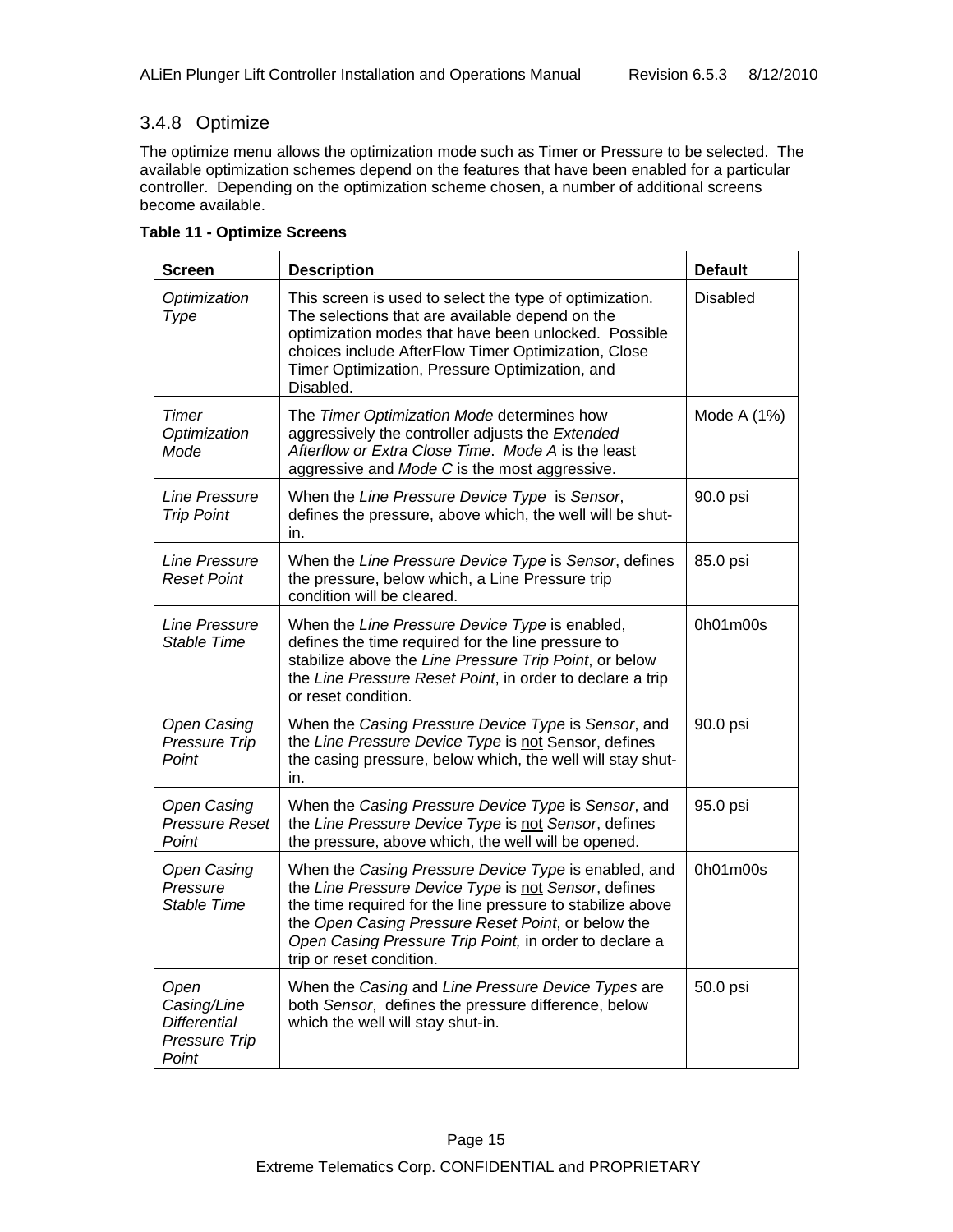| <b>Screen</b>                                                                | <b>Description</b>                                                                                                                                                                                                                                                                                                             | <b>Default</b> |
|------------------------------------------------------------------------------|--------------------------------------------------------------------------------------------------------------------------------------------------------------------------------------------------------------------------------------------------------------------------------------------------------------------------------|----------------|
| Open<br>Casing/Line<br><b>Differential</b><br><b>Pressure Reset</b><br>Point | When the Casing and Line Pressure Device Types are<br>both Sensor, defines the pressure difference, above<br>which the well will be opened.                                                                                                                                                                                    | 55.0 psi       |
| Open<br>Casing/Line<br><b>Differential</b><br>Pressure<br>Stable Time        | When the Casing and Line Pressure Device Types are<br>both Sensor, defines the time required for the pressure<br>difference to stabilize above the Open Casing/Line<br>Differential Pressure Reset Point, or below the Open<br>Casing/Line Differential Pressure Trip Point, in order to<br>declare a reset or trip condition. | 0h01m00s       |
| Close Casing<br>Pressure Type                                                | This determines which algorithm to use for closing the<br>well when the Casing Pressure Device Type is Sensor.<br>The options are:                                                                                                                                                                                             | Low Rise       |
|                                                                              | Low Rise                                                                                                                                                                                                                                                                                                                       |                |
|                                                                              | Absolute                                                                                                                                                                                                                                                                                                                       |                |
|                                                                              | Rate Drop                                                                                                                                                                                                                                                                                                                      |                |
|                                                                              | These optimization algorithms are discussed further in<br>the 4.1.4.1 Casing Pressure section.                                                                                                                                                                                                                                 |                |
| Casing<br><b>Pressure Rate</b><br><b>Threshold</b>                           | When the Casing Pressure Device Type is Sensor,<br>defines the rate of change in pressure above which the<br>well will stay flowing. The well will shut-in after the Trip<br>Delay Timer expires.                                                                                                                              | 5.0 psi/min    |
|                                                                              | This screen is only visible if the Close Casing Pressure<br>Type is set as Rate Drop.                                                                                                                                                                                                                                          |                |
| Close Casing<br><b>Differential</b><br><b>Pressure Trip</b>                  | When the Casing Pressure Device Type is Sensor,<br>defines the pressure difference, above the minimum<br>Afterflow value, below which the well will stay flowing.                                                                                                                                                              | 30.0 psi       |
| Point                                                                        | This screen is only visible if the Close Casing Pressure<br>Type is set as Low Rise.                                                                                                                                                                                                                                           |                |
| <b>Close Casing</b><br>Differential<br><b>Pressure Reset</b>                 | When the Casing Pressure Device Type is Sensor,<br>defines the pressure, above the minimum Afterflow<br>value, which will cause a trip condition to be reset.                                                                                                                                                                  | 25.0 psi       |
| Point                                                                        | This screen is only visible if the Close Casing Pressure<br>Type is set as Low Rise.                                                                                                                                                                                                                                           |                |
| <b>Close Casing</b><br><b>Differential</b><br>Pressure<br>Stable Time        | When the Casing Pressure Device Type is Sensor, this<br>defines the time required for the pressure to stabilize<br>above the Close Casing Differential Pressure Trip Point,<br>or below the Close Casing Differential Pressure Reset<br>Point, in order to declare a trip or reset condition.                                  | 0h01m00s       |
|                                                                              | This screen is only visible if the Casing Pressure Device<br>Type is set as Low Rise.                                                                                                                                                                                                                                          |                |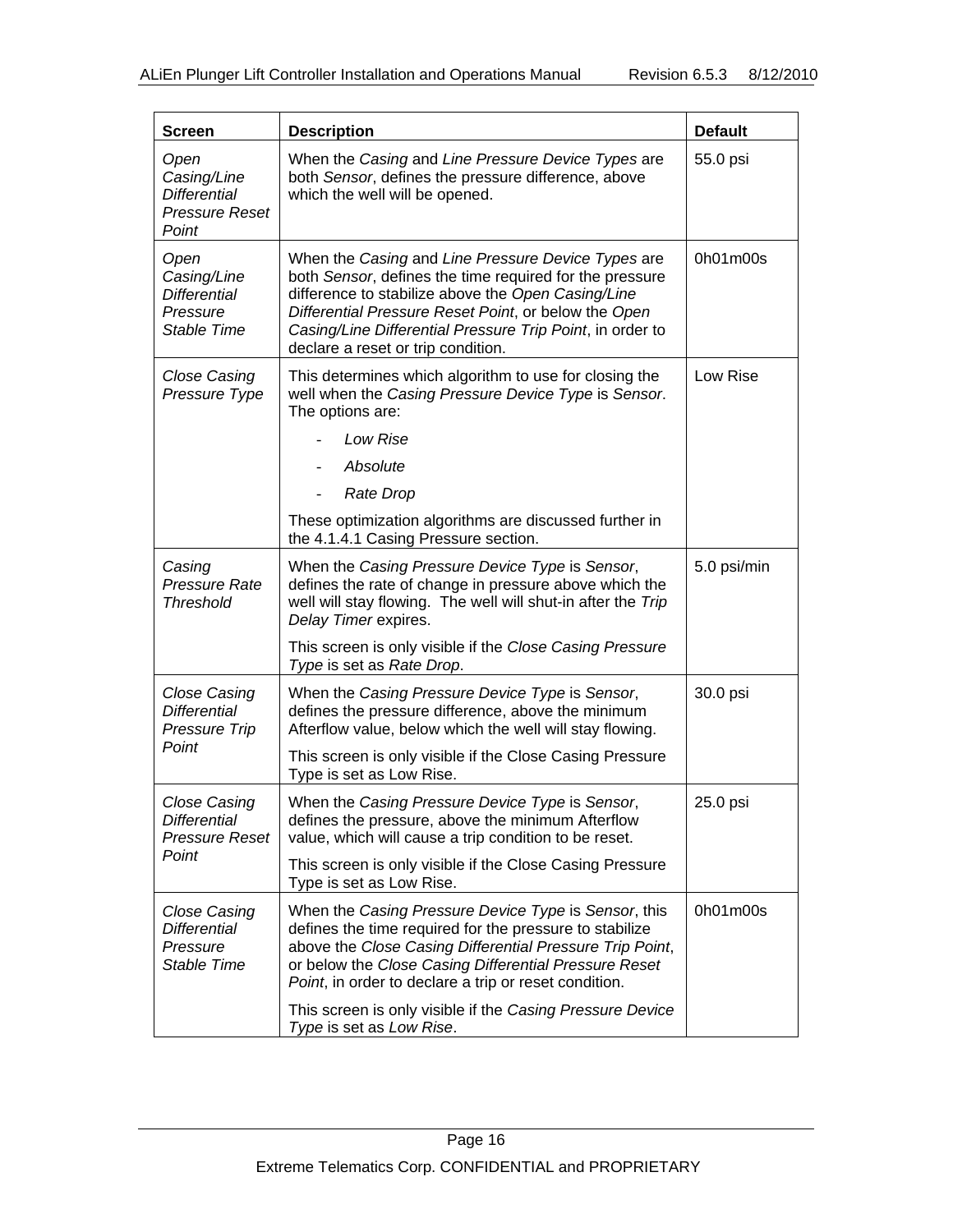| <b>Screen</b>                                                 | <b>Description</b>                                                                                                                                                                                                                                                     | <b>Default</b> |
|---------------------------------------------------------------|------------------------------------------------------------------------------------------------------------------------------------------------------------------------------------------------------------------------------------------------------------------------|----------------|
| <b>Close Casing</b><br>Pressure Trip<br>Point                 | When the Casing Pressure Device Type is Sensor, this<br>defines the pressure above which the well will stay<br>flowing.                                                                                                                                                | 150.0 psi      |
|                                                               | This screen is only visible if the Casing Pressure Device<br>Type is set as Absolute.                                                                                                                                                                                  |                |
| <b>Close Casing</b><br><b>Pressure Reset</b><br>Point         | When the Casing Pressure Device Type is Sensor,<br>defines the pressure which will cause a trip condition to<br>be reset.                                                                                                                                              | 155.0 psi      |
|                                                               | This screen is only visible if the Close Casing Pressure<br>Device Type is set as Absolute.                                                                                                                                                                            |                |
| Close Casing<br>Pressure<br>Stable Time                       | When the Casing Pressure Device Type is Sensor, this<br>defines the time required for the pressure to stabilize<br>below the Close Casing Pressure Trip Point, or above<br>the Close Casing Pressure Reset Point, in order to<br>declare a trip or reset condition.    | 0h01m00s       |
|                                                               | This screen is only visible if the Close Casing Pressure<br>Device Type is set as Absolute.                                                                                                                                                                            |                |
| Flow<br><b>Differential</b><br>Pressure Trip<br>Point         | When the Flow DP Device Type is Sensor, this defines<br>the pressure which will cause a trip condition to be<br>reset.                                                                                                                                                 | 20.0 "WC       |
| Flow<br><b>Differential</b><br><b>Pressure Reset</b><br>Point | When the Flow DP Device Type is Sensor, this defines<br>the pressure which will cause a trip condition to be<br>reset.                                                                                                                                                 | 22.0 "WC       |
| Flow<br><b>Differential</b><br>Pressure<br>Stable Time        | When the Flow DP Device Type is enabled, this defines<br>the time required for the pressure to stabilize below the<br>Flow Differential Pressure Trip Point, or above the Flow<br>Differential Pressure Reset Point, in order to declare a<br>trip or reset condition. | 0h01m00s       |
| <b>Flow Rate Trip</b><br>Point                                | When the Flow DP and Line Pressure Device Types are<br>both Sensor OR Flow is Sensor/Virtual, this defines the<br>rate above which the well will stay flowing.                                                                                                         | 18.0 e3m3/d    |
| <b>Flow Rate</b><br><b>Reset Point</b>                        | When the Flow DP and Line Pressure Device Types are<br>both Sensor OR Flow is Sensor/Virtual, this defines the<br>rate which will cause a trip condition to be reset.                                                                                                  | 19.0 e3m3/d    |
| <b>Flow Rate</b><br>Stable Time                               | When the Flow DP and Line Pressure Device Types are<br>both Sensor OR Flow is Sensor/Virtual, this defines the<br>time required for the rate to stabilize below the trip point,<br>or above the reset point, in order to declare a trip or<br>reset condition.         | 0h01m00s       |

### 3.4.9 Modbus

The Modbus menu will only appear if the Modbus feature has been enabled on the controller. This feature allows data to be retrieved by a SCADA host remotely. This menu contains all of the settings that are available for Modbus communications. These settings must match the settings that are used in the SCADA host.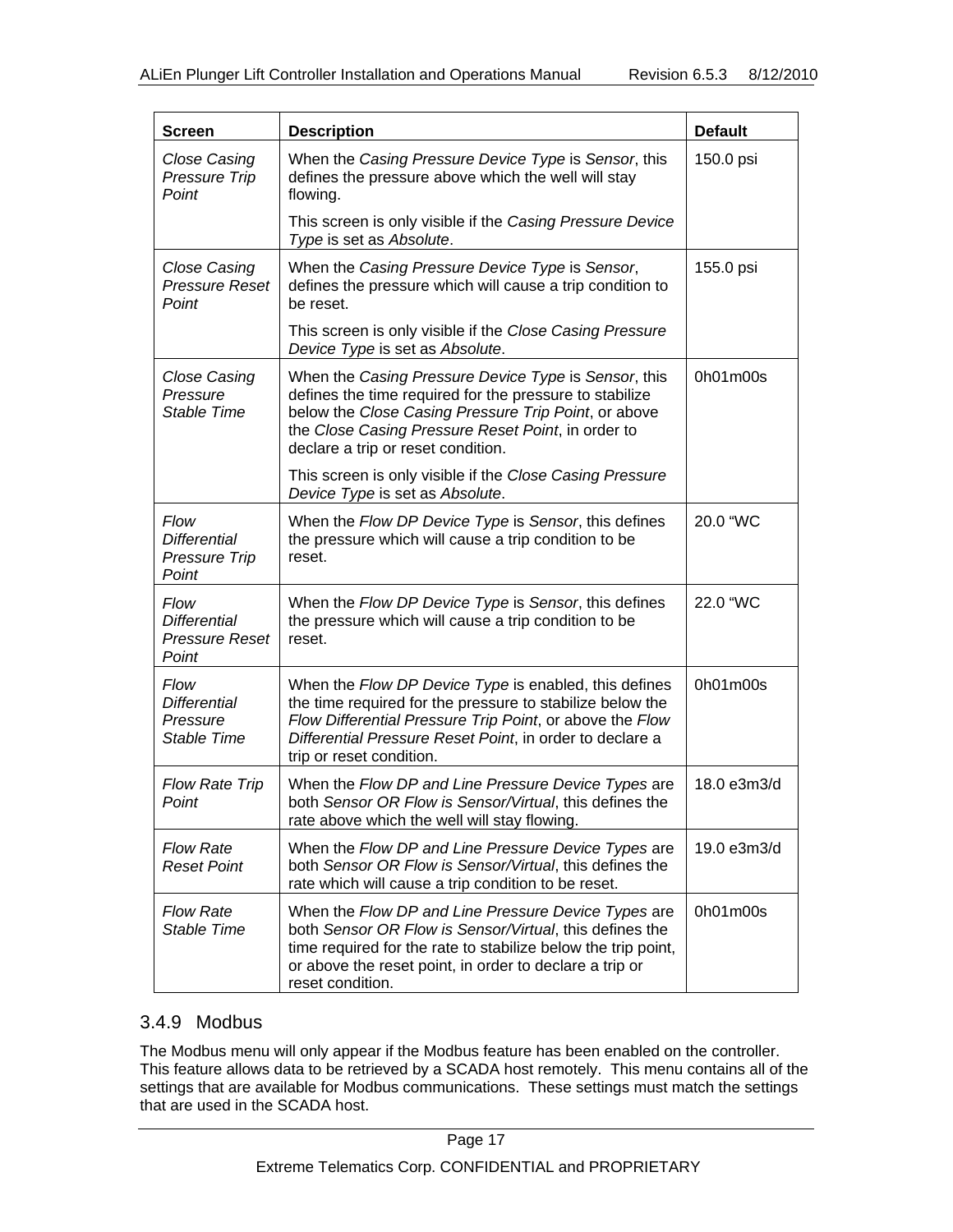| <b>Screen</b>       | <b>Description</b>                                                                                                                                                     | <b>Default</b> |
|---------------------|------------------------------------------------------------------------------------------------------------------------------------------------------------------------|----------------|
| Station             | Defines the Modbus station. Valid values are 1 to 247.                                                                                                                 |                |
| Address             | This setting must match the settings on your Modbus<br>master.                                                                                                         |                |
| Protocol            | The specific Modbus protocol that is use. This can be<br>set to either RTU or ASCII.                                                                                   | RTU            |
|                     | This setting must match the settings on your Modbus<br>master.                                                                                                         |                |
| <b>Baud Rate</b>    | The speed of the serial port.                                                                                                                                          | 9600           |
|                     | This setting must match the settings on your Modbus<br>master.                                                                                                         |                |
| Character<br>Format | This setting defines the character format used for the<br>serial port. The number of data bits, the parity, and the<br>stop bits are all defined within one selection. | 8N1            |
|                     | This setting must match the settings on your Modbus<br>master.                                                                                                         |                |

#### **Table 12 - Modbus Menus**

# **4 Controller**

The controller configuration can be accessed in two different ways:

- Through the menu using the display and keypad
- Using Modbus over the RS485 communications port.

The Alien Modbus Communications User's Guide discusses everything from physical connection to data format and access. As such, the Modbus communications interface will not be discussed further in this manual.

When the controller starts up, all valves are closed and the controller is put into the Close state. The close timer starts decrementing. Once this timer has expired, the controller decides what action to take based on the controller configuration.

### **4.1 Controller Configurations**

The following sections describe the various ways that the controller can be configured. The configuration may be changed by modifying the parameters that are available through the user interface screens outlined in the preceding sections.

#### 4.1.1 Intermitting

The plunger lift controller is designed to act as a well intermitter in the most basic configuration.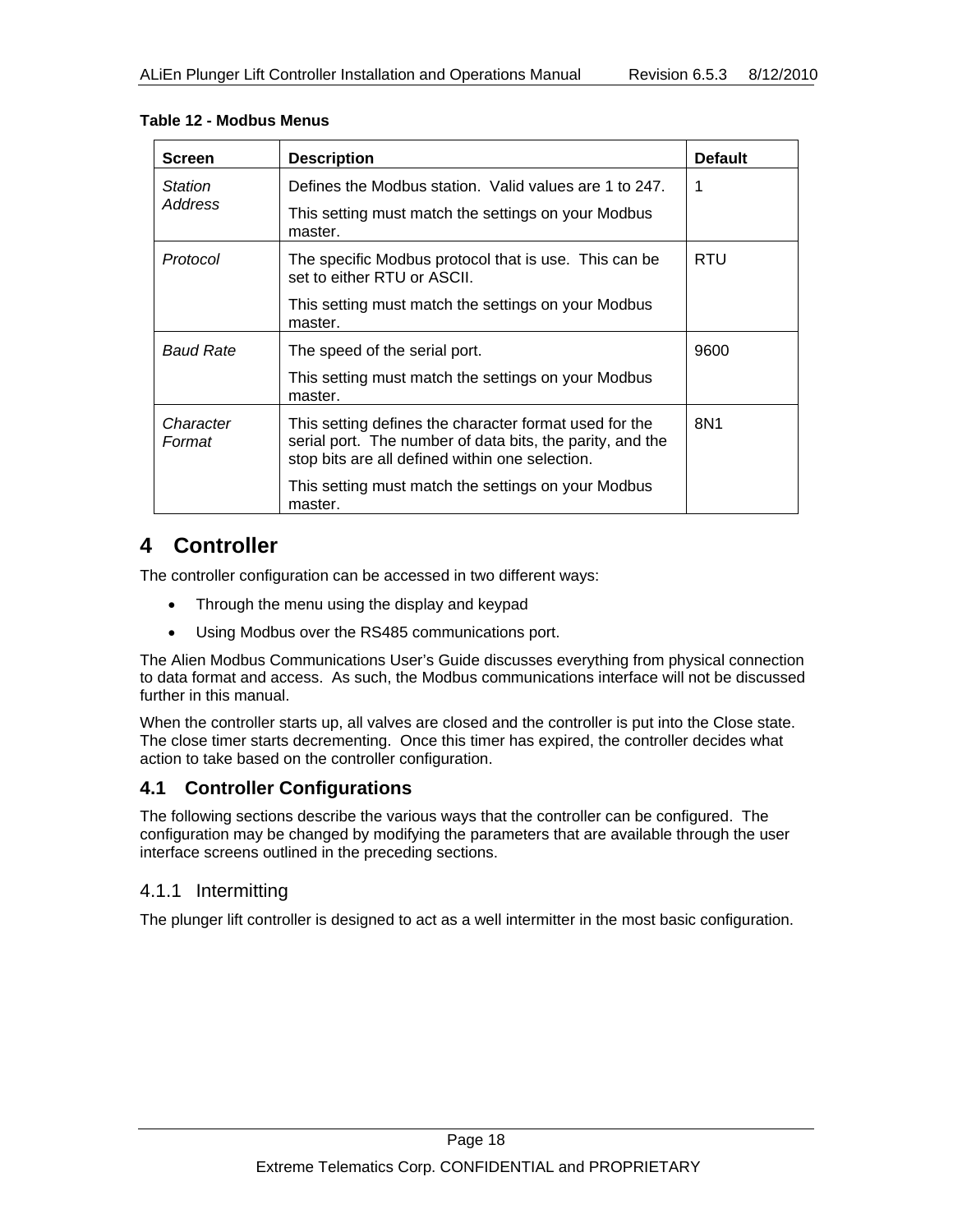

**Figure 5 - Well Intermitting** 

In this configuration, Valve A is opened and closed based on a simple timer setup. The *Close, Rise*, and *Afterflow Times* are used to determine when to open and close the well. The *Arrival Sensor Device Type* must be *Disabled* for the controller to act as a simple well intermitter.

At the start of the cycle, Valve A is opened and the *Rise Time* is started. When the *Rise Time* expires the controller moves to Afterflow. Once this timer expires, the controller moves back to Close and the valve is closed.



**Figure 6 - Basic Controller States** 

### 4.1.2 Arrival Sensor Operation

The plunger lift controller is designed to operate primarily in the following plunger lift configuration: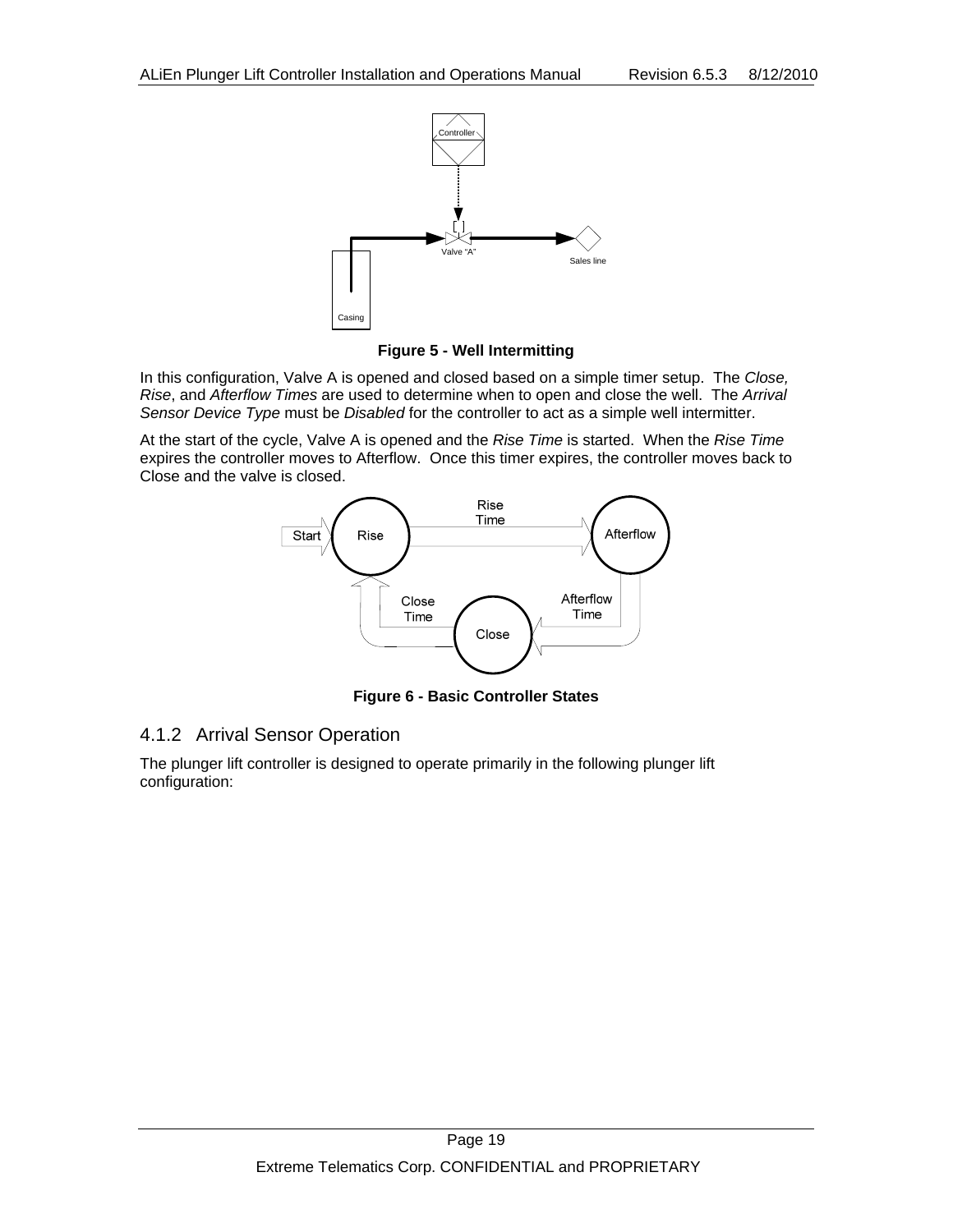

**Figure 7 - Arrival Sensor Operation** 

In this application, a plunger travels between the bottom of the well tubing and the lubricator. The purpose of the plunger is to lift fluids which accumulate at the bottom of the well tubing. The lubricator acts as a trap for the plunger when it arrives at the surface and is fitted with an *Arrival Sensor*. The *Arrival Sensor* provides a pulse to the controller as the plunger moves past it in either direction.

When the valve is closed, the plunger falls to the bottom of the well tubing. At an appropriate time, Valve A is opened, and the pressure in the gas formation drives the plunger and any accumulated fluids to the top of the well tubing. A short time after plunger arrival, Valve A is closed and the cycle repeats.



**Figure 8 - Controller Operation with Arrival Sensor** 

#### **4.1.2.1 Non-Arrival**

If the plunger fails to arrive within the *Rise Time*, a non-arrival cycle is declared. In this case, Valve A is closed for an extended amount of time (*Extended Close Time*). After a pre-determined number of *Non-Arrivals* defined in the Alarms menu, the controller will move into a Stopped state and wait for operator intervention.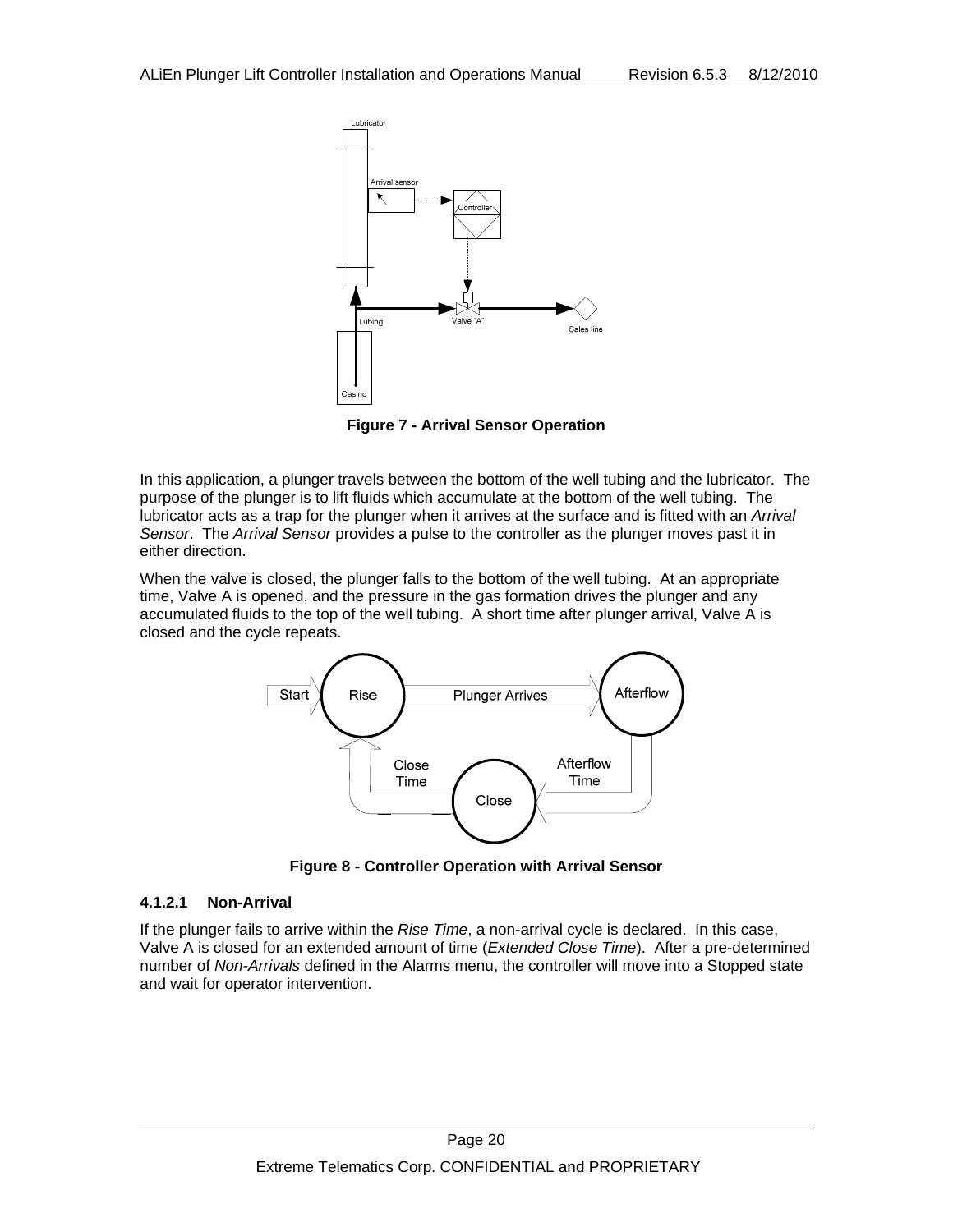

**Figure 9 - Non-Arrival** 

#### **4.1.2.2 Fast-Trip**

If the plunger arrives within the *Fast-Trip Time*, a fast-trip cycle is declared. This may occur if the plunger did not fall to the bottom of the well during the Close portion of the last cycle and the plunger returns to the surface dry. When a fast trip occurs, the controller proceeds to the Afterflow portion of the cycle. After a predetermined number of fast trip occurrences, the controller will move to the Stopped state and wait for operator intervention to protect the well.

Any arrivals in the first 6 seconds of the *Rise Time* are ignored. This delay allows the controller to ignore power up glitches that occur when using arrival sensors from some vendors.



#### 4.1.3 Line Pressure

The well may be equipped with a line pressure switch or sensor. This device is configured to be "tripped" when the pressure in the sales line exceeds a pre-determined threshold.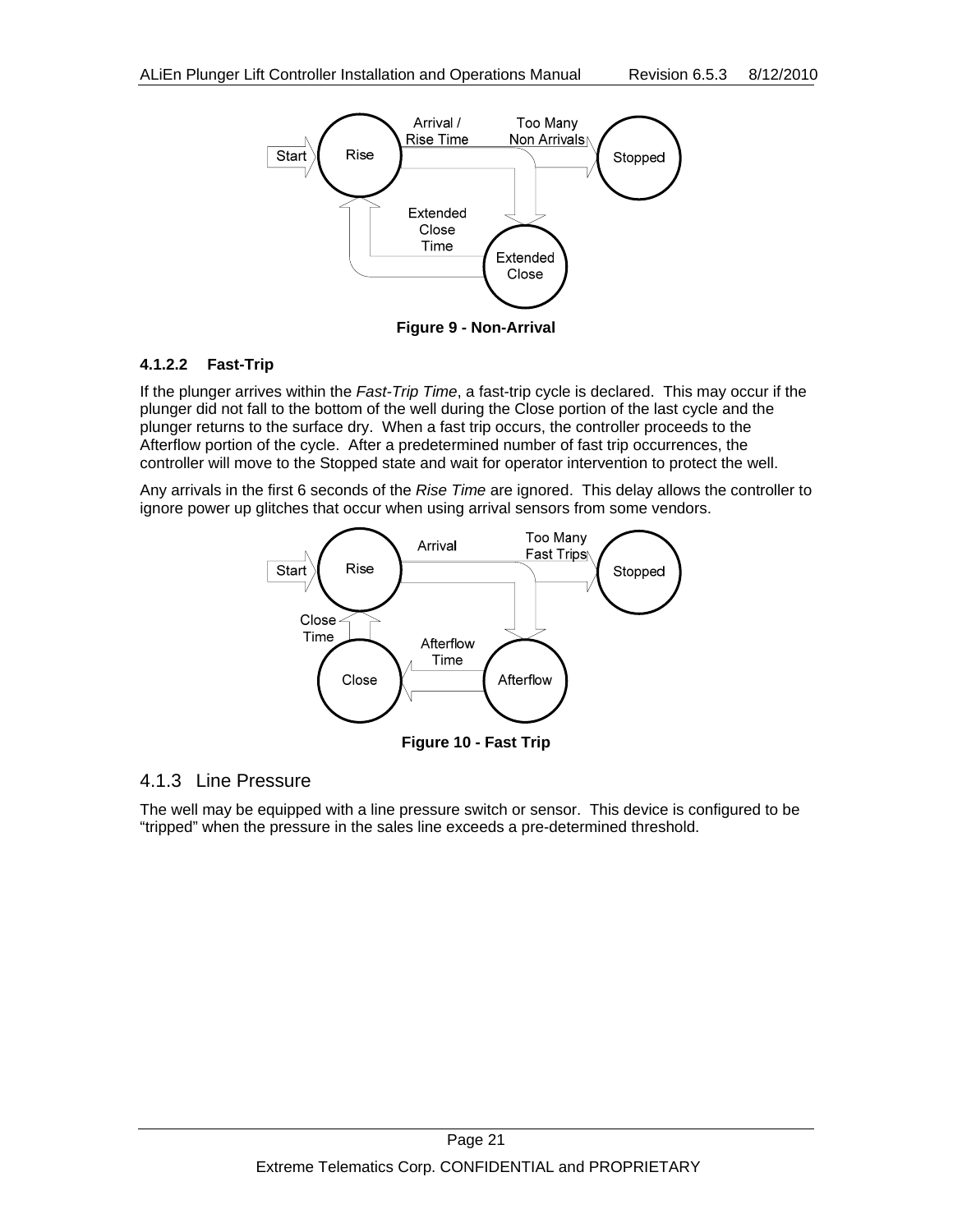

**Figure 11 - Using Line Pressure** 

The controller monitors the state of the switch just before the Rise portion of the cycle. The cycle is delayed if the pressure is high. It is also monitored during the Afterflow portion of the cycle. The well is shut-in if the pressure is high.



**Figure 12 - Line Pressure Cycle** 

#### 4.1.4 Pressure Optimization

In addition to the line pressure switch/sensor, the well may be equipped with a casing pressure switch/sensor and/or a flow differential pressure switch/sensor.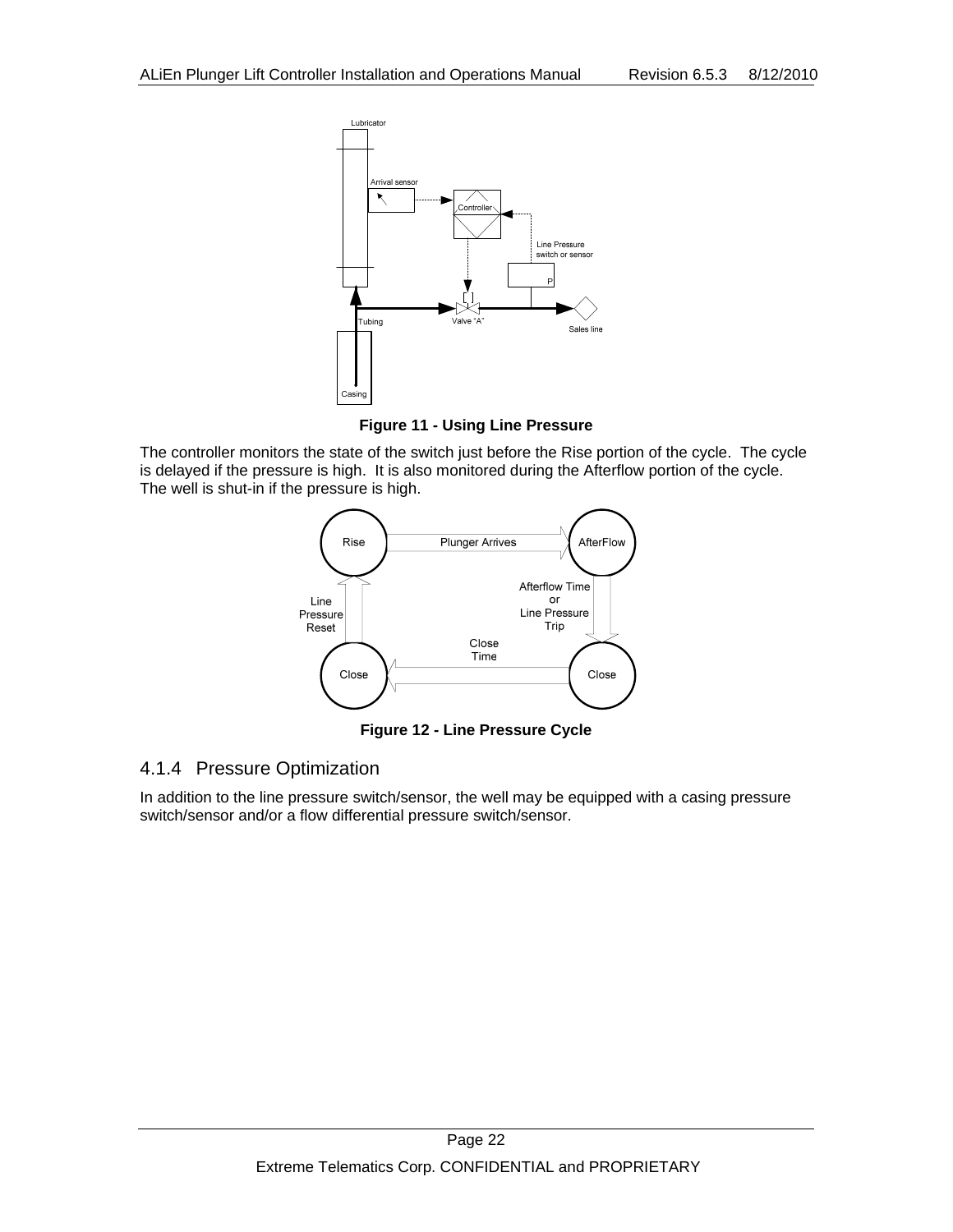



The following table describes the different optimization schemes that are used depending on the devices that are enabled.

| Ref | Line<br>Pressure | Casing<br>Pressure | Flow<br>DP | Optimization |
|-----|------------------|--------------------|------------|--------------|
| 1   | disabled         | disabled           | disabled   | none         |
| 2   | disabled         | disabled           | switch     | 1            |
| 3   | disabled         | disabled           | sensor     | 2            |
| 4   | disabled         | switch             | disabled   | 3            |
| 5   | disabled         | switch             | switch     | 1, 3         |
| 6   | disabled         | switch             | sensor     | 2, 3         |
| 7   | disabled         | sensor             | disabled   | 4            |
| 8   | disabled         | sensor             | switch     | 1, 4         |
| 9   | disabled         | sensor             | sensor     | 2, 4         |
| 10  | switch           | disabled           | disabled   | none         |
| 11  | switch           | disabled           | switch     | 1            |
| 12  | switch           | disabled           | sensor     | 2            |
| 13  | switch           | switch             | disabled   | 3            |
| 14  | switch           | switch             | switch     | 1, 3         |
| 15  | switch           | switch             | sensor     | 2, 3         |
| 16  | switch           | sensor             | disabled   | 4, 6         |
| 17  | switch           | sensor             | switch     | 1, 4, 6      |
| 18  | switch           | sensor             | sensor     | 2, 4, 6      |
| 19  | sensor           | disabled           | disabled   | none         |

**Table 13 - Pressure Optimization Modes**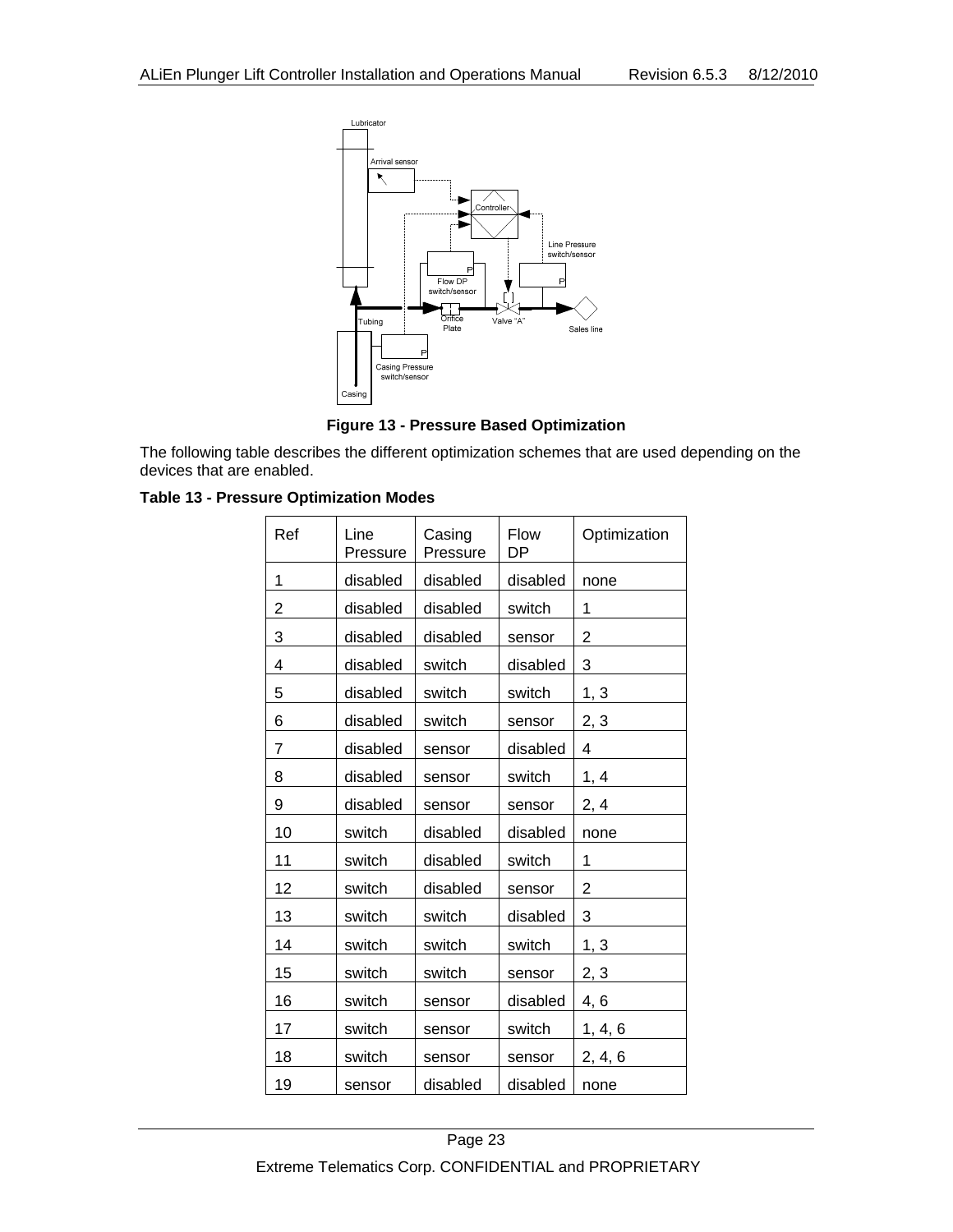| Ref | Line<br>Pressure | Casing<br>Pressure | <b>Flow</b><br>DP | Optimization |
|-----|------------------|--------------------|-------------------|--------------|
| 20  | sensor           | disabled           | switch            | 1            |
| 21  | sensor           | disabled           | sensor            | 2, 5         |
| 22  | sensor           | switch             | disabled          | 3            |
| 23  | sensor           | switch             | switch            | 1, 3         |
| 24  | sensor           | switch             | sensor            | 3, 5         |
| 25  | sensor           | sensor             | disabled          | 6, 7         |
| 26  | sensor           | sensor             | switch            | 1, 6, 7      |
| 27  | sensor           | sensor             | sensor            | 5, 6, 7      |

- 1. Stay in Afterflow until the *Afterflow Time* expires AND: the *Max Open Time* expires or the Flow DP switch trips.
- 2. Stay in Afterflow until the *Afterflow Time* expires and: the *Max Open Time* expires or the Flow DP drops below an operator-entered threshold.
- 3. Monitor the Casing Pressure switch after the *Close Time* expires. Stay shut-in while the Casing Pressure switch is tripped.
- 4. Monitor the Casing Pressure sensor after the *Close Time* expires. Stay shut-in while the Casing Pressure is below an operator-entered set-point.
- 5. During Rise, Afterflow: Calculate the Flow Rate using a simplified orifice meter formula. Stay in Afterflow until the *Afterflow Time* expires. Stay in Afterflow until the *Max Open Time* expires or the Flow Rate drops below an operator-entered threshold. Calculate and save daily production volumes based on the calculated flow rate.
- 6. During Afterflow: Monitor the Casing Pressure to find its "minimum value".*<sup>2</sup>* Keep the well flowing until the *Afterflow Time* expires AND: the *Max Open Time* expires or the Casing Pressure exceeds the "minimum value" by an operator-entered set-point. See diagram below. Other algorithms are also available to monitor Casing Pressure in the Afterflow portion of the cycle.
- 7. During Close: After the *Close* or *Extended Close Time* expires, monitor the Casing/Line differential pressure. Start a new cycle when the Casing/Line pressure difference exceeds an operator-entered threshold.

l

<sup>2</sup> Do not monitor Casing and Line pressure sensors within the *Arrival Guard* time of plunger arrival.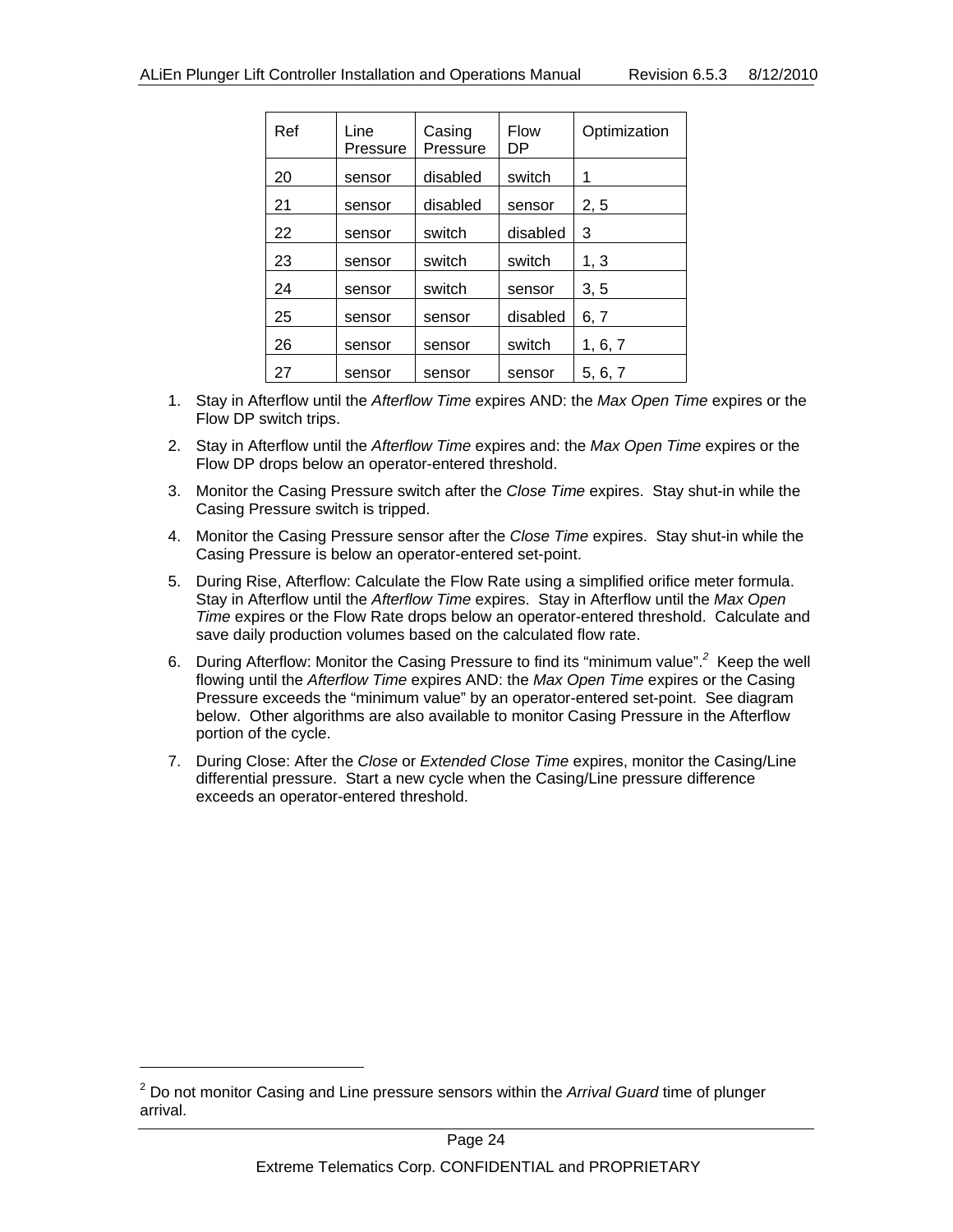The following diagram illustrates the controller behaviour when using various extended flow devices.



**Figure 14 - Extended Afterflow Optimization** 

#### **4.1.4.1 Casing Pressure**

Casing Pressure can be used on its own or in combination with Line Pressure. This section discusses how Casing Pressure can be used on its own. Some of the optimization schemes behave the same when line pressure is turned on, while others will cause the controller to switch to using Casing Line Differential Pressure. The following controller actions will only take place if a Casing Pressure device has been enabled.

#### *4.1.4.1.1 Close*

The Casing Pressure is not monitored until the end of the Close portion of the cycle. Once the *Close Time* has expired, the well will be held closed until the Casing Pressure device has been reset.



**Figure 15 - Casing Pressure Close Cycle** 

If a switch is used, it must be in the reset position and must stay there for at least the stable time. If the *Casing Pressure Device Type* is configured as a sensor, then the sensor value must exceed the *Open Casing Pressure Reset Point* and stay there for at least the *Open Casing Pressure Stable Time*.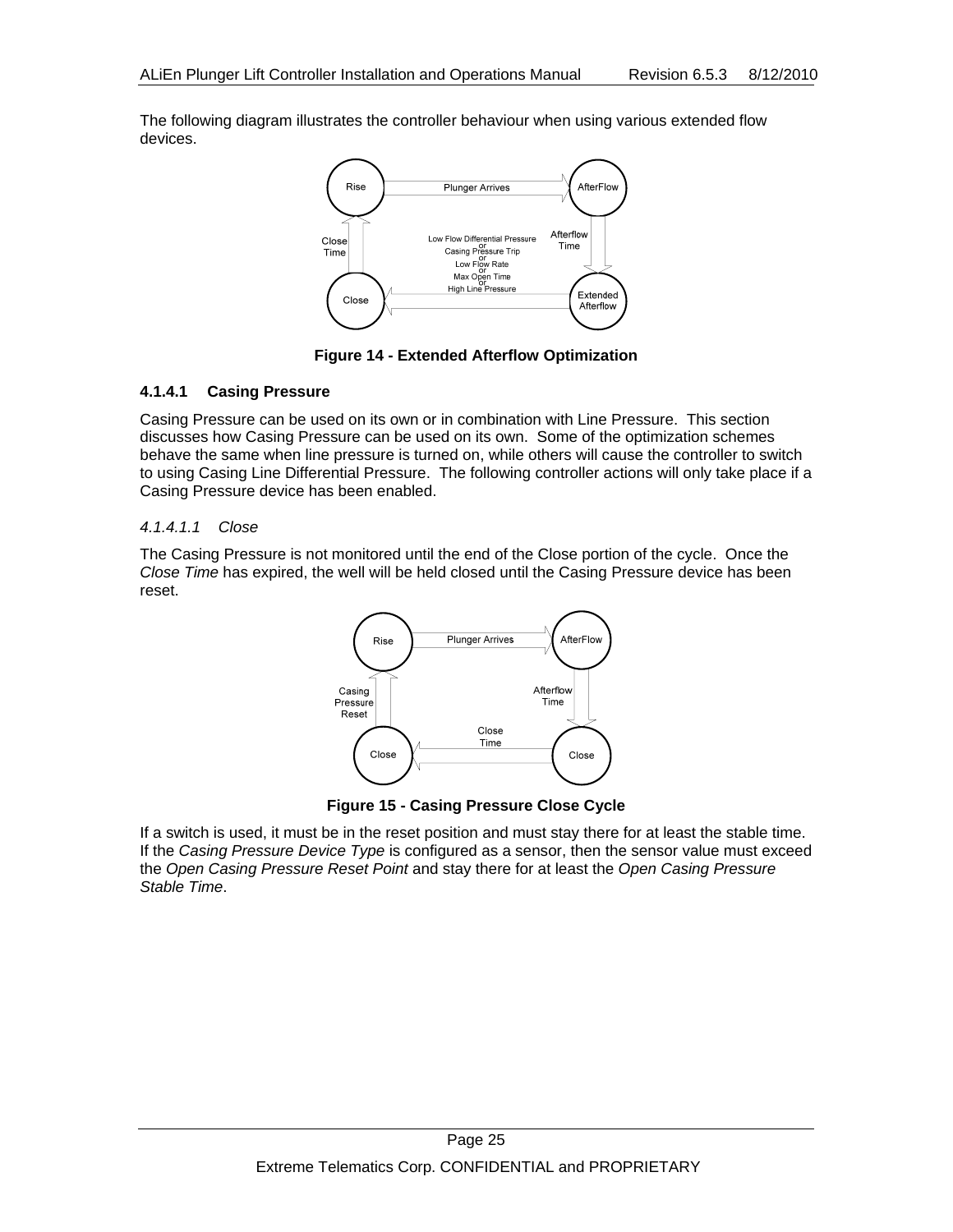

**Figure 16 - Open Casing Pressure Reset Point** 

#### *4.1.4.1.2 Afterflow/ Extended Afterflow*



**Figure 17 - Afterflow/Extended Afterflow Casing Pressure** 

During the Afterflow portion of the cycle, the Casing Pressure is monitored one of three different ways if the *Casing Pressure Device Type* has been configured as a sensor. If the Casing Pressure trips during Afterflow, the well is closed as soon as the *Afterflow Time* expires. If the Casing Pressure has not tripped by the end of the *Afterflow Time*, then the Casing Pressure will continue to be monitored during the Extended Afterflow portion of the cycle. A trip during the Extended Afterflow portion of the cycle will cause the well to be closed once the applicable *Stable Time* has been met. The following sections describe the different Casing Pressure monitors that can be configured.

#### 4.1.4.1.2.1 Low Rise

The Low Rise method monitors the down slope of the Casing Pressure. Once the Casing Pressure stops decreasing, the current value is saved. This is used to determine how much the Casing Pressure has risen when the well begins to water in. Once the Casing Pressure has risen greater than the *Close Casing Differential Pressure Trip Point* and stays there for at least the time defined by the *Close Casing Differential Pressure Stable Time*, the well will be shut-in.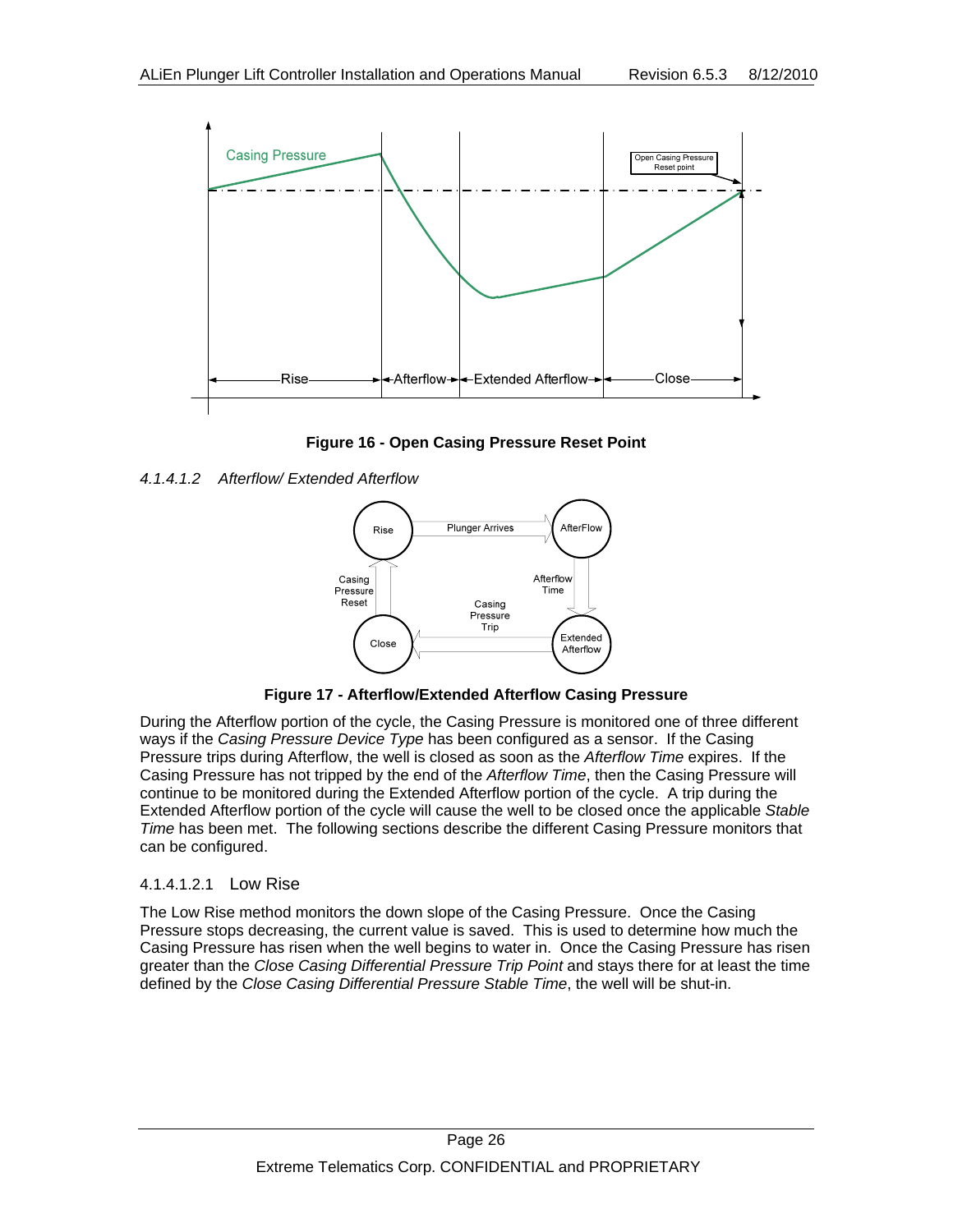

**Figure 18 - Casing Pressure Low Rise Method** 

#### 4.1.4.1.2.2 Absolute

This method simply looks for a drop in the Casing Pressure. Once the Casing Pressure drops below the *Close Casing Pressure Trip Point* and stays there for at least the time defined by the *Close Casing Pressure Stable Time*, the well will be shut in.



**Figure 19 - Casing Pressure Absolute Method** 

#### 4.1.4.1.2.3 Rate Drop

The Rate Drop method monitors the change in the Casing Pressure over time. As the rate of change slows and becomes lower than the *Casing Pressure Rate Threshold*, the *Trip Delay Time* is started. When this timer expires the well will be shut-in.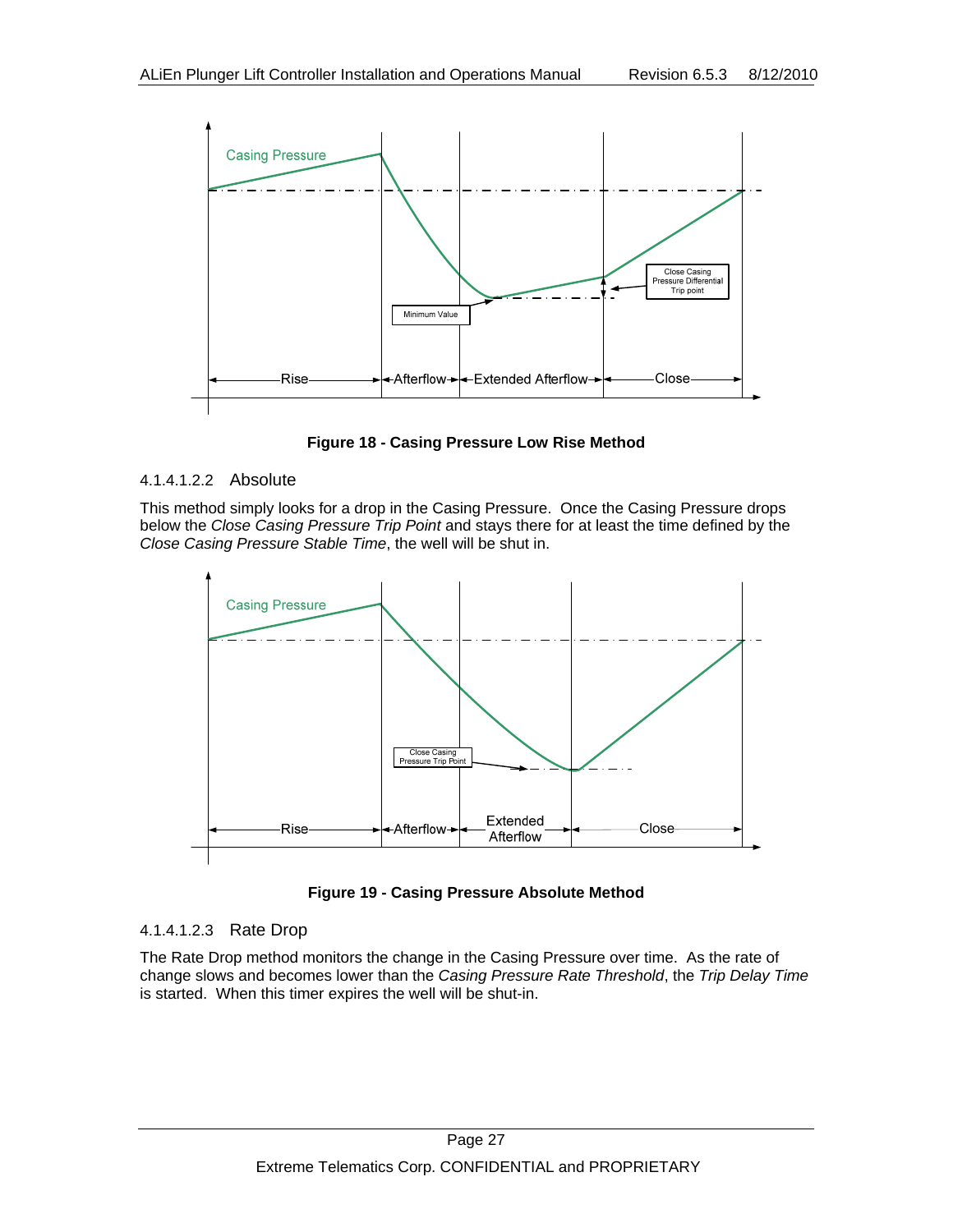



#### **4.1.4.2 Casing Line Differential Pressure**

If a Casing Pressure Sensor and a Line Pressure Sensor are both enabled, Casing Line Differential Pressure will be used to determine when the controller can move from Close to Open. The difference will be taken between these two values and then compared to the *Open Casing Line Differential Pressure Reset Point*. Once the differential exceeds the reset point and stays above it for at least the *Open Casing Line Differential Pressure Stable Time*, the well will open. Please note that casing pressure alone is used when determining when to go from open to close.





#### **4.1.4.3 Flow Differential Pressure**

*Flow DP Device Type* can be configured as either a switch or sensor. When it is configured as a switch, it will automatically drop out of Extended Afterflow when the switch trips. A trip indicates that the differential is below a trip point set externally. The differential is proportional to the flow. A drop in flow is represented as a drop in differential. As the well begins to water in, the differential will decrease.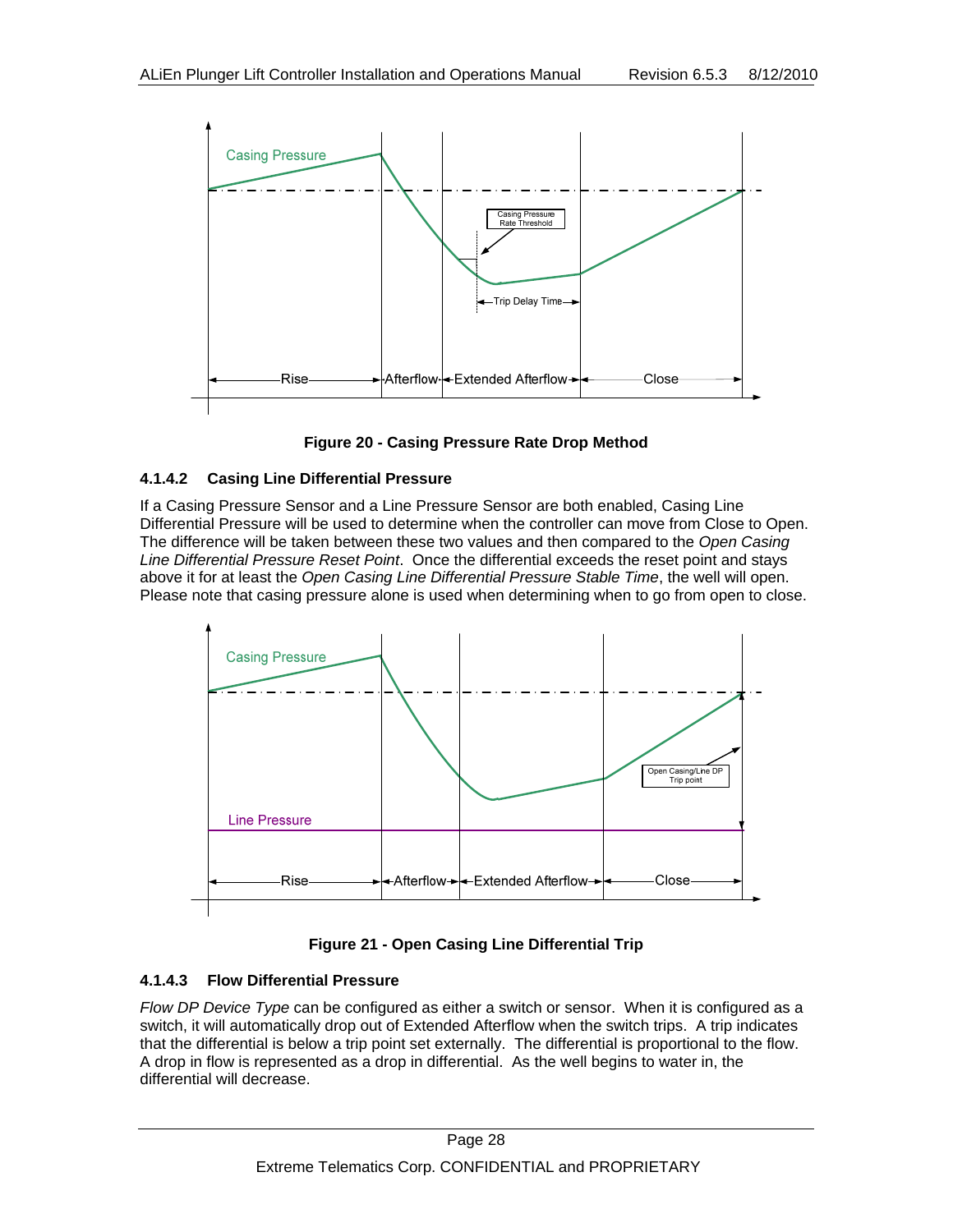When the *Flow DP Device Type* is enabled as sensor, the controller will behave in the same manner. The difference is that the *Flow Differential Pressure Trip Point* and *Flow Differential Pressure Reset Point* must be configured to tell the controller when to shut in the well. If a Line Pressure sensor is used in conjunction with a Flow Differential Pressure Sensor, then a flow rate can be estimated. Please refer to the Flow Rate section below.

#### **4.1.4.4 Flow Rate**

There are several ways to obtain a Flow Rate for optimization. They are discussed in detail in the sections below.

When the Flow Rate is available, the *Extended Afterflow Time* of the controller is optimized. If the Flow Rate is a numerical value, the well is shut-in when the Flow Rate drops below the *Flow Rate Trip Point* and remains there for at least the *Flow Rate Stable Time*.

The Flow Rate value is also used to provide an estimated daily production. The flow is summed over time and the resultant production numbers are shown in the daily logs, which can be viewed by pressing the History hot key.

#### *4.1.4.4.1 Calculated*

The flow rate can be calculated if a Line Pressure sensor and a Flow Differential Pressure Sensor are used. This method will require a set of orifice plate parameters to be entered in the Inputs menu. A Meter Factor is derived from a look up table using the *Meter Run Size* and *Orifice Plate Size*. The Gas Temperature and *Gas Specific Gravity* are entered by the installer and are NOT updated real time. This calculation will provide an estimated flow that can be used for optimization. Please note that the production values that are derived from the calculation are not suitable for custody transfer.

#### *4.1.4.4.2 Switch*

The *Flow Rate Device Type* can also be configured as a switch. This allows the well to be shut in when the switch trips. Since there is no value associated with the Flow Rate, production numbers will not be provided.

#### *4.1.4.4.3 Virtual*

This configuration for Flow Rate allows the well to be optimized based on a Flow Rate from another system. This mode of operation requires a Flow Rate to be written to a Modbus register. This incoming value is then compared against the *Flow Rate Trip Point* to determine when to shut-in the well. Since a value is available for Flow Rate, the production numbers are calculated and displayed in the daily logs.

#### *4.1.4.4.4 Sensor*

The *Flow Rate Device Type* can also be set to sensor which uses an analog input. This input value is scaled to provide a flow value. This option is currently available, but has not been tailored to match any specific flow sensor at this point. Development would be required to fully implement this solution.

#### 4.1.5 Timer Optimization

Timer Optimization allows the well to be optimized based on the arrival time of the plunger, which can be derived from the plunger velocity and well depth. The actual plunger arrival time is compared to a *Target Rise Time* and adjustments are made to the flow or shut-in time of the well in order to optimize the performance of the well. The objective of this optimization is to cause the plunger to arrive at the *Target Rise Time*.

The algorithm uses a set of parameters to determine the percentage of time late or early that the plunger arrived. This percentage is then scaled and added to or subtracted from the *Extended*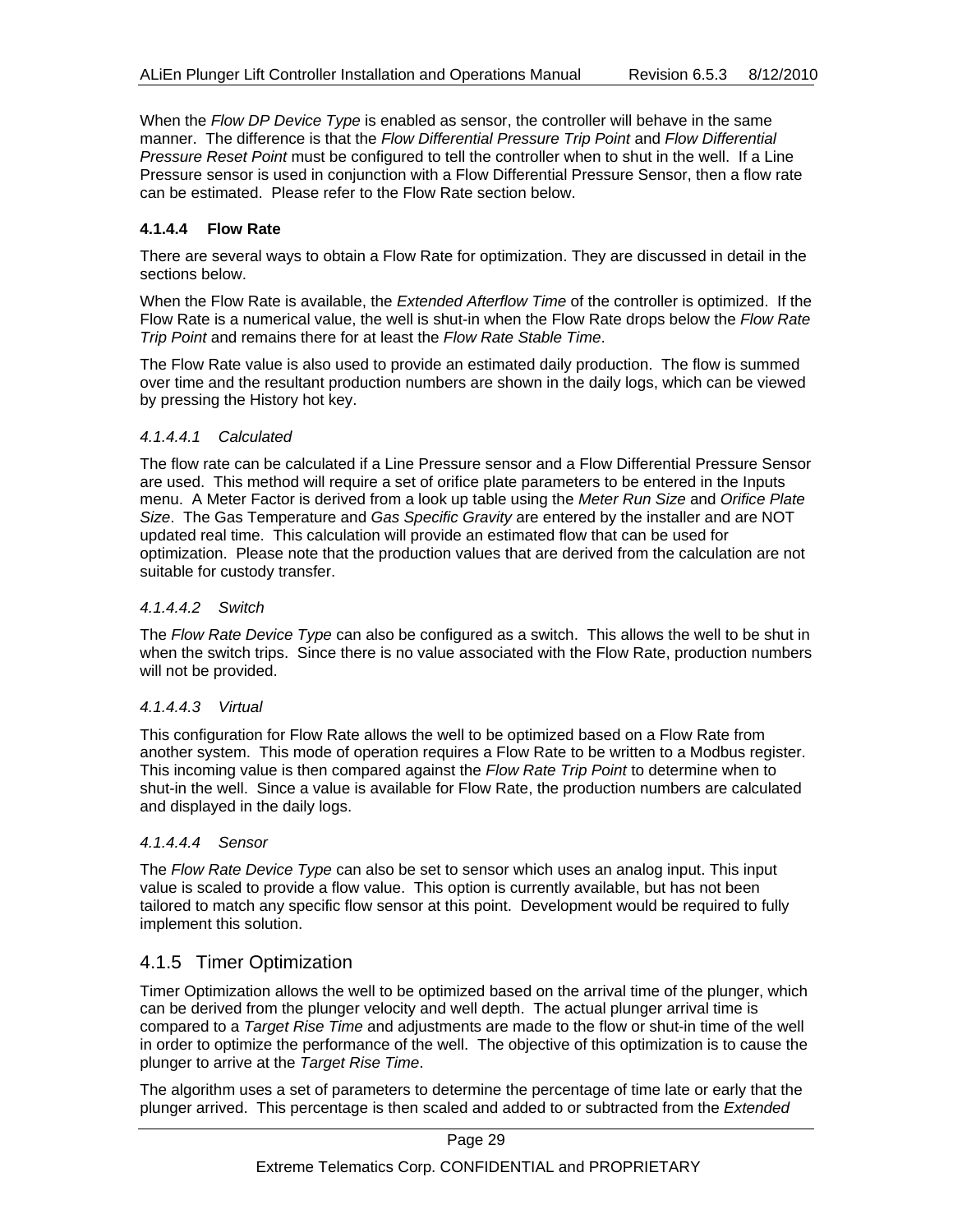*Afterflow Time or Extra Close Time*, depending on which optimization mode has been selected. Please note that these timers starts at 0h00m00s. They can be configured to a higher value to allow the well to adjust the time up or down

In Afterflow Time Optimization, if the *Extended Afterflow Tim*e it is left at 0h00m00s, the well will only be able to flow longer, not shorter. This means that no adjustments can be made if the plunger arrives late. The *Afterflow Time* should be configured appropriately in this case so that the *Extended Afterflow Time* moves up over time (i.e. Afterflow Time is set to the minimum you ever want the well to flow for after the plunger arrives).

In Close Time Optimization, if the *Extra Close Time* is left at 0h00m00s, the well will only be able to shut in for longer, not shorter. This means that no adjustments can be made if the plunger arrives early. The *Close Time* should be configured appropriately in this case so that the Extra Close Time moves up over time (i.e. Close Time is set to the minimum you ever want the well closed for).

#### **4.1.5.1 Timer Optimization Parameters**

There are a number of parameters that are used for the Timer Optimization algorithm. They control the response that is generated to an early or late plunger arrival. The following sections outline the relationship between these parameters.

#### *4.1.5.1.1 Rise Time (RTime)*

The *Rise Time* is the window that the controller will wait for a plunger arrival to occur. An arrival after this window will be ignored. The *Rise Time* is used as part of the plunger late arrival window.

#### 4.1.5.1.2 Target Rise Time (TR<sub>Time</sub>)

The *Target Rise Time* is the time that the plunger is expected to arrive when the well is producing most efficiently. This time should be calculated from the well depth and the desired average velocity of the plunger. If the plunger arrives on target, no adjustments are made. The *Target Rise Time* is used for both the early and late plunger arrival windows.



#### **Figure 22 – Target Rise Time**

#### *4.1.5.1.3 Actual Rise Time (ARTime)*

The *Actual Rise Time* is the time that the plunger took to rise to surface from the time that the controller opened the well. This time will always be less than the *Rise Time*. It is compared to the Target Rise Time to determine if we arrived early or late, and by how much.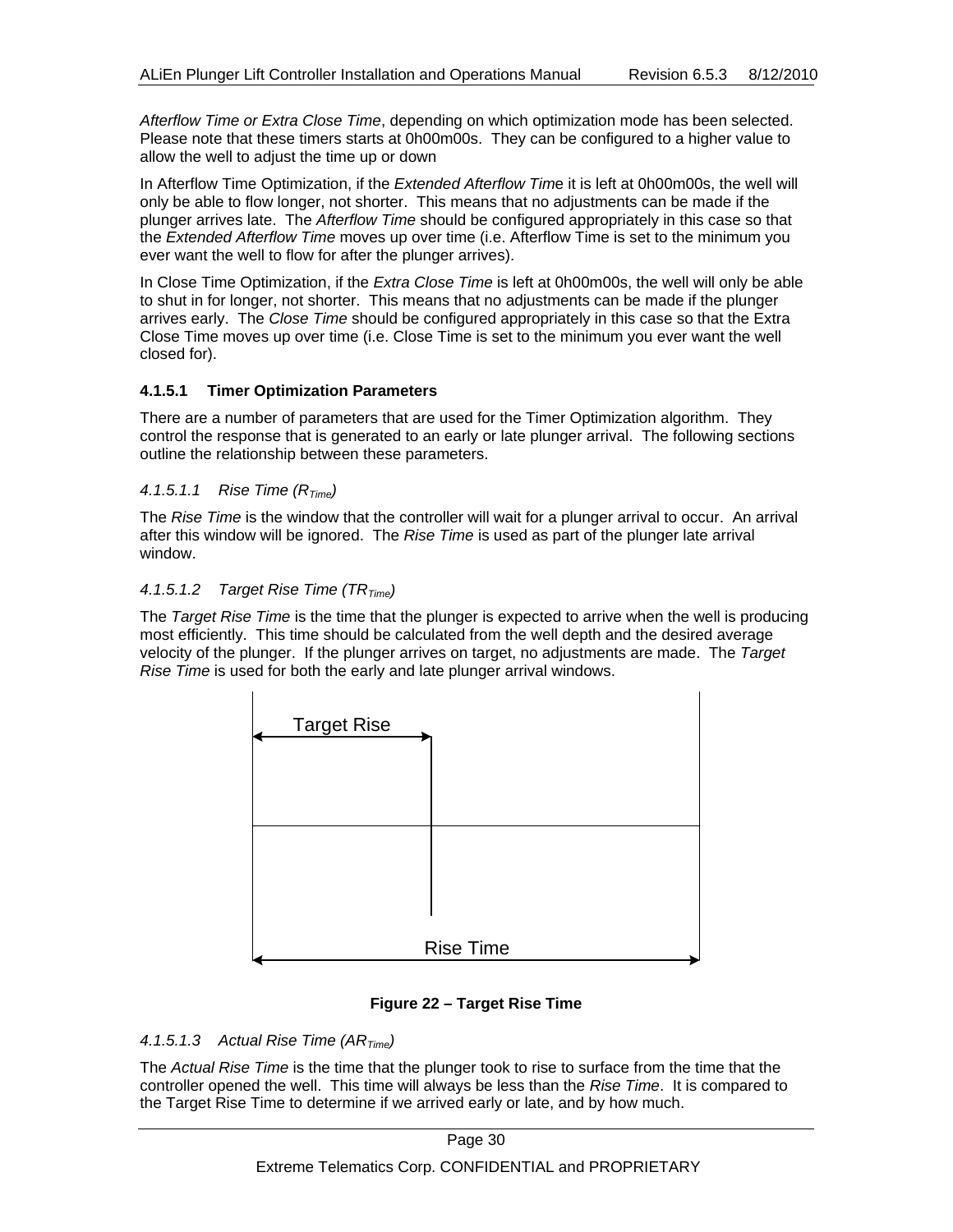#### *4.1.5.1.4 Miss Percentage (M%)*

The Miss Percentage is determined by taking the amount of time the Target Rise Time is missed by and dividing it by the arrival window (early or late). The following shows the difference between a late arrival and an early arrival.

#### 4.1.5.1.4.1 Early Arrival

An early arrival occurs when the plunger arrives before the *Target Rise Time*.



#### **Figure 23 - Early Arrival**

The *Miss Percentage* is calculated by taking the difference between the *Target Rise Time* and *Actual Rise Time* and dividing by the *Target Rise Time*. This number will be a **NEGATIVE** number since the *Actual Rise Time* is less than the *Target Rise Time*.

$$
M_{\%} = \left[\frac{AR_{Time} - TR_{Time}}{TR_{Time}}\right] \times 100\%
$$

Where:

 $M_{\%}$  = Miss Percentage  $TR_{Time} = Target Rise Time$  $AR<sub>Time</sub> = Actual Rise Time$ 

For example, if the *Target Rise Time* is 10 minutes and the *Actual Rise Time* is 9 minutes, the plunger arrived 1 minute early out of 10 minutes, which is a -10% miss.

$$
M_{\%} = \left[\frac{9-10}{10}\right] x 100\% = -10\%
$$

4.1.5.1.4.2 Late Arrival

A late arrival occurs when the plunger arrives after the *Target Rise Time*.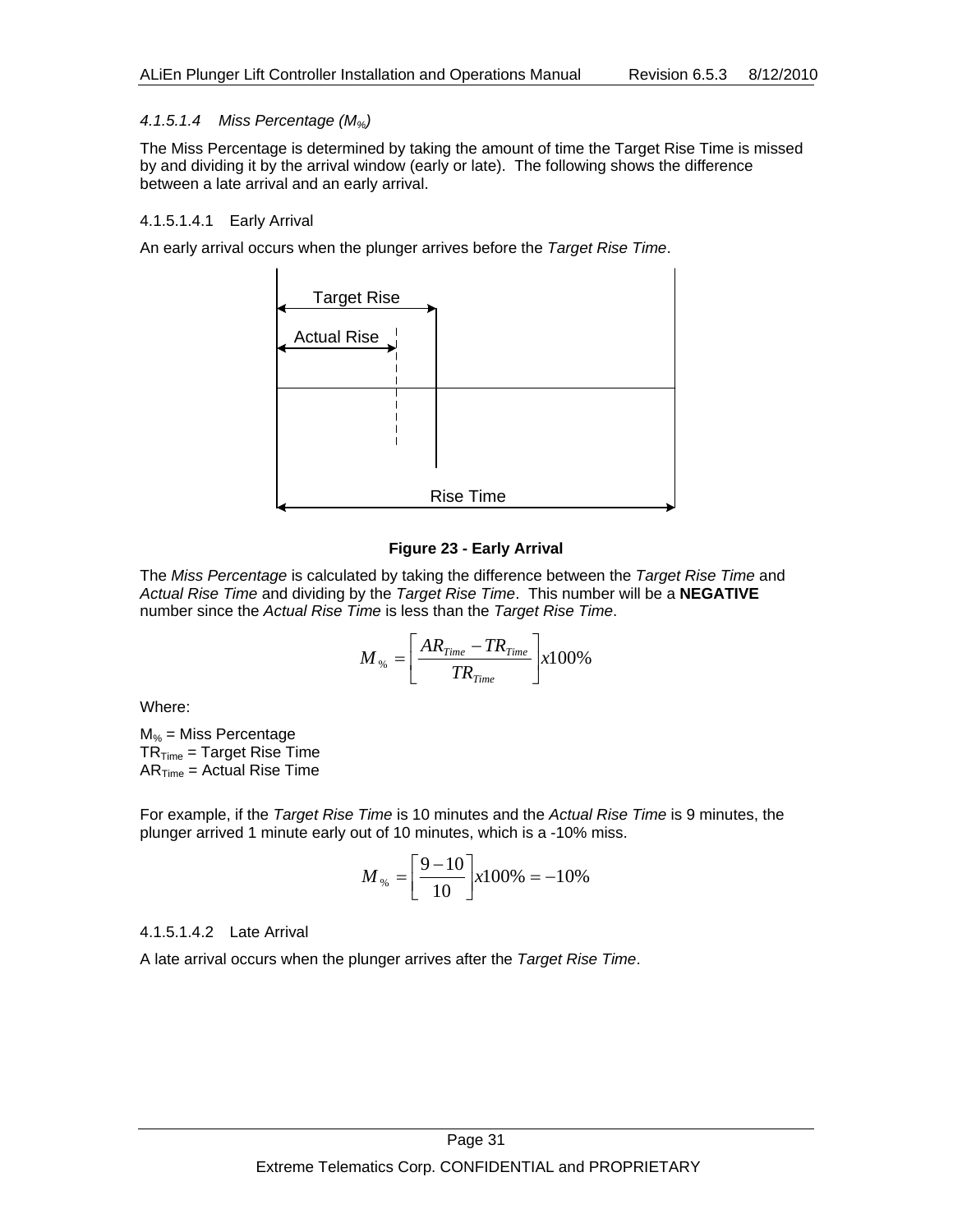

#### **Figure 24 - Late Arrival**

The percentage late is calculated by taking the difference between the *Actual Rise Time* and *Target Rise Time* and dividing by the late window, which is the difference between the *Rise Time* and the *Target Rise Time*.

$$
M_{\%} = \left[ \frac{AR_{Time} - TR_{Time}}{R_{Time} - TR_{Time}} \right] \times 100\%
$$

Where:

 $M_{%}$  = Miss Percentage  $TR<sub>Time</sub> = Target Rise Time$  $AR<sub>Time</sub> = Actual Rise Time$  $R<sub>Time</sub> = Rise Time$ 

For example, if the *Rise Time* is 20 minutes, the *Target Rise Time* is 10 minutes and the *Actual Rise Time* is 11 minutes, the plunger arrived 1 minute late out of 10 minutes, which is a 10% miss.

$$
M_{\%} = \left[\frac{11 - 10}{20 - 10}\right] x 100\% = 10\%
$$

#### *4.1.5.1.5 Timer Mode (TM)*

The *Timer Mode* parameter lets you adjust the magnitude of response to an early or late arrival. There are three different modes: A, B, and C. Mode A is the least aggressive and will substantially dampen the amount of flow time that is added or subtracted. This will make more stable, smaller adjustments, but the well will take longer to reach to the *Target Rise Time*. Mode C is the most aggressive and will provide less dampening. This will make larger adjustments, but may cause more swings in the plunger arrival time.

The following table shows the amount of the *Miss Percentage* that is applied to the *Extended Afterflow Percentage* or the *Extra Close Percentage*.

| <b>Timer Mode</b> | <b>Scale</b> |
|-------------------|--------------|
|                   | 1%           |
| в                 | 5%           |
|                   | 10%          |

| Table 14 - Timer Modes |
|------------------------|
|------------------------|

Extreme Telematics Corp. CONFIDENTIAL and PROPRIETARY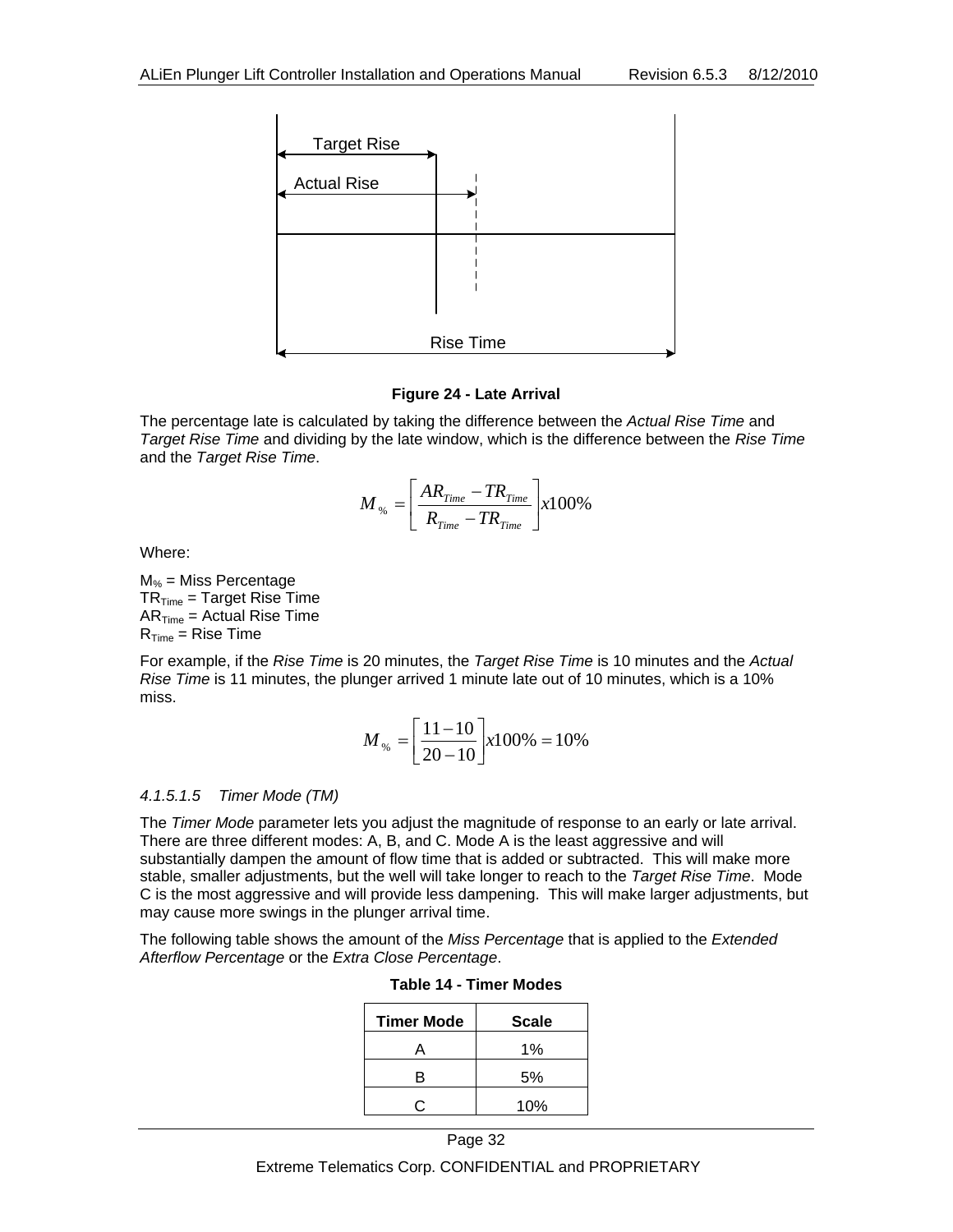#### **4.1.5.2 Afterflow Time Optimization**

The goal of Afterflow Optimization is to modify the amount of flow time in order to get the plunger to arrive at the *Target Rise Time*. The *Afterflow Time* acts as a minimum amount of flow time, while the *Extended Afterflow Time* will increase and decrease automatically based on the arrival time of the plunger.

If the plunger arrives late, the well will shut-in earlier in to send the plunger down sooner (makes more trips). If the plunger arrives early, the well will be allowed to flow longer (makes less trips). The amount of additional flow time that we are currently using is stored as *Extended Afterflow Percentage* (EAF<sub>%</sub>).

The following parameters summarize the calculations that are done to get the current *Extended Afterflow Time*.

#### *4.1.5.2.1 Afterflow Time (AFTime)*

The *Afterflow Time* is configured as part of the normal setup of the controller. The *Afterflow Time* is used to flow the well for a **MINIMUM** amount of time after the plunger has arrived. Changes in devices or timer optimization settings will not affect the *Afterflow Time*.

#### *4.1.5.2.2 Max Open Time (MOTime)*

The *Max Open Time* defines the maximum amount of time that the well is allowed to stay open including *Actual Rise, Afterflow* and *Extended Afterflow Time*. In Afterflow Time Optimization, the *Max Open Time* is used to find the *Remaining Flow Time*.

#### 4.1.5.2.3 Remaining Flow Time (RF<sub>Time</sub>)

The *Remaining Flow Time* is the amount of flow time that is left after the plunger arrives and *Afterflow* is complete, but before the *Max Open Time* expires.



#### **Figure 25 – Remaining Flow Time**

This time is used in conjunction with the *Extended Afterflow Percentage* to give us *Extended Afterflow Time*.

$$
RF_{Time} = MO_{Time} - AR_{Time} - AF_{Time}
$$

Where:

 $RF_{Time} = Remaining Flow Time$  $MO<sub>Time</sub> = Max Open Time$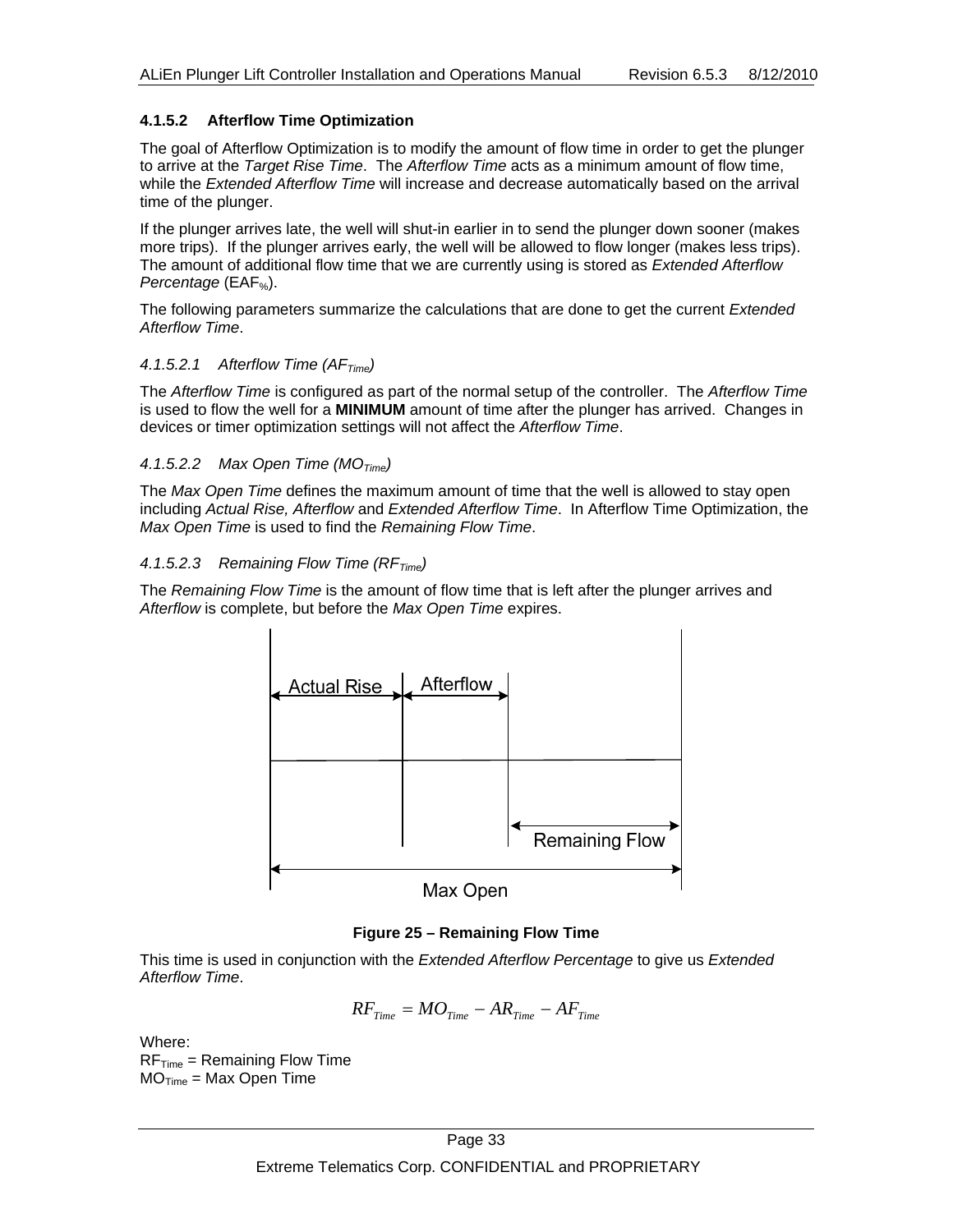$AR<sub>Time</sub> = Actual Rise Time$  $AF<sub>Time</sub> = Afterflow Time$ 

#### *4.1.5.2.4 Extended Afterflow Percentage (EAF%)*

The *Extended Afterflow Percentage* keeps track of how much of the *Remaining Flow Time* to make use of. This percentage is adjusted after each plunger arrival. The percentage is decreased for each late arrival and is increased for each early arrival. The minimum for this parameter is 0.0% and the maximum is 100.0%.



#### **Figure 26 - EAF%**

The amount of change is proportional to the *Miss Percentage* as defined earlier. The *Miss Percentage* is scaled by the *Timer Mode* and subtracted from the *Extended Afterflow Percentage*.

$$
EAF_{\%} = EAF_{\%} - (M_{\%} \times TM)
$$

Where:

 $EAF$ <sub>%</sub> = Extended Afterflow Percentage  $M_{%}$  = Miss Percentage TM = Timer Mode

For example, if the *Miss Percentage* was -10% (arrived 10% early) and the Timer Mode was set to A (1%), then 0.1% would be added to the *Extended Afterflow Percentage*.

$$
EAF_{\%} = EAF_{\%} - (-10\% \times 1\%)
$$

$$
EAF_{\%} = EAF_{\%} + 0.1\%
$$

Conversely, if the *Miss Percentage* was 10% (arrived 10% late) and the Timer Mode was set to A (1%), then 0.1% would be subtracted from the *Extended Afterflow Percentage*.

$$
EAF_{\%} = EAF_{\%} - (10\% \times 1\%)
$$

$$
EAF_{\%} = EAF_{\%} - 0.1\%
$$

4.1.5.2.5 Extended Afterflow Time (EAF<sub>Time</sub>)

To get the current *Extended Afterflow Time*, the *Extended Afterflow Percentage* is multiplied by the Remaining Flow Time.

$$
EA_{Time} = EAF_{\%} \times RF_{Time}
$$

Extreme Telematics Corp. CONFIDENTIAL and PROPRIETARY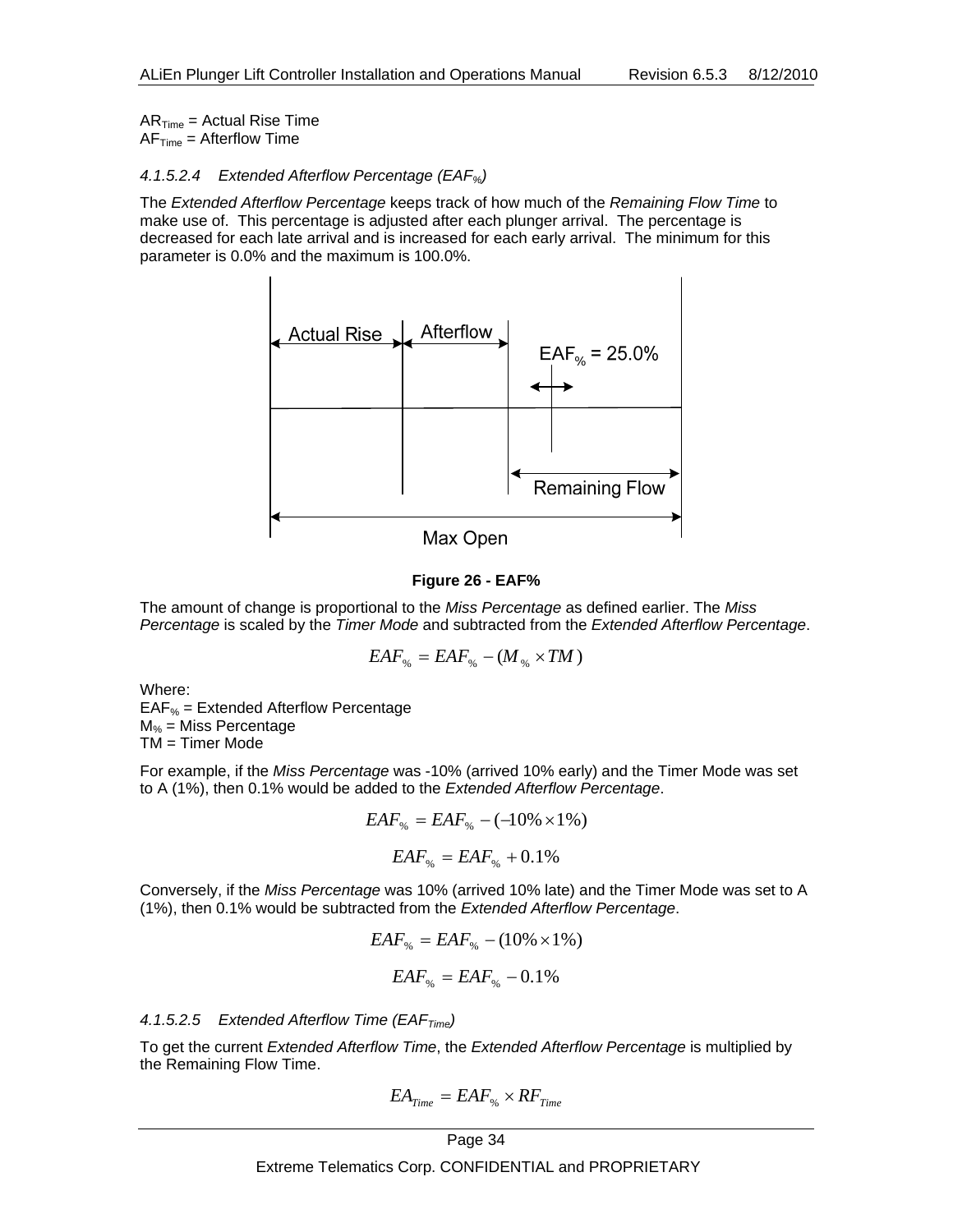Where:

 $EAF<sub>Time</sub> = Extended Afterflow Time$  $EAF$ <sub>%</sub> = Extended Afterflow Percentage  $RF_{Time} = Remaining Flow Time$ 

#### **4.1.5.3 Close Time Optimization**

Close Optimization is used to modify the amount of time the well is closed in order to get the plunger to arrive at the *Target Rise Time*. The *Close Time* acts as a minimum amount of close, while the *Extra Close Time* is an additional controller state that is used to shut-in the well for a variable amount of time. The amount of additional close time that we are currently using is stored as *Extra Close Percentage* (EC%).

The following parameters summarize the calculations that are done to get the current *Extra Close Time*.

#### *4.1.5.3.1 Close Time (CTime)*

The *Close Time* is configured as part of the normal setup of the controller. The *Close Time* is used to shut-in the well for a **MINIMUM** amount of time. Changes in timer optimization settings will not affect the *Close Time*, but devices such as Line Pressure and Casing Pressure can hold the controller in close.

#### *4.1.5.3.2 Max Close Time (MCTime)*

The *Max Close Time* defines the maximum amount of time that the well is allowed to stay closed including *Close*, *Non-Arrival Close*, and *Extra Close Time*. In Close Time Optimization, the *Max Close Time* is used to find the *Remaining Close Time.* Please note that the well may stay closed longer due to devices such as Line Pressure or Casing Pressure.

#### 4.1.5.3.3 Remaining Close Time (RC<sub>Time</sub>)

The Remaining Close Time is the amount of shut-in time that is left after the *Close Time* has expired and before the *Max Close Time* is reached.



#### **Figure 27 – Remaining Close Time**

This time is used in conjunction with the *Extra Close Percentage* to give us *Extra Close Time*.

$$
RC_{Time} = MC_{Time} - C_{Time}
$$

Where:  $RC<sub>Time</sub>$  = Remaining Close Time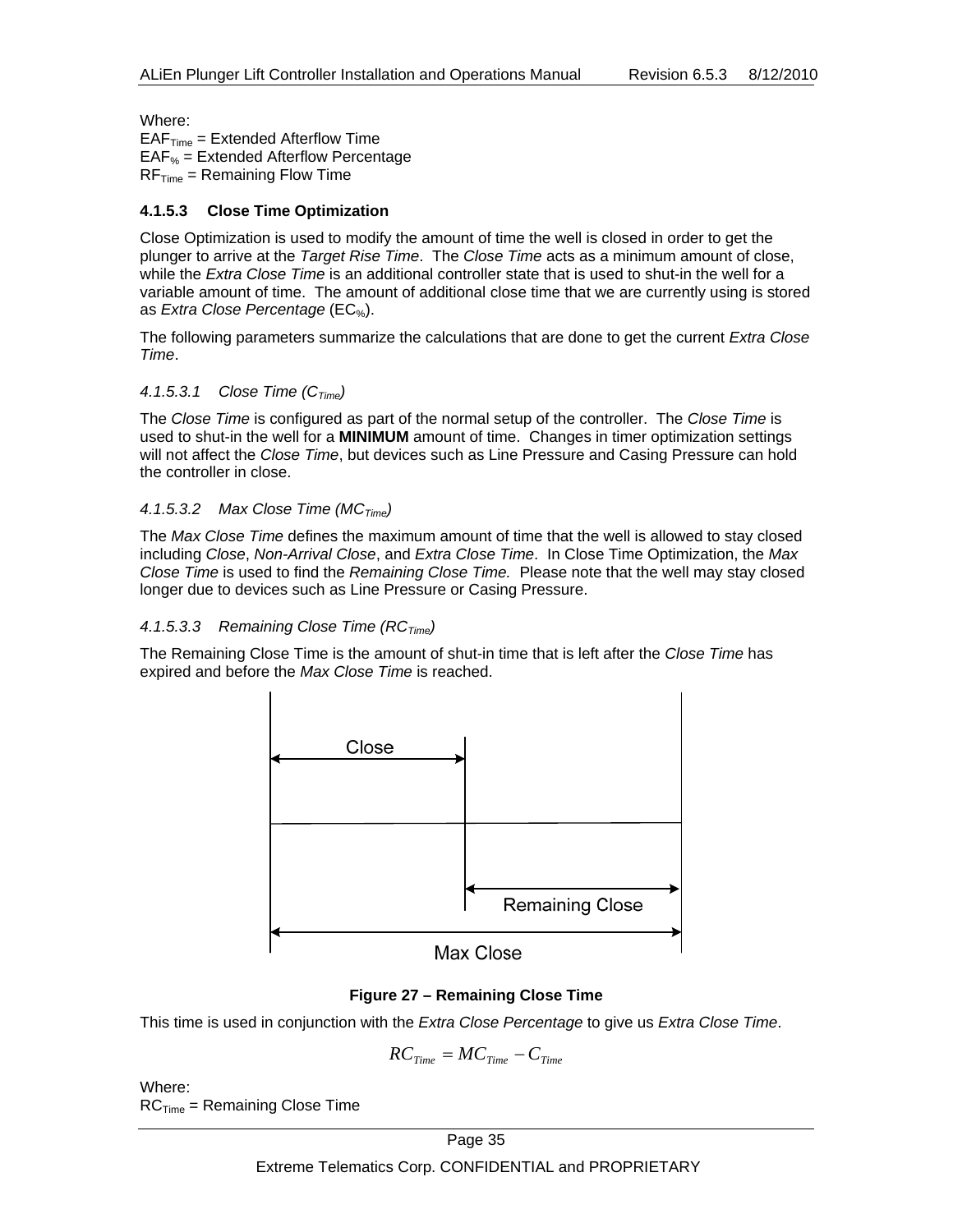$MC<sub>Time</sub> = Max Close Time$  $C<sub>Time</sub> = Close Time$ 

#### *4.1.5.3.4 Extra Close Percentage (EC%)*

The *Extra Close Percentage* keeps track of how much of the Remaining Close Time to make use of. This percentage is adjusted after each plunger arrival. If the plunger arrives late, the well will be shut-in longer. If the plunger arrives early, the well will be shut-in less. The minimum for this parameter is 0% and the maximum is 100%.



#### **Figure 28 - EC%**

The amount of change that is made is proportional to the *Miss Percentage* as defined earlier. The *Miss Percentage* is scaled by the *Timer Mode* and added to the *Extra Close Percentage*.

$$
EC_{\%}=EC_{\%}+(M_{\%}\times TM)
$$

Where:  $EC_{%}$  = Extra Close Percentage  $M_{%}$  = Miss Percentage

TM = Timer Mode

For example, if the *Miss Percentage* was -10% (arrived 10% early) and the Timer Mode was set to A (1%), then 0.1% would be subtracted from the *Extra Close Percentage*.

$$
EC_{\%} = EC_{\%} + (-10\% \times 1\%)
$$

$$
EC_{\%} = EC_{\%} - 0.1\%
$$

Conversely, if the *Miss Percentage* was 10% (arrived 10% late) and the Timer Mode was set to A (1%), then 0.1% would be added to the *Extra Close Percentage*.

$$
EC_{\%} = EC_{\%} + (10\% \times 1\%)
$$

$$
EC_{\%} = EC_{\%} + 0.1\%
$$

4.1.5.3.5 Extra Close Time (EC<sub>Time</sub>)

To get the current *Extra Close Time*, the *Extra Close Percentage* is multiplied by the *Remaining Close Time*.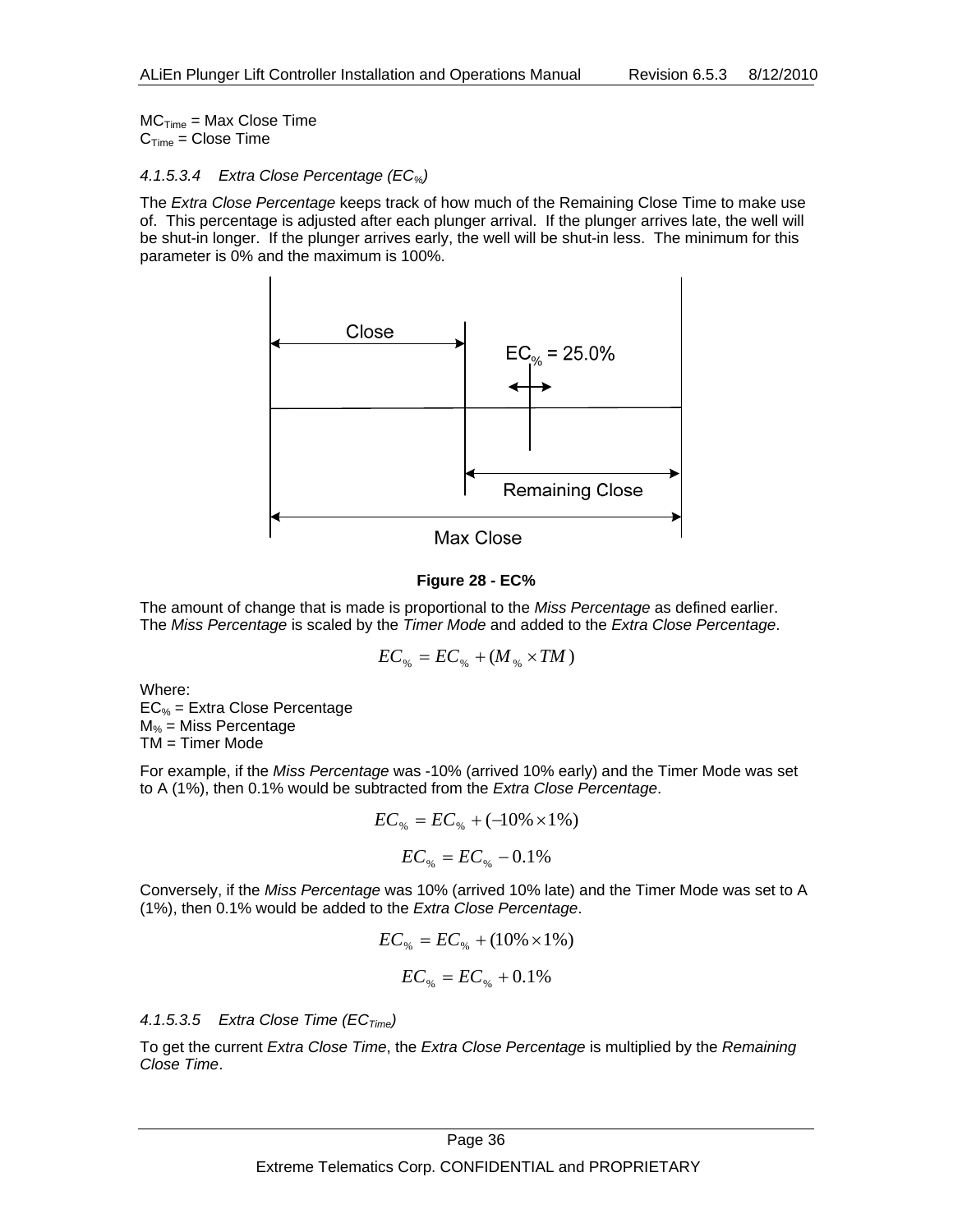$$
EC_{Time} = EC_{\%} \times RC_{Time}
$$

Where:  $EC<sub>Time</sub> = Extra Close Time$  $EC_{%}$  = Extra Close Percentage  $RC<sub>Time</sub>$  = Remaining Close Time

#### 4.1.6 Dual Valve

The well may also be equipped with a second valve (Valve B). This valve may be installed in one of 3 configurations. These configurations are illustrated and described below.

#### **4.1.6.1 Top Valve**



**Figure 29 - Top Valve Well Configuration** 

The *Valve B Type* must be set to line and the *Afterflow Valve Configuration* must be set to A in order to operate the controller in a Top Valve configuration.

During the Rise portion of the cycle, Valve B is open and Valve A is closed. The location of Valve B is such that the plunger will be driven fully into the lubricator upon arrival without requiring excessive (i.e. sub-optimal) velocity. A short time after the plunger arrival, Valve A is opened and Valve B is closed. The location of Valve A causes the Plunger to be held within the Lubricator while gas is flowing with sufficient pressure. In this configuration, the well may be equipped with an auto-catcher which is driven from the Valve B gas supply line.



**Figure 30 - Top Valve Operation**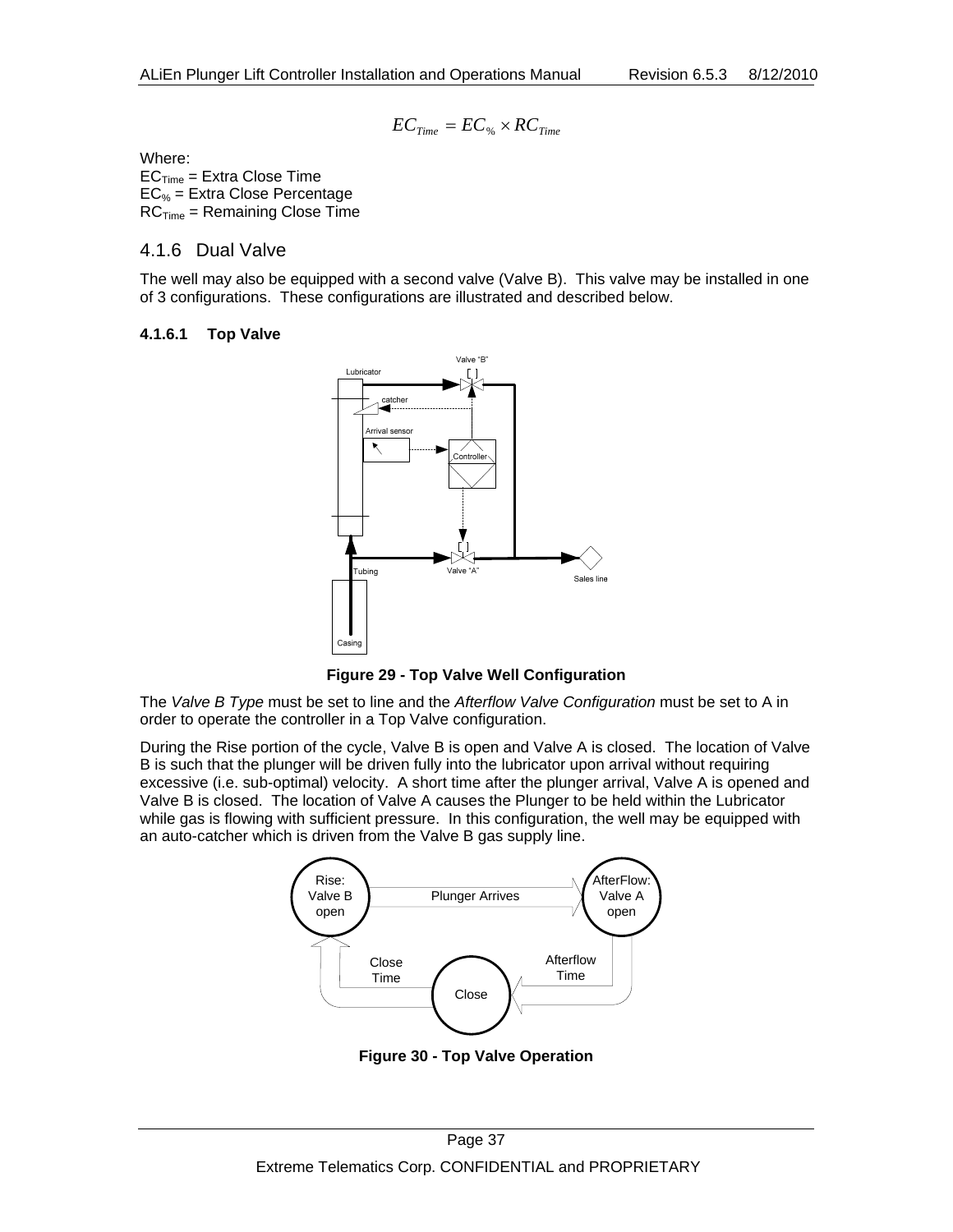#### **4.1.6.2 Flow Tee**



**Figure 31 - Flow Tee Well Configuration** 

The Top Valve configuration has the disadvantage of requiring that a valve gas control line be installed between the separator shack and well-head. To avoid this, a Flow Tee configuration is often used. Operation is the same as for the *Top* valve except that, in the Afterflow portion of the cycle, both valves are left open.

To achieve this configuration, the *Valve B Type* must be set to line and the *Afterflow Valve Configuration* must be set to A/B.



**Figure 32 - Flow Tee Operation**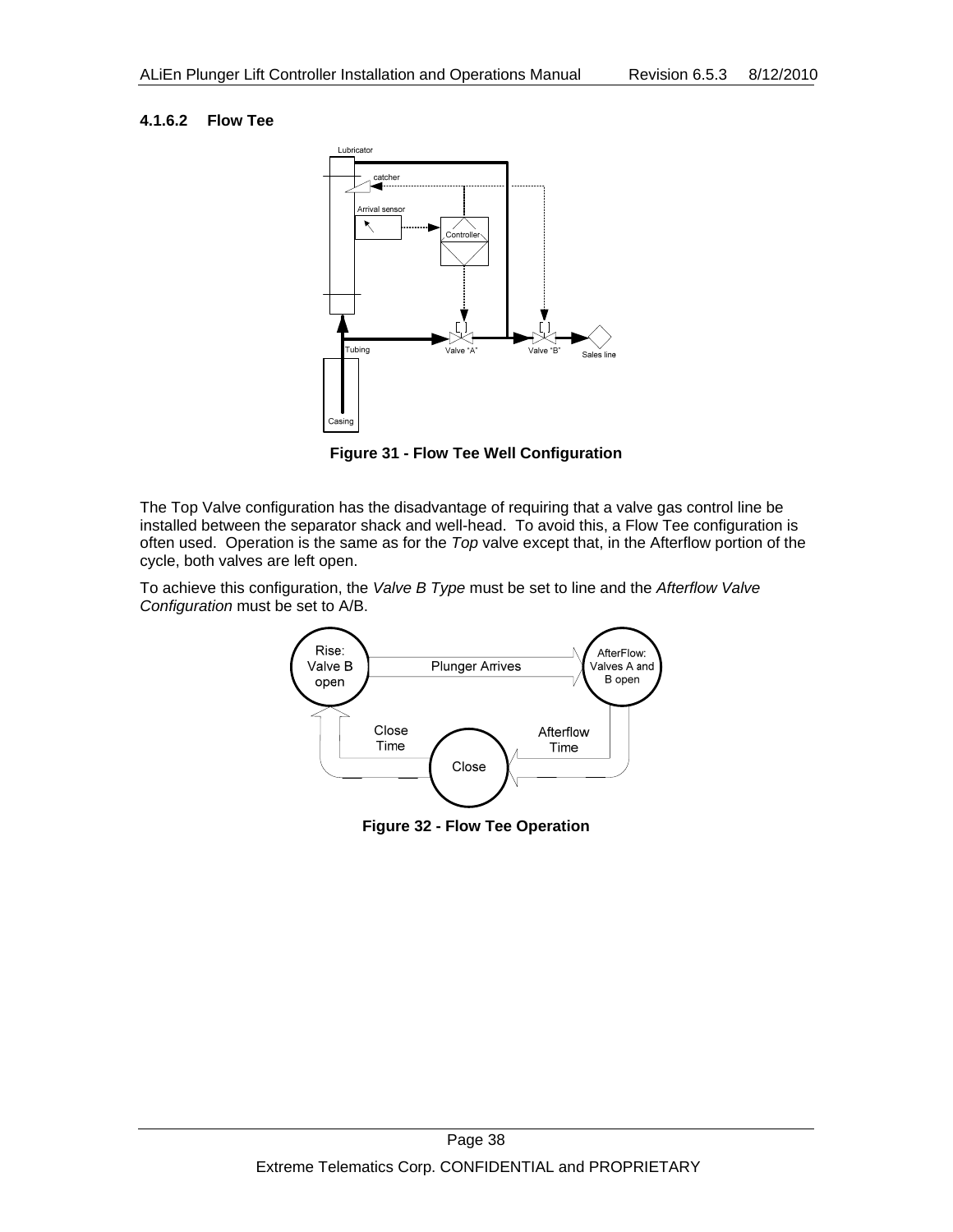#### **4.1.6.3 Tank Valve**



**Figure 33 - Tank Valve Well Configuration** 

If Valve B is connected to a Tank, Valve A is opened at the start of the Rise portion of the cycle. If the plunger does not arrive within a specified time, then the valves are toggled (i.e. simultaneously open Valve B and close Valve A). When the plunger arrives, the valves may be toggled again. The purpose of the tank is to assist in plunger lift by exerting less back pressure on the well tubing than that exerted from the sales Line.

For each valve, the controller is equipped with a solenoid which directs the flow of low pressure gas to either an "open" or "close" line connected to a valve. This, in turn, controls the flow of higher pressure gas which actuates the valve position. The controller emits separate open and close pulse for each valve.



### 4.1.7 Low Battery

The controller is designed to handle a number of failure conditions, most of which have already been discussed. If the controller senses that the battery is low, it will take action to ensure that the valve(s) are left in a known state. When a low battery condition has occurred, the controller will actuate the valve(s) and then go into a Stopped state. The controller will remain in this state until the battery has recovered or an operator has intervened.

The state that the valve is placed in when a low battery condition occurs is based on the *Low Battery Fail Mode* parameter that is found in the Alarms menu.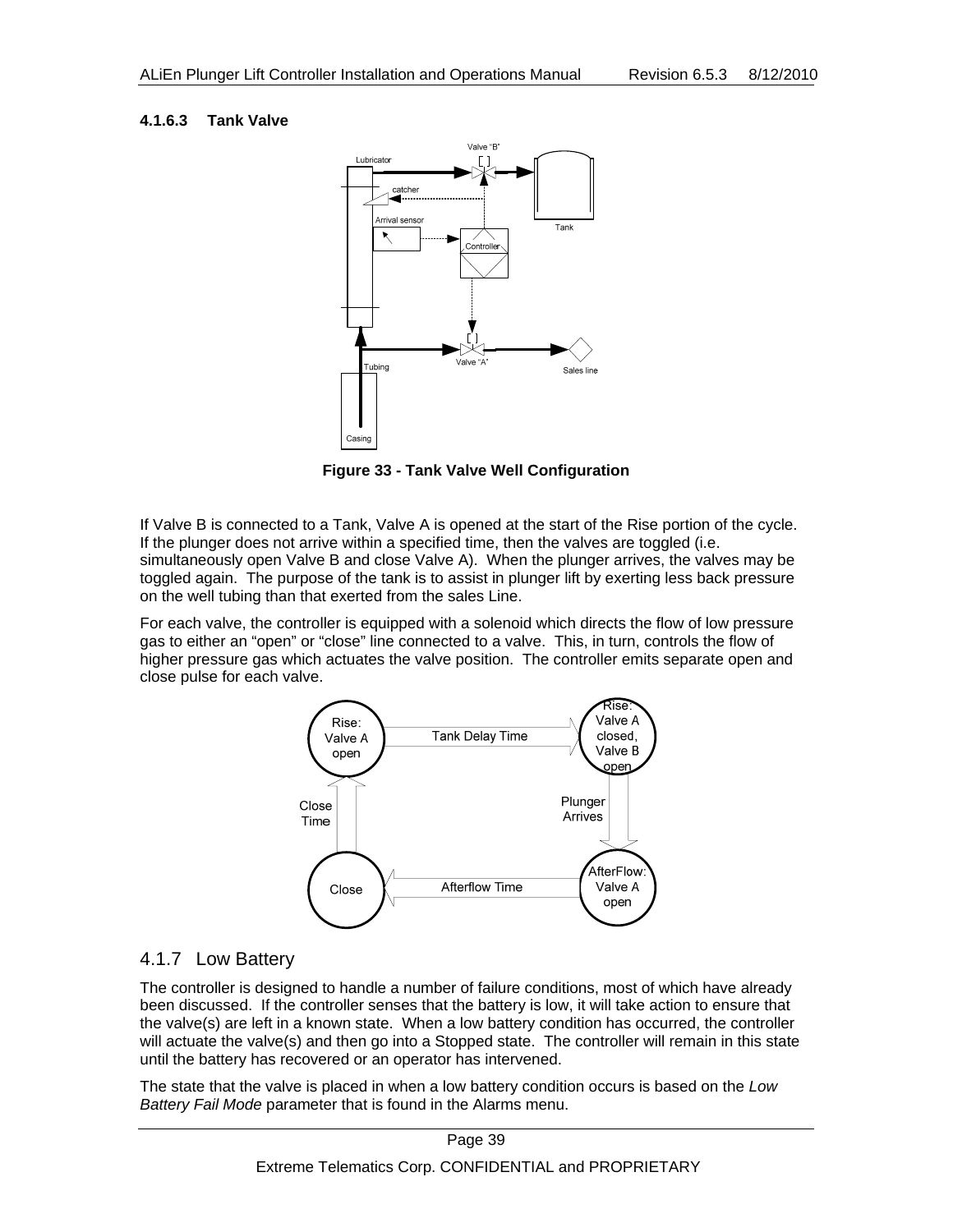# **5 Modbus Communications**

The controller is equipped with an RS-485 port which is designed primarily to provide communications to a SCADA system. This port provides most of the functions available from the front panel user interface using the Modbus protocol. The Modbus Communications User's Guide discusses the physical connections, communications settings, and the available registers.

# **6 Installation**

### **6.1 Physical Connections**

The following is an outline of the locations that input devices can be wired to:



**Figure 34 - Alien Wiring Diagram** 

| Location       | <b>Devices To Connect</b>             | <b>Description</b>                                             |
|----------------|---------------------------------------|----------------------------------------------------------------|
| <b>Battery</b> | 6V Battery                            | Only use a 6V intrinsically safe<br>ETC battery.               |
| Solar          | Solar Panel                           | Use a 3W ETC Solar Panel                                       |
| Valve 1        | Valve A Solenoid                      | Only use an intrinsically safe<br>ETC approved valve solenoid. |
| Valve 2        | Valve B Solenoid                      | Only use an intrinsically safe<br>ETC approved valve solenoid. |
| Valve 3        | Valve C Solenoid                      | Only use an intrinsically safe<br>ETC approved valve solenoid. |
| Valve 4        | Valve D Solenoid (Auto Catcher Valve) | Only use an intrinsically safe<br>ETC approved valve solenoid. |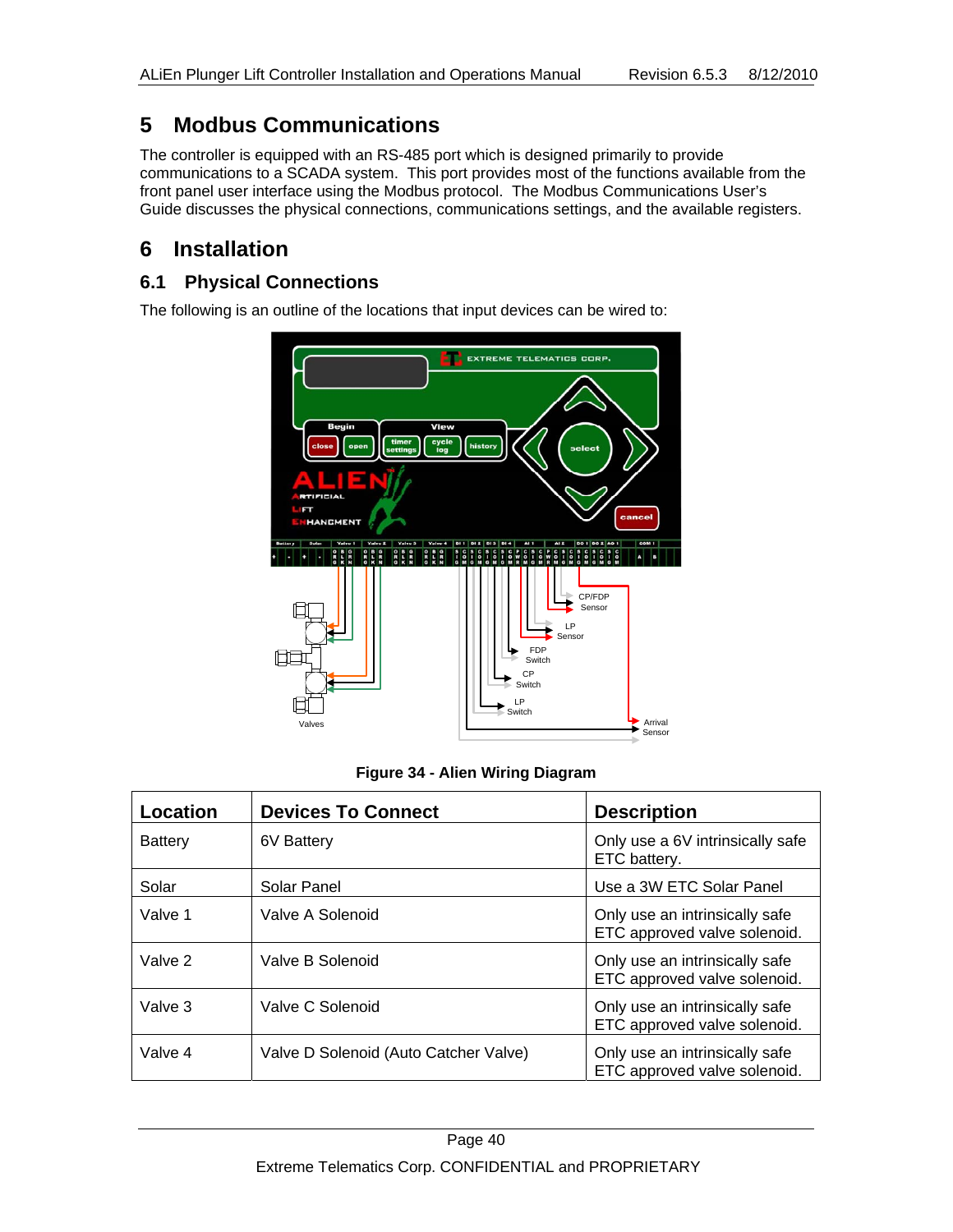| <b>Location</b>  | <b>Devices To Connect</b>                 | <b>Description</b>                                                                                                                                                                                                        |
|------------------|-------------------------------------------|---------------------------------------------------------------------------------------------------------------------------------------------------------------------------------------------------------------------------|
| DI <sub>1</sub>  | <b>Arrival Sensor</b>                     | Connect signal and ground of a<br>2 or 3 wire plunger arrival<br>sensor.                                                                                                                                                  |
| DI <sub>2</sub>  | Line Pressure Switch                      | Switch contacts that can be<br>configured to cause a trip on a<br>switch closing or opening.                                                                                                                              |
| DI <sub>3</sub>  | <b>Casing Pressure Switch</b>             | Switch contacts that can be<br>configured to cause a trip on a<br>switch closing or opening.                                                                                                                              |
| DI <sub>4</sub>  | Flow/Flow DP Switch                       | Switch contacts that can be<br>configured to cause a trip on a<br>switch closing or opening.                                                                                                                              |
| AI <sub>1</sub>  | <b>Line Pressure Sensor</b>               | Use AST intrinsically safe, low<br>power pressure transducer<br>provided by ETC                                                                                                                                           |
| AI2              | <b>Casing Pressure</b>                    | Use AST intrinsically safe, low<br>power pressure transducer<br>provided by ETC                                                                                                                                           |
|                  | <b>Flow Differential Pressure</b>         | Use low power Rosemount<br>1151 differential pressure<br>transmitter.                                                                                                                                                     |
|                  | <b>Flow Sensor</b>                        | This feature is currently not<br>fully implemented and requires<br>customer input.                                                                                                                                        |
| DO <sub>1</sub>  | Arrival Sensor Power or Field Connectable | Configure this output to power<br>the arrival sensor or to mimic a<br>valve. This is field<br>connectable, but must meet the<br>entity parameters found in the<br><b>ETC Gas Valve Controller</b><br>Installation Manual. |
| DO <sub>2</sub>  | Arrival Sensor Power or Field Connectable | Configure this output to power<br>the arrival sensor or to mimic a<br>valve. This is field<br>connectable, but must meet the<br>entity parameters found in the<br><b>ETC Gas Valve Controller</b><br>Installation Manual. |
| AO <sub>1</sub>  | Not currently implemented                 | Provides a $4 - 20$ mA output<br>signal.                                                                                                                                                                                  |
| COM <sub>1</sub> | Differential RS485 device                 | Field connectable to a 2 wire<br>RS485 interface. The<br>connected device must meet<br>the entity parameters found in<br>the ETC Gas Valve Controller<br>Installation Manual.                                             |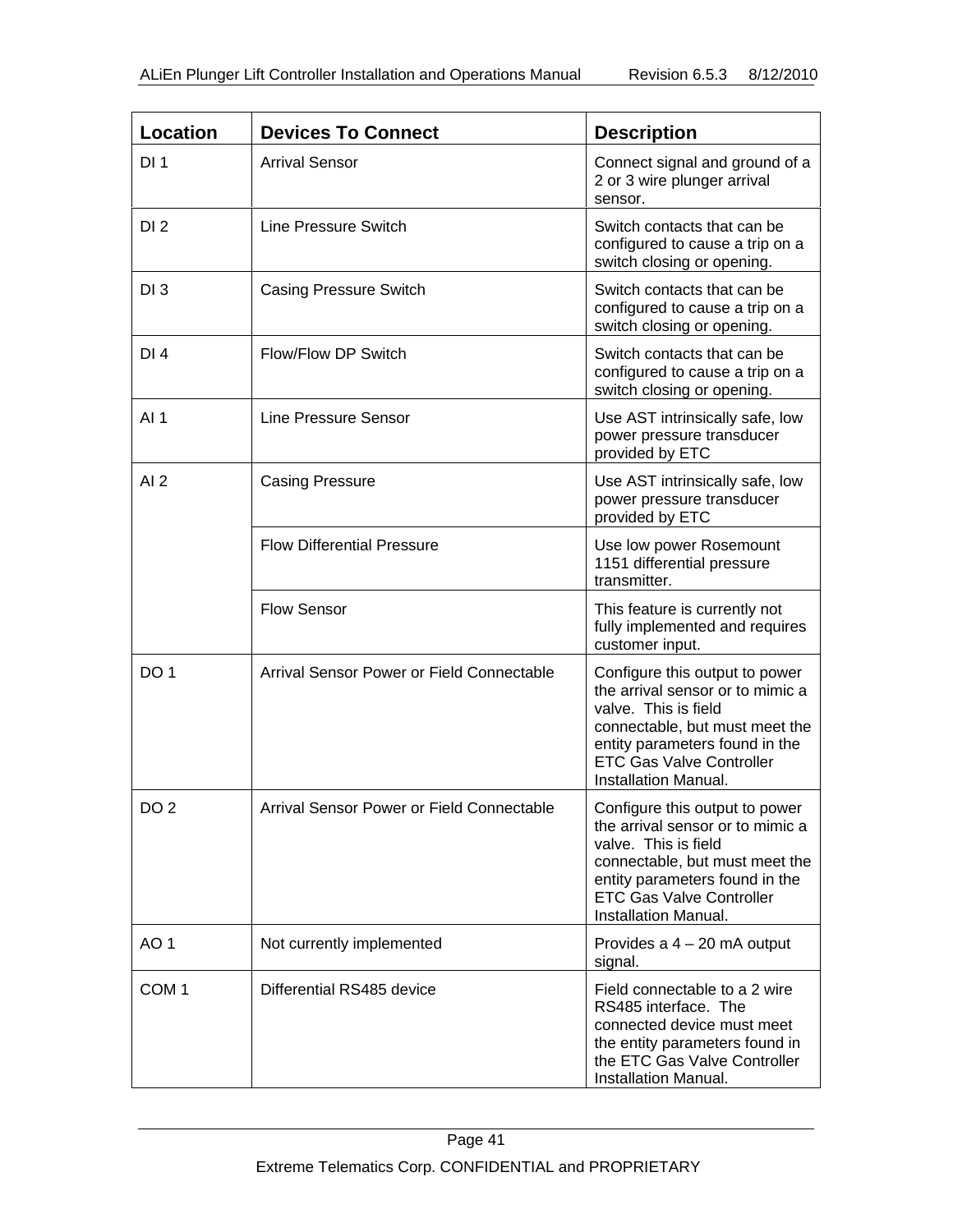**Note:** support for a 3 wire arrival sensor has been included but must be configured through the Outputs menu. By default, the power for the 3 wire sensor is provided through the DO1>SIG connection.

### **6.2 Connecting Power**

The following steps must be performed in the specified order to ensure that the battery properly charges:

- 1. Connect the Battery to the +/- Battery terminals on the left hand side of the controller
- 2. Connect the solar panel to the +/- Solar terminals

#### **Note: If the controller is not hooked up to power in this order, the battery will not charge.**

# **7 Troubleshooting**

The following outlines a number of common issues that may be encountered.

#### **Table 15 - Troubleshooting Guide**

| <b>Issue</b>                                                 | Cause                                                  | <b>Resolution</b>                                                                                                                                                                                                                                                                                                         |
|--------------------------------------------------------------|--------------------------------------------------------|---------------------------------------------------------------------------------------------------------------------------------------------------------------------------------------------------------------------------------------------------------------------------------------------------------------------------|
| The display won't come on<br>when the battery is plugged in. | The fuse is blown on the<br>battery                    | Return to ETC to be repaired.<br>To avoid this issue, make sure to<br>avoid shorting the battery<br>connections.                                                                                                                                                                                                          |
|                                                              | Battery is unplugged or<br>there is a loose connection | Plug in the battery and check all<br>connections                                                                                                                                                                                                                                                                          |
|                                                              | Battery is dead                                        | Charge the battery as per the<br>directions on the side of the<br>battery. If it does not hold a<br>charge, contact ETC to purchase<br>a new battery.                                                                                                                                                                     |
|                                                              | Software has been erased                               | Reprogram the software using<br>the software upgrade procedure.                                                                                                                                                                                                                                                           |
| Pressing a button does not<br>produce the desired response.  | A key is stuck on the<br>keypad                        | The keypad will need to be<br>replaced. Please call ETC to<br>arrange for the controller to be<br>repaired.                                                                                                                                                                                                               |
|                                                              | The main core of the<br>controller has been<br>shocked | The controller core must be<br>replaced. Please call ETC to<br>arrange for the controller to be<br>repaired. To avoid this, always<br>transport the controller board in<br>a static protection bag and avoid<br>touching any exposed<br>connections along the back of<br>the controller without appropriate<br>grounding. |
| Cannot Log in to the Setup<br>Menu                           | You have forgotten your<br>operator/installer ID.      | If the Operator ID has been<br>forgotten, use the Installer ID. If<br>the Installer ID has been<br>forgotten, ETC can generate a<br>new ID on a per controller basis.                                                                                                                                                     |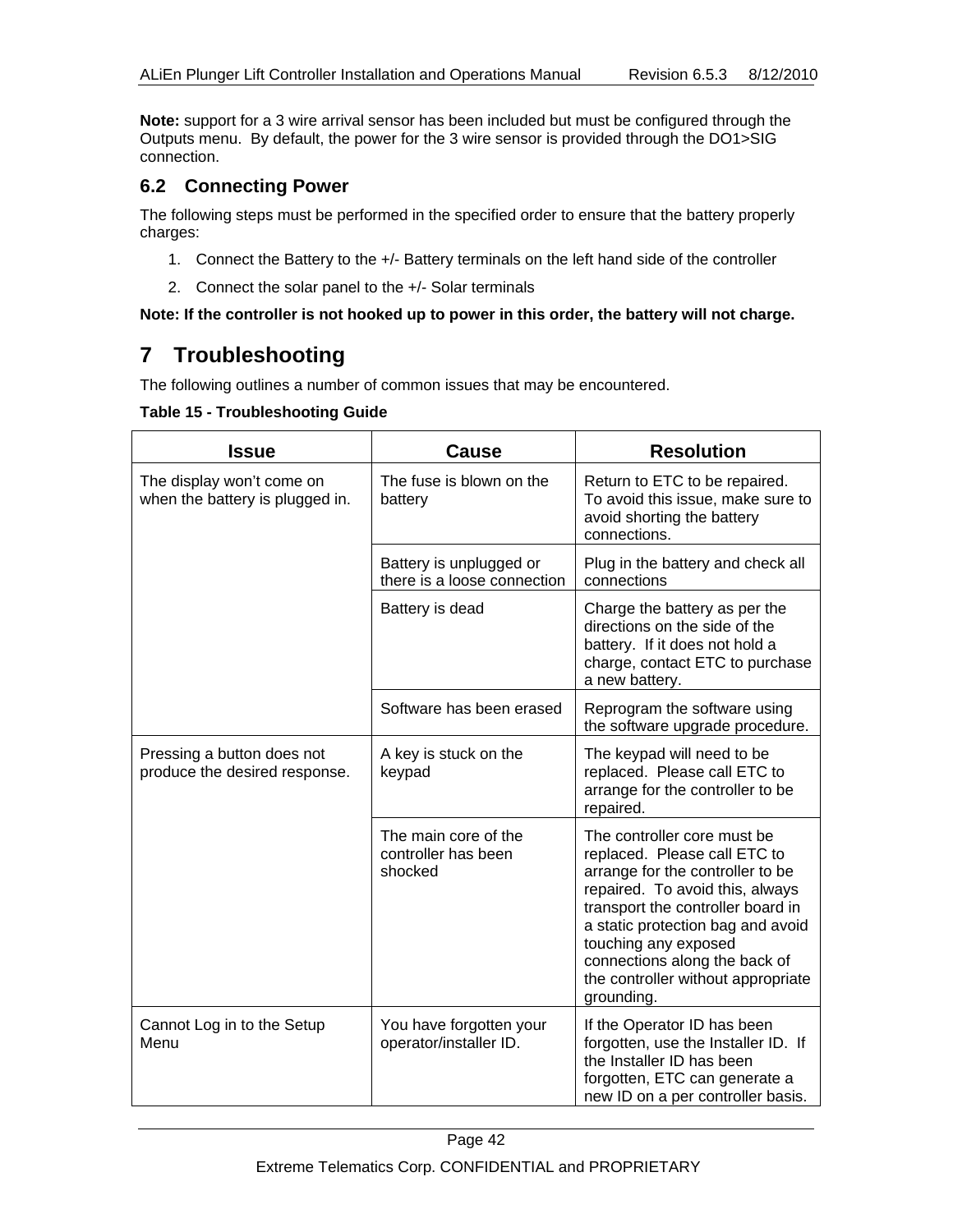| <b>Issue</b>                                                      | <b>Cause</b>                                                        | <b>Resolution</b>                                                                                             |
|-------------------------------------------------------------------|---------------------------------------------------------------------|---------------------------------------------------------------------------------------------------------------|
| Cannot see the Optimization<br>menu item                          | No optimization schemes<br>are enabled on this<br>controller        | Contact ETC to purchase an<br>optimization feature key.                                                       |
| Cannot see the Modbus menu<br>item                                | Modbus communications<br>has not been enabled on<br>this controller | Contact ETC to purchase a<br>Modbus communications feature<br>key.                                            |
| Cannot turn on Valve B                                            | Valve B operation has not<br>been enabled on this<br>controller.    | Contact ETC to obtain a Valve B<br>feature key.                                                               |
| <b>Timer Optimization adjustments</b><br>are too large            | The algorithm is setup to<br>be too aggressive.                     | Try using a different Timer<br>Optimization mode. Mode A is<br>the least aggressive.                          |
| Timer Optimization takes too<br>long to adjust to the right value | The algorithm is not setup<br>to be aggressive enough.              | Try using a different Timer<br>Optimization mode. Mode B and<br>C are more aggressive than the<br>default, A. |
| Fast Trips do not shut in the<br>well                             | Fast Trips are disabled                                             | Set the Fast Trips in the Alarms<br>menu to something other than<br>disabled.                                 |
|                                                                   | The fast trip alarm mode is<br>set to fail open                     | Change the Fast Trip Fail Mode<br>to Closed in the Alarms menu.                                               |
| Non-Arrivals do not shut in the<br>well                           | Non-Arrivals are disabled                                           | Set the Non-Arrivals in the<br>Alarms menu to something other<br>than disabled.                               |
|                                                                   | The non-arrival alarm<br>mode is set to fail open                   | Change the Non-Arrival Fail<br>Mode to Closed in the Alarms<br>menu.                                          |
| Controller is sitting in the<br>stopped state                     | The battery is low                                                  | Replace the battery and ensure<br>that the solar panel is connected<br>and positioned correctly.              |
|                                                                   | Too many fast trips have<br>occurred                                | Correct the issue with the well<br>and set the controller to resume<br>normal operation.                      |
|                                                                   | Too many non-arrivals<br>have occurred                              | Correct the issue with the well<br>and set the controller to resume<br>normal operation.                      |

# **8 Support**

### **8.1 Software Upgrade**

On occasion, software upgrades are made available. These releases will contain new features as well as resolutions to issues found in the product. The release notes describe the changes that are available in each release. The new software can be downloaded through the communications port whether the Modbus option is enabled or not.

It is recommended that the controller be removed from the well before the upgrade is performed as the valve operation cannot be trusted during the upgrade.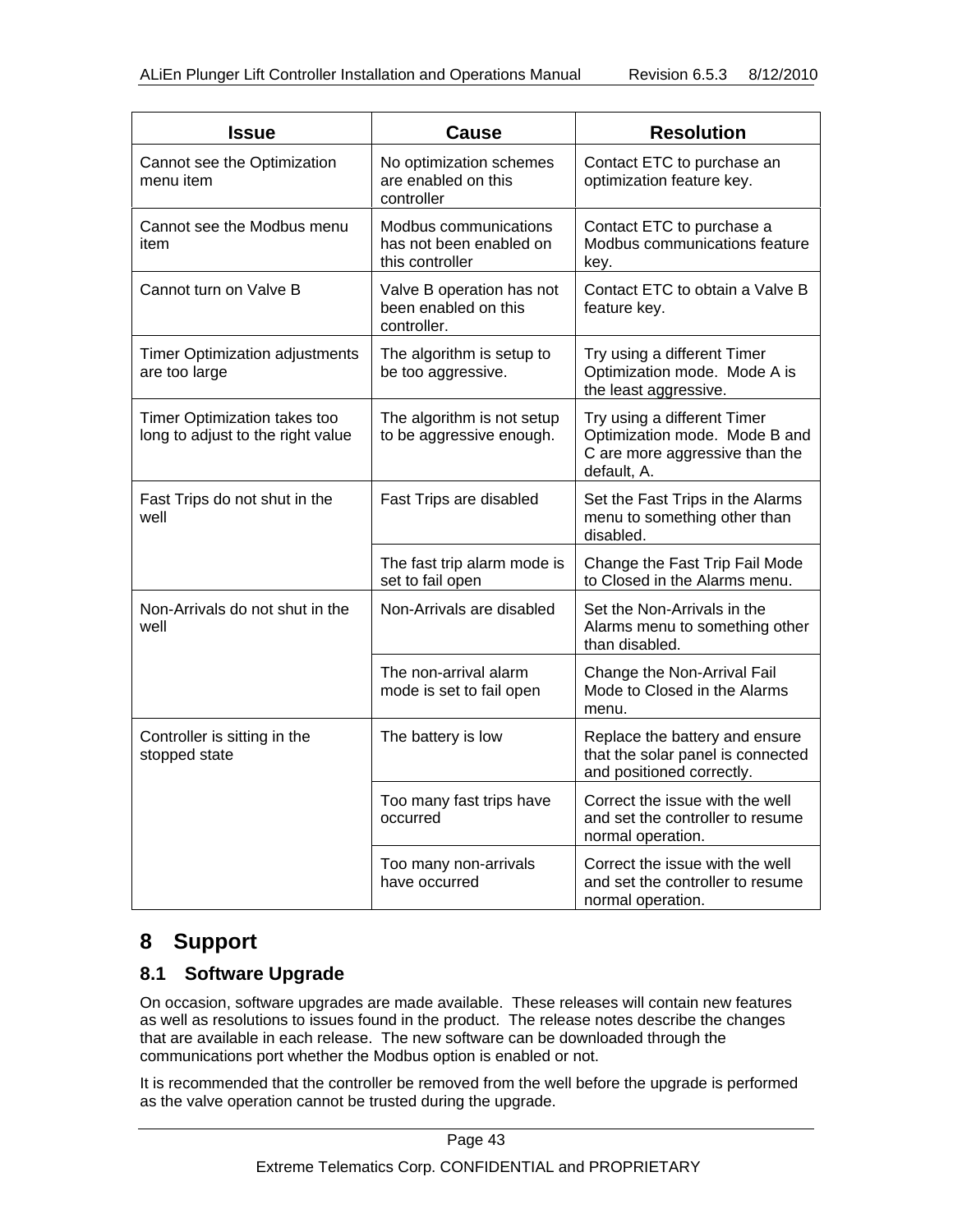#### 8.1.1 Prerequisites

The following equipment is required to upgrade the controller:

- Battery
- Laptop with a USB port
- USB to RS485 converter
- Latest Firmware file from Extreme Telematics Corp.

#### 8.1.2 Setup

- 1. Ensure that the USB to RS485 adapter is configured in 2 wire mode.
- 2. Wire the RDA(-) to COM1 B and RDB(+) to COM1 A. The GND can be wired to the unlabelled connection on COM1 between A and B, but is not necessary.
- 3. Plug adapter into an available USB port
- 4. Install the drivers that were provided with the USB to RS485 converter

#### 8.1.3 Upgrade Procedure

- 1. Hold the *Cycle Log* button down
- 2. Plug the battery into the controller
- 3. Release the *Cycle Log* button
- 4. If the controller does not enter the upgrade program, the previous software that was installed may not include this program. Please contact ETC.
- 5. Follow the prompts on the screen to erase the current firmware. To abort the upgrade process at this point, unplug the battery.
- 6. When prompted to do so, download the firmware
	- a. Open the ETC Upgrade Utility
	- b. Browse to the latest ETC file that was provided by Extreme Telematics Corp.
	- c. Select the appropriate COM port from the drop down list.
	- d. Click the Connect button
	- e. Select Download
- 7. The display on the controller should change to show the status of the download and a progress bar should appear on the screen, showing how much code has been downloaded.
- 8. When the download is complete, the controller should start normally.

### 8.1.4 Upgrade Errors

During the download of a firmware image, errors may occasionally occur. If this does happen, simply repeat the procedure again, making sure to erase the current firmware. If an error occurs multiple times in a row, contact Extreme Telematics Corp.

The following is a list of errors that may be seen:

- **Err 1 Invalid file format.** The Bootloader found information in the serial stream that did not match the expected format. This could be a transmission error or an error with the file.
- **Err 2 Dropped Characters.** While parsing the incoming stream, extra characters were detected. This typically means that some data was lost.
- **Err 3 Character Buffer Overrun.** Incoming characters were lost because the controller was too busy processing to service the incoming data. Please contact ETC if this occurs.
- **Err 4 Flash Buffer Overrun.** This means that there is a back log saving to the controller. Please contact ETC if this occurs.
- **Err 5 Character Buffer Underrun.** The controller was expecting to parse more incoming characters, but there are none available. Please contact ETC if this occurs.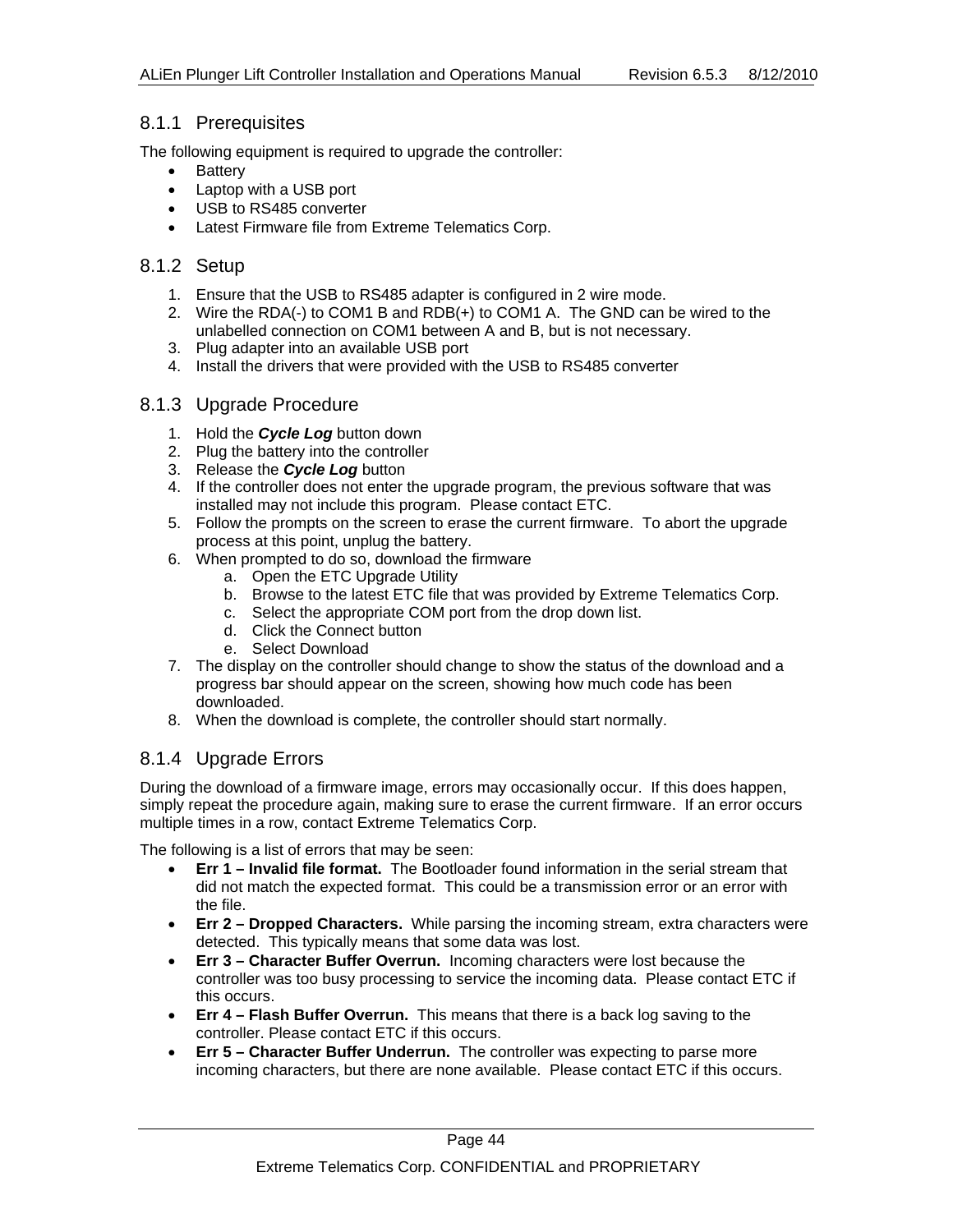### **8.2 Replacement Parts and Accessories**

Several replacement parts or accessories are available for purchase. These items are listed in the table below with their associated part numbers. Please contact sales for the current price list.

**Table 16 - Available Replacement Parts and Accessories** 

| <b>Part Number</b> | <b>Name</b>                                 | <b>Description</b>                                                                                                                        |
|--------------------|---------------------------------------------|-------------------------------------------------------------------------------------------------------------------------------------------|
| ET-10000-1007-0001 | Single Valve Assembly                       | Includes a pneumatic valve<br>solenoid, 2 3/8" NPT elbows,<br>an O Ring, and Nylon Lock<br>Nut                                            |
| ET-10000-1007-0002 | Dual Valve Assembly                         | Includes 2 pneumatic valve<br>solenoids, 2 3/8" NPT elbows,<br>a Tee, a 3/8" NPT connector,<br>2 O Rings, and 2 Nylon Lock<br><b>Nuts</b> |
| ET-10000-1007-0005 | Dual Valve Upgrade Kit                      | Includes a pneumatic valve<br>solenoid, a Tee, a 3/8" NPT<br>connector, an O Ring, and<br>Nylon Lock Nut                                  |
| ET-00000-0000-0230 | <b>Valve Solenoid Core</b>                  | Includes the plastic molded<br>solenoid core and wires                                                                                    |
| ET-00000-0000-0231 | Valve Piston and Spring                     | Includes the internal valve<br>piston and attached spring<br>assembly                                                                     |
| ET-00000-0000-0225 | Solar Panel                                 | 6V, 3W CSA Class 1 Div 1<br>Intrinsically safe solar panel                                                                                |
| ET-10000-1011-0000 | 6V Battery                                  | CSA approved replacement<br>battery with intrinsically safe<br>protection.                                                                |
| Coming Soon        | <b>Arrival Sensor</b>                       | Use with the Alien controller to<br>detect a plunger arrival.                                                                             |
| ET-00000-0000-0070 | 4 Pin Connector                             | 4 Pin Weidmuller connector                                                                                                                |
| ET-00000-0000-0009 | 8 Pin Connector                             | 8 Pin Weidmuller connector                                                                                                                |
| ET-00000-0000-0180 | <b>Captive Screw</b>                        | Small screws that are used to<br>attach the controller to the<br>enclosure.                                                               |
| S0000001           | <b>Timer Optimization License</b><br>Key    | Allows the Extended Afterflow<br>or Extra Close times to be<br>modified based on the arrival<br>time of the plunger.                      |
| S0000002           | <b>Pressure Optimization License</b><br>Key | Allows pressure devices to be<br>used to optimize both the<br>close and extended Afterflow<br>portions of the cycle.                      |
| S0000003           | <b>Modbus Communications</b><br>License Key | Allows for remote<br>communications via Modbus.                                                                                           |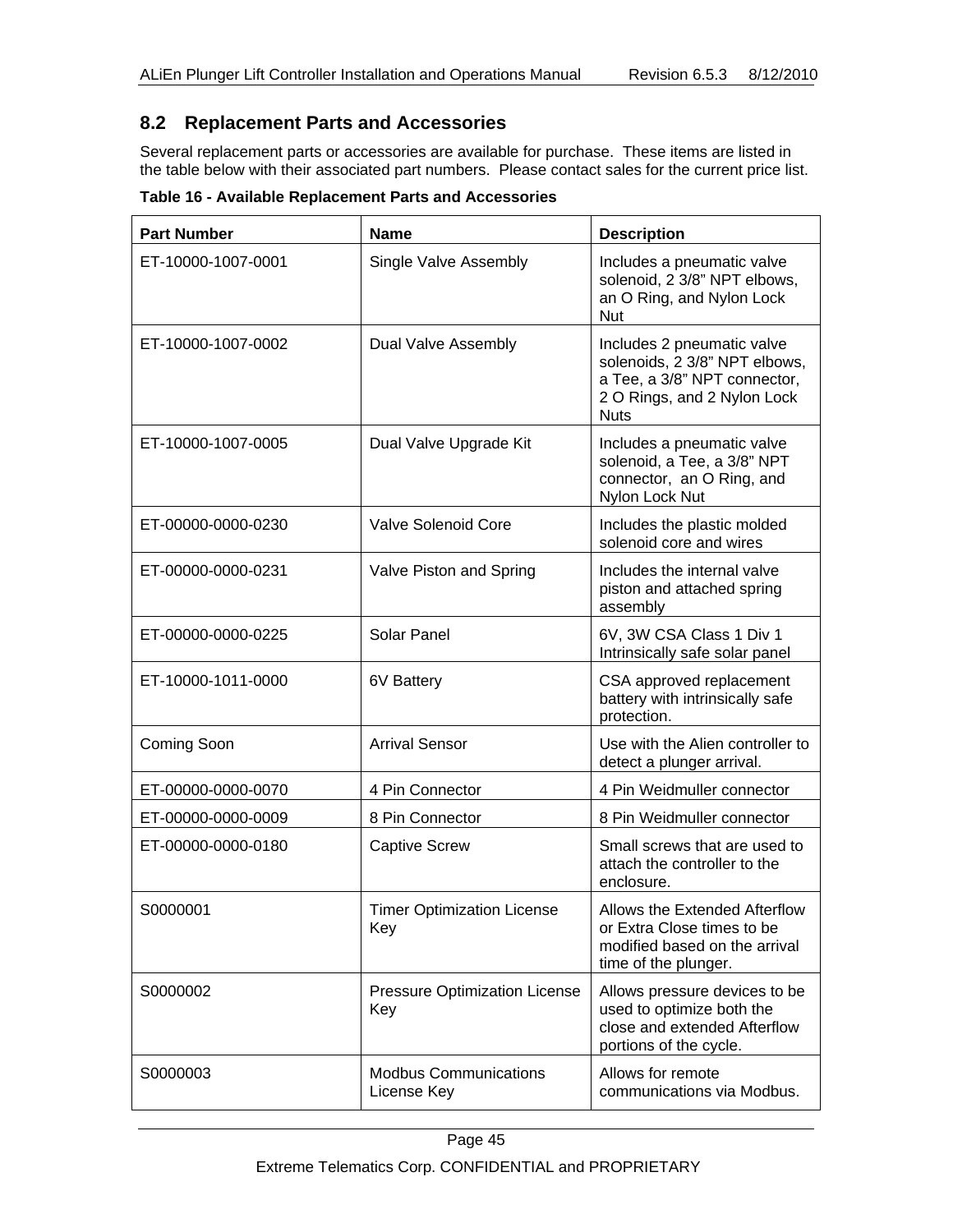### **8.3 Technical Support**

### 8.3.1 Contacting Support

Support is available from your current service company. If an issue does arise, they should be the first point of contact. Service companies that are currently authorized distributors of the Alien can contact us in the following ways:

#### **8.3.1.1 Web**

Please visit our website at http://www.ETCorp.ca.

#### **8.3.1.2 Phone**

ETC support can be contacted via phone at our office in Calgary, AB at (403) 290-6300 Mon – Fri, 9:00 am to 5:00 pm MST. Authorized distributors will be provided information on how to contact someone outside the normal business hours listed above.

#### 8.3.2 Identifying the Issue

Please take the time to identify the issue that is being experienced. Many issues can be resolved by simply upgrading the controller to the latest software. If the issue still persists, please try and determine if there is an issue with the software or hardware. Here are some common indications of each type of issue:

#### **8.3.2.1 Hardware**

- Battery is not charging
- Some display pixels do not power up
- The controller display does not come up and the controller does not draw any current
- A key is stuck

#### **8.3.2.2 Firmware**

- The controller restarts itself (goes back to close at an incorrect time)
- There are entries in the error log (Located in the System menu)
- Controller behaviour is erratic
- The same issue happens across multiple controllers

#### 8.3.3 Reporting Software Issues

We strive to provide the best software possible that is free of defects. As with any controller, there may be issues. When issues do arise, please do the following:

- Copy down any errors that are found in the error log
- Note the controller configuration
- Note what was being done on the controller when the issue occurred
- Note the serial number and version number of the controller that experienced the issue
- Detail instructions on how to repeat the issue if possible